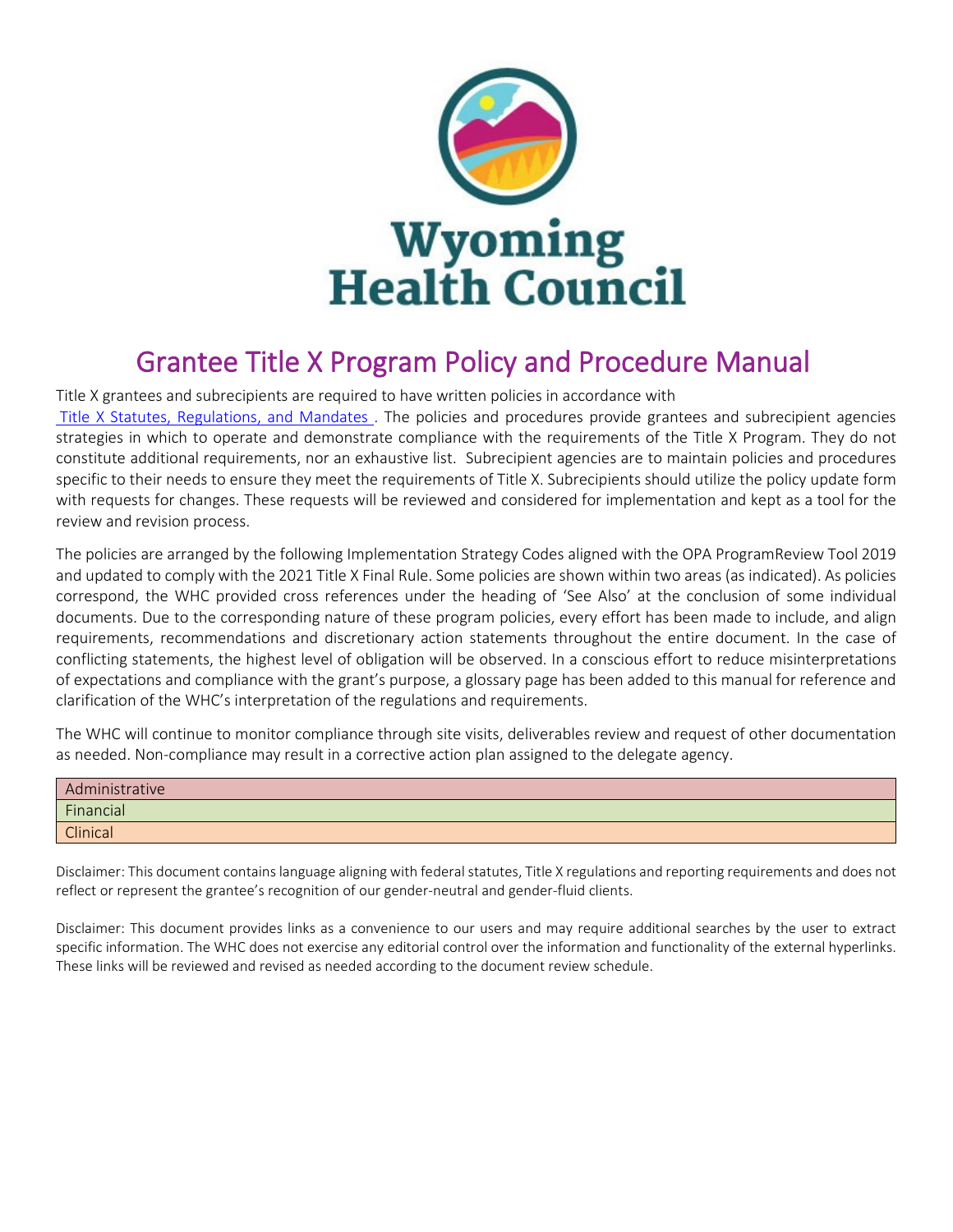

These policies were originally reviewed by the Wyoming Health Council Board of Directors at its meeting on June 4, 2020. Many of these policies, however, were implemented in 2002 and have been reviewed annually. Due to the 2021 Title X Final Rule, effective November 8, 2021, a significant revision was completed to comply with the new requirements, regulations and mandates. The original document that is in compliance with the 2019 Title X Final Rule is available for review at the Casper office.

Reasonable efforts will be made to complete the annual review of the policies in this manual according to the "Next Scheduled Review". This process however may be adjusted due to: unforeseen regulation changes, reviews, project director/staff update requests, and delays related to other priority deadlines within the project.

# Resources and Reference Links

Title X Statutes, Regulations, and Legislative Mandates <https://opa.hhs.gov/grant-programs/title-x-service-grants/title-x-statutes-regulations-and-legislative-mandates>

QFP 2014 (includes links to 2015 and 2017 updates) <https://opa.hhs.gov/grant-programs/title-x-service-grants/about-title-x-service-grants/quality-family-planning>

Electronic Code of Federal Regulations (CFR)→Title 42→Chapter I → Subchapter D → Part 59 <https://www.ecfr.gov/cgi-bin/text-idx?SID=b9fe126a8e5f238e2ef6a7500c61a80e&mc=true&node=pt42.1.59&rgn=div5>

CFR  $\rightarrow$  Title 45  $\rightarrow$  Subtitle A  $\rightarrow$  Subchapter A  $\rightarrow$  Part 75 [https://www.ecfr.gov/cgi](https://www.ecfr.gov/cgi-bin/retrieveECFR?gp=12&SID=b9fe126a8e5f238e2ef6a7500c61a80e&h=L&mc=true&n=pt45.1.75&r=PART&ty=HTML#_top)[bin/retrieveECFR?gp=12&SID=b9fe126a8e5f238e2ef6a7500c61a80e&h=L&mc=true&n=pt45.1.75&r=PART&ty=HTML#\\_to](https://www.ecfr.gov/cgi-bin/retrieveECFR?gp=12&SID=b9fe126a8e5f238e2ef6a7500c61a80e&h=L&mc=true&n=pt45.1.75&r=PART&ty=HTML#_top) [p](https://www.ecfr.gov/cgi-bin/retrieveECFR?gp=12&SID=b9fe126a8e5f238e2ef6a7500c61a80e&h=L&mc=true&n=pt45.1.75&r=PART&ty=HTML#_top)

45 CFR Part 75.302 Financial management and standards for financial management systems [https://www.ecfr.gov/cgi](https://www.ecfr.gov/cgi-bin/retrieveECFR?gp=12&SID=b9fe126a8e5f238e2ef6a7500c61a80e&ty=HTML&h=L&mc=true&r=SECTION&n=se45.1.75_1302)[bin/retrieveECFR?gp=12&SID=b9fe126a8e5f238e2ef6a7500c61a80e&ty=HTML&h=L&mc=true&r=SECTION&n=se45.1.75](https://www.ecfr.gov/cgi-bin/retrieveECFR?gp=12&SID=b9fe126a8e5f238e2ef6a7500c61a80e&ty=HTML&h=L&mc=true&r=SECTION&n=se45.1.75_1302)

[\\_1302](https://www.ecfr.gov/cgi-bin/retrieveECFR?gp=12&SID=b9fe126a8e5f238e2ef6a7500c61a80e&ty=HTML&h=L&mc=true&r=SECTION&n=se45.1.75_1302)

[https://www.ecfr.gov/cgi](https://www.ecfr.gov/cgi-bin/retrieveECFR?gp=12&SID=b9fe126a8e5f238e2ef6a7500c61a80e&h=L&mc=true&n=pt45.1.75&r=PART&ty=HTML#sp45.1.75.e)[bin/retrieveECFR?gp=12&SID=b9fe126a8e5f238e2ef6a7500c61a80e&h=L&mc=true&n=pt45.1.75&r=PART&ty=HTML#sp](https://www.ecfr.gov/cgi-bin/retrieveECFR?gp=12&SID=b9fe126a8e5f238e2ef6a7500c61a80e&h=L&mc=true&n=pt45.1.75&r=PART&ty=HTML#sp45.1.75.e) [45.1.75.e](https://www.ecfr.gov/cgi-bin/retrieveECFR?gp=12&SID=b9fe126a8e5f238e2ef6a7500c61a80e&h=L&mc=true&n=pt45.1.75&r=PART&ty=HTML#sp45.1.75.e)

Reproductive Health National Training Center [https://rhntc.org](https://rhntc.org/)  <https://rhntc.org/resources/financial-operations> Links accessed October 2021

45 CFR Part 75 Subpart E Cost Principles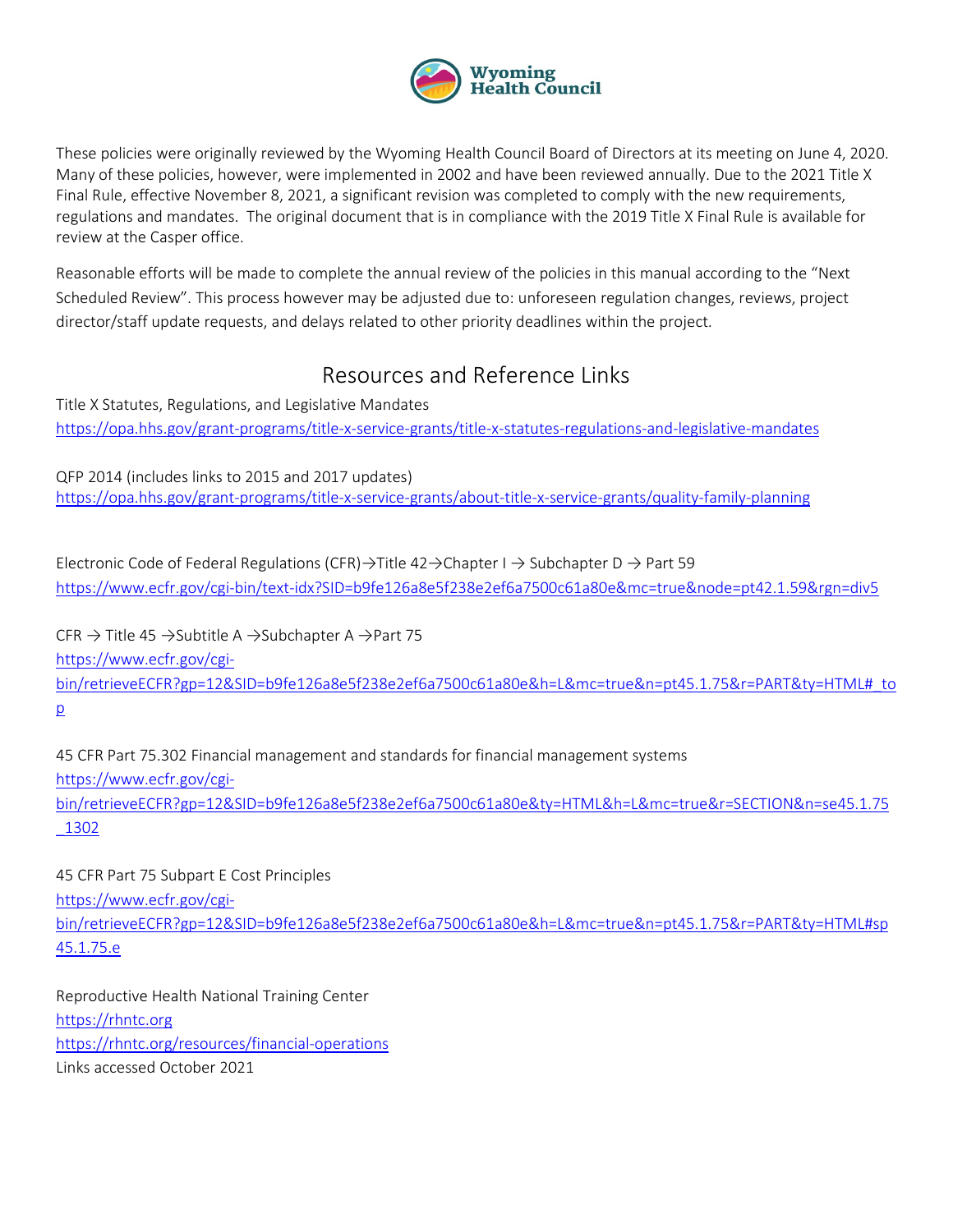

Title X Family Planning Program staff must review this manual upon employment and annually thereafter. The staff member's signature signifies their review and understanding of the policies and have had the chance to have any questions answered regarding the policies. It is further understood that all subrecipient agencies have agency-specific policies and procedures in place and reviewed by staff. All program staff members have the opportunity to participate in the review and update process of this manual by downloading and completing the [Policy Update Form](https://www.wyhc.org/forms/) found on the WHC website and submitting it to the WHC. Submissions are accepted anytime.

| <b>Printed Name</b> | Role | Signature | Date |
|---------------------|------|-----------|------|
|                     |      |           |      |
|                     |      |           |      |
|                     |      |           |      |
|                     |      |           |      |
|                     |      |           |      |
|                     |      |           |      |
|                     |      |           |      |
|                     |      |           |      |
|                     |      |           |      |
|                     |      |           |      |
|                     |      |           |      |
|                     |      |           |      |
|                     |      |           |      |
|                     |      |           |      |
|                     |      |           |      |
|                     |      |           |      |
|                     |      |           |      |
|                     |      |           |      |
|                     |      |           |      |
|                     |      |           |      |
|                     |      |           |      |
|                     |      |           |      |
|                     |      |           |      |
|                     |      |           |      |
|                     |      |           |      |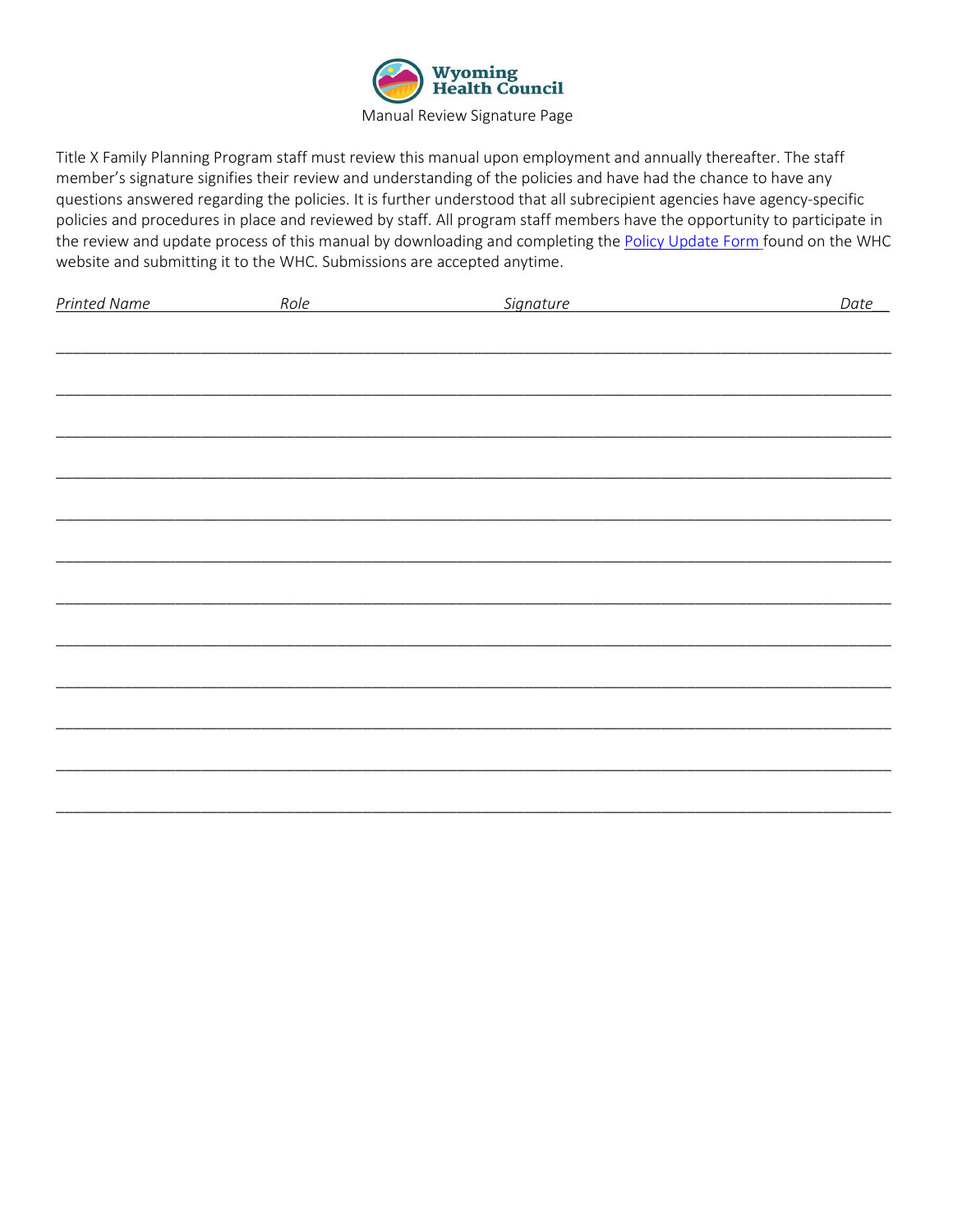# GLOSSARY OF TERMS AND DEFINITIONS

| Term                                                                                                   | Definition                                                                                                                                                                               |  |
|--------------------------------------------------------------------------------------------------------|------------------------------------------------------------------------------------------------------------------------------------------------------------------------------------------|--|
| Must                                                                                                   | Obligation; mandatory; required                                                                                                                                                          |  |
| Must not                                                                                               | Prohibition; prohibited; unallowable                                                                                                                                                     |  |
| Should                                                                                                 | Recommendation; best practice                                                                                                                                                            |  |
| May                                                                                                    | Discretionary action; non-mandatory provision (when relating to grantee or delegate agency)                                                                                              |  |
| Note: Use of should and may does not relieve grantee or subrecipients from compliance with the policy. |                                                                                                                                                                                          |  |
| May                                                                                                    | Opportunity or permission (when relating to clients)                                                                                                                                     |  |
| Reasonable                                                                                             | Not excessive; logical, and equitable to all clients                                                                                                                                     |  |
| Effective                                                                                              | Evidence based                                                                                                                                                                           |  |
| Efficient                                                                                              | Using resources wisely                                                                                                                                                                   |  |
| Safe/safely                                                                                            | Delivered within established standards                                                                                                                                                   |  |
| Timely                                                                                                 | Without delays                                                                                                                                                                           |  |
| Equitable                                                                                              | Without discrimination                                                                                                                                                                   |  |
| Policy                                                                                                 | Philosophy of health system, over all approach                                                                                                                                           |  |
| Procedure                                                                                              | Steps to achieve a desired result (Title X program compliance)                                                                                                                           |  |
| Protocol                                                                                               | System specific clinical policies and procedures                                                                                                                                         |  |
| <b>Standards</b>                                                                                       | Minimum level of quality; "must"                                                                                                                                                         |  |
| Guidelines                                                                                             | Best practices for quality care; "should"                                                                                                                                                |  |
| Recommendations                                                                                        | Provides information about what should be done, implies choice between interventions; "may"                                                                                              |  |
| Patient                                                                                                | A person who receives a health care service for treatment of an illness or to restore wellness.                                                                                          |  |
|                                                                                                        | May refer to clinical decision-making by a clinical service provider based on a diagnosis.                                                                                               |  |
|                                                                                                        |                                                                                                                                                                                          |  |
| Client                                                                                                 | A person who receives a health care service for health maintenance. May refer to a shared                                                                                                |  |
|                                                                                                        | decision-making or collaborative relationship.                                                                                                                                           |  |
|                                                                                                        |                                                                                                                                                                                          |  |
|                                                                                                        | Note: The terms of patient and client are used throughout manuals and other documents within the Title X program. As                                                                     |  |
|                                                                                                        | there are numerous definitions, any incident in which terms are used synonymously is not intended to imply a                                                                             |  |
|                                                                                                        | particular relationship with the clinic service provider or agency.                                                                                                                      |  |
| Grantee                                                                                                | Entity that receives Federal financial assistance by means of a grant, and assumes legal and                                                                                             |  |
|                                                                                                        | financial responsibility and accountability for the awarded funds, for the performance of the                                                                                            |  |
|                                                                                                        | activities approved for funding and for reporting required information to the Office of                                                                                                  |  |
|                                                                                                        | Population Affairs.                                                                                                                                                                      |  |
| Family                                                                                                 | A social unit composed of one person, or two or more persons living together, as a household.                                                                                            |  |
| Family planning<br>services                                                                            | Services which include a broad range of medically approved services, which includes FDA-<br>approved contraceptive products and natural family planning methods, for clients who want to |  |
|                                                                                                        | prevent pregnancy and space births, pregnancy testing and counseling, assistance to achieve                                                                                              |  |
|                                                                                                        | pregnancy, basic infertility services, STI services, and other preconception health services.                                                                                            |  |
| Low-income family                                                                                      | A family whose total income does not exceed 100% of the most recent Poverty Guidelines                                                                                                   |  |
|                                                                                                        | issued pursuant to 42 U.S.C. 9902(2). The project director may find that low-income family also                                                                                          |  |
|                                                                                                        | includes members of families whose annual income exceeds this amount, but who, as                                                                                                        |  |
|                                                                                                        | determined by the project director, are unable, for good reasons, to pay for family planning                                                                                             |  |
|                                                                                                        | services.                                                                                                                                                                                |  |
| Program and project                                                                                    | Synonymous terms. A plan or sequence that is funded to fulfill the requirements elaborated in a                                                                                          |  |
|                                                                                                        | Title X funding announcement; it may be comprised of, and implemented by, a single grantee or                                                                                            |  |
|                                                                                                        | subrecipient(s), or a group of partnering providers who, under a grantee or subrecipient, deliver                                                                                        |  |
|                                                                                                        | comprehensive family planning services that satisfy the requirements grant within a service                                                                                              |  |
|                                                                                                        | area.                                                                                                                                                                                    |  |
|                                                                                                        | Individuals who directly participate in the provision of Title X Family Planning services. This may                                                                                      |  |
| Project staff                                                                                          | include but is not limited to: Medical Director, medical staff, administrative staff, billing staff,                                                                                     |  |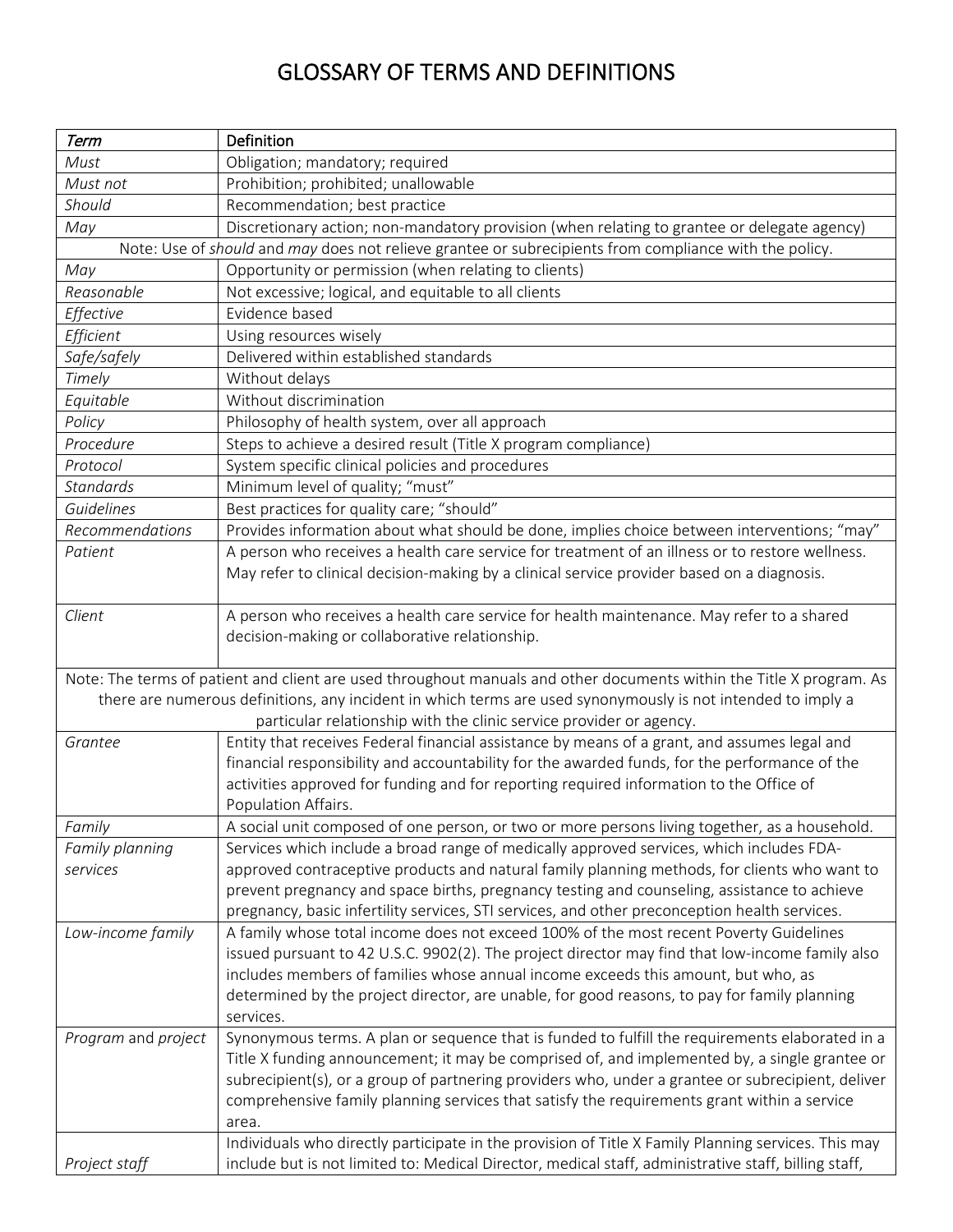|                               | volunteers, nursing students, medical residents.                                                                                                                                      |
|-------------------------------|---------------------------------------------------------------------------------------------------------------------------------------------------------------------------------------|
| Subrecipient and              | Entity that provides family planning services with Title X funds under a written agreement with a                                                                                     |
| delegate agency               | grantee or another subrecipient.                                                                                                                                                      |
| Service site                  | Clinic or other location where Title X services are provided to clients.                                                                                                              |
| <b>Deliverables</b>           | Documents due to grantee to show compliance with program requirements.                                                                                                                |
| Fee Schedule                  | Complete table of client fee responsibility; included within SFDS                                                                                                                     |
| Sliding Fee Discount          | This financial document includes; fee codes, full fee charges, income level ranges based on FPL,                                                                                      |
| Schedules (SFDS)              | percentage of discount from full fee, client responsibility of full fee charge. Models and                                                                                            |
|                               | examples included in 1.5.2 Discount Schedule and applies to other policies. This document must                                                                                        |
|                               | be approved for compliance by the WHC prior to implementing charges.                                                                                                                  |
| Corrective Action             | Report of findings or areas of improvement requiring corrective action in order to be in                                                                                              |
| Plan                          | compliance with regulations, requirements or policies. This will require additional                                                                                                   |
| (CAP)                         | interventions/actions and reporting by the delegate agency in order to stay within the terms of                                                                                       |
|                               | the contract with the grantee.                                                                                                                                                        |
| Confidential services         | Phrase used by OPA in 1.5.6 and 42 CFR 59.2 regarding minors seeking services. All clients                                                                                            |
|                               | should expect the services requested are confidential, however this should not be confused                                                                                            |
|                               | with confidential billing and confidential collections.                                                                                                                               |
| Confidential billing          | When a client for good reason does not want, for good reason, the services received through a                                                                                         |
| and confidential              | Title X Family Planning Project to be billed to private insurance due to an EOB or bill to be sent                                                                                    |
| collections                   | to the policy holder. (Good reason) includes but is not limited to: client is a minor, client is a                                                                                    |
|                               | victim or domestic violence or any situation in which a client's confidentiality may be                                                                                               |
|                               | jeopardized or may put the client at risk of harm.                                                                                                                                    |
| Clinical Service              | Includes physicians, physician assistants, nurse practitioners, certified nurse midwives, and                                                                                         |
| Provider                      | registered nurses with an expanded scope of practice who are trained and permitted by state-                                                                                          |
|                               | specific regulations to perform all aspects of the user (male or female) physical assessments                                                                                         |
|                               | recommended for contraceptive, related preventive health, and basic infertility care.                                                                                                 |
| Quality healthcare            | Healthcare which is safe, effective, client-centered, timely, efficient, and equitable.                                                                                               |
| Client-centered care          | Care which is respectful of and responsive to, individual client preferences, needs and values;                                                                                       |
|                               | client values guide all clinical decisions.                                                                                                                                           |
| Culturally and                | Services which are respectful and responsive to the health beliefs, practices and needs of                                                                                            |
| linguistically                | diverse patients.                                                                                                                                                                     |
| appropriate services          |                                                                                                                                                                                       |
| Trauma-informed               | A program, organization, or system that is trauma-informed realizes the widespread impact and                                                                                         |
| care                          | understands potential paths for recovery; recognizes the signs and symptoms of trauma in                                                                                              |
|                               | clients, families, staff and others involved with the system; and responds by fully integrating                                                                                       |
|                               | knowledge about trauma into policies, procedures and practices, and seek to actively resist re-                                                                                       |
|                               | traumatization.                                                                                                                                                                       |
| <b>Health Equity</b>          | All persons have the opportunity to attain their full health potential and no one is                                                                                                  |
|                               | disadvantaged from achieving this potential because of social position or other socially                                                                                              |
|                               | determined circumstances.                                                                                                                                                             |
| Inclusivity                   | When all people are fully included and can actively participate in and benefit from family                                                                                            |
|                               | planning, including, but not limited to, individuals who belong to underserved communities,                                                                                           |
|                               | such as Black, Latino, and Indigenous and Native Americans persons, Asian Americans and                                                                                               |
|                               | Pacific Islanders and other persons of color; members of religious minorities; lesbian, gay,                                                                                          |
|                               | bisexual, transgender, and queer (LGBTQ+) persons; persons with disabilities; persons who live<br>in rural areas; and persons otherwise affected by persistent poverty or inequality. |
|                               | Measure and inform how different services will be delivered to, and received by, underserved                                                                                          |
| Disparity impact<br>statement | groups or priority populations within the general population. A tool to achieve health equity for                                                                                     |
|                               | racial and ethnic minorities, people with disabilities, sexual and gender minorities, individuals                                                                                     |
|                               | with LEP, and rural populations.                                                                                                                                                      |
| Adolescent-friendly           | Services that are accessible, acceptable, equitable, appropriate and effective for adolescents.                                                                                       |
| health services               |                                                                                                                                                                                       |
|                               |                                                                                                                                                                                       |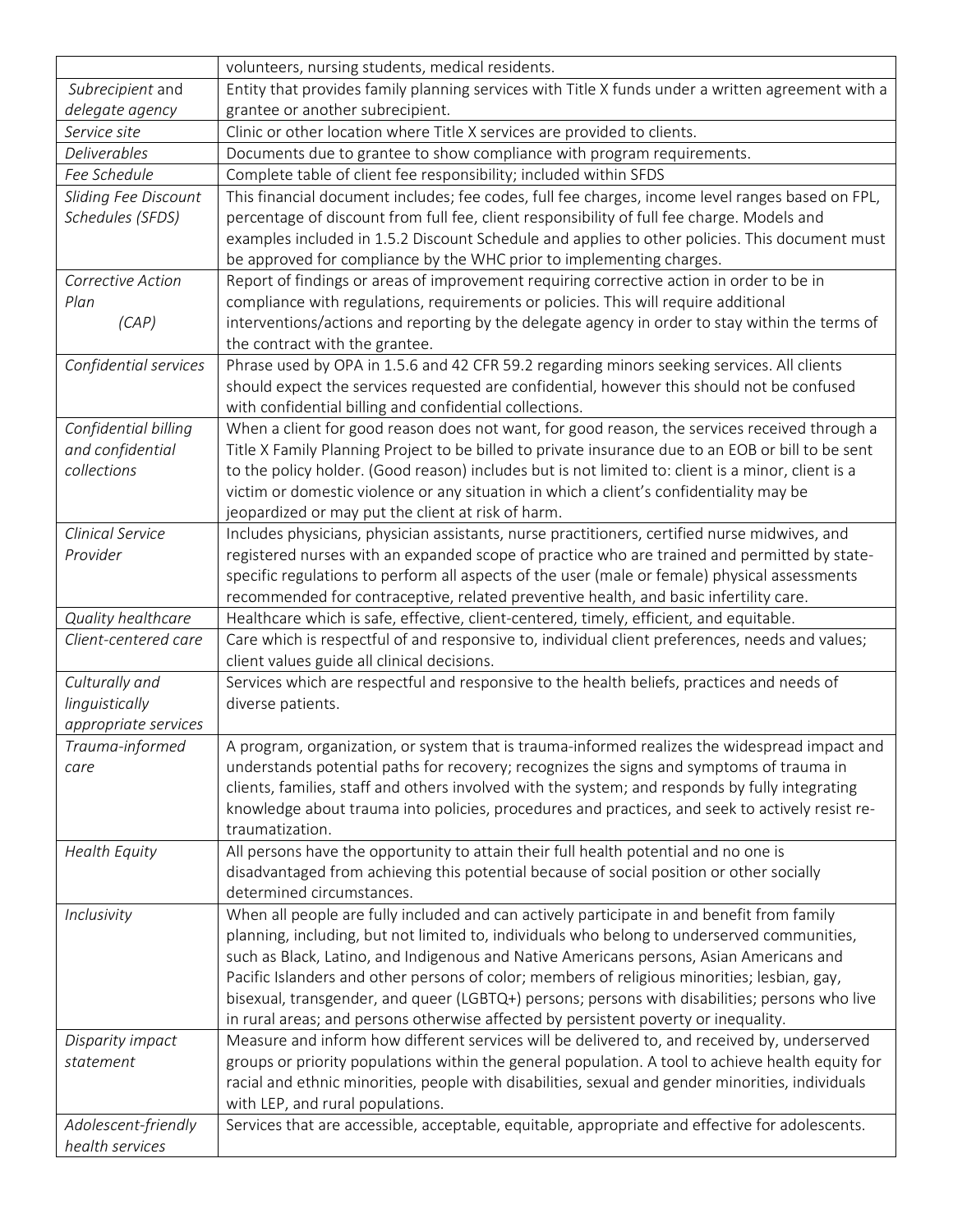| Early adolescent  | $\leq$ 15 years of age (minor) |
|-------------------|--------------------------------|
| Middle adolescent | 15-17 years of age (minor)     |
| Late adolescent   | 18-24 years of age             |

# GLOSSARY OF ACRONYMS and SYMBOLS

| OPA         | Office of Population Affairs                                                                  |
|-------------|-----------------------------------------------------------------------------------------------|
| <b>WHC</b>  | Wyoming Health Council                                                                        |
| QFP         | <b>Quality Family Planning</b>                                                                |
| CFR         | Code of Federal Regulations                                                                   |
| RHNTC       | Reproductive Health National Training Center                                                  |
| PHS         | Public Health Service                                                                         |
| <b>HHS</b>  | Department of Health and Human Services                                                       |
| <b>HRSA</b> | Health Resources & Services Administration                                                    |
| SOU         | WHC Statement of Understanding                                                                |
| E & R       | Expenses/Expenditures and Revenues Report                                                     |
| GY          | Grant Year April 1- March 31                                                                  |
| FY          | WHC Fiscal Year-also follows the Grant Year April 1-March 31. (The WHC does not follow state, |
|             | county or federal FY)                                                                         |
| CY          | Calendar Year January 1- December 31                                                          |
| <b>SFDS</b> | Sliding Fee Discount Schedules                                                                |
| <b>FPL</b>  | Federal Poverty Level                                                                         |
| <b>FPG</b>  | Federal Poverty Guidelines                                                                    |
| <b>CMS</b>  | Centers for Medicare & Medicaid Services                                                      |
| TPP         | Third-party payers                                                                            |
| EOB         | Explanation of Benefits (third-party payers)                                                  |
| CAP         | Corrective Action Plan                                                                        |
| $\leq$      | Less than or equal to; at or below                                                            |
| $\geq$      | Greater than or equal to                                                                      |

This document is intended to be a program inclusive; all glossary terms may not appear in every document developed by the WHC.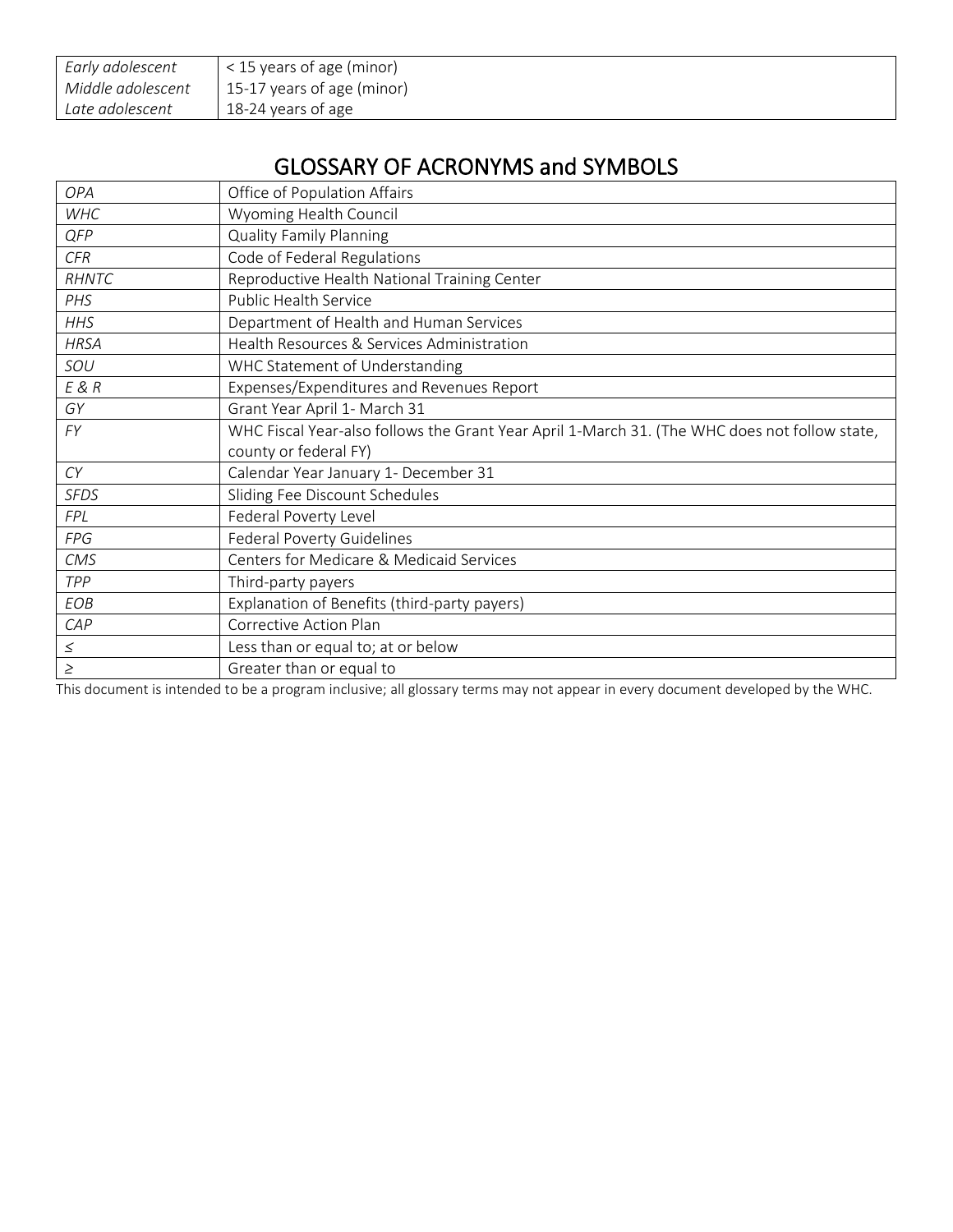# TABLE OF CONTENTS

Section:

| Subrecipient Monitoring and Compliance<br>1.1 Voluntary Participation                 |
|---------------------------------------------------------------------------------------|
| 1.2 Prohibition of Abortion<br>1.4.3 Authorized Purchases                             |
| 1.4.5 Subrecipient Inclusion in Grantee Policy Establishment                          |
| 1.4.6 Financial Management System, Expenditures and Revenues                          |
| 1.5.1 Federal Poverty Level Guidance, Third Party Billing, and Income Verification    |
| 1.5.2 Discount Schedules                                                              |
| 1.5.3 Fee Waiver                                                                      |
| 1.5.4 Reasonable Costs/Fee Schedules                                                  |
| 1.5.5 Voluntary Donations<br>1.5.6 Discount Eligibility for Minors                    |
| 1.5.7 Third Party Payments                                                            |
| 1.5.9 Confidential Collections                                                        |
| 1.6.1 Personnel Policies                                                              |
| <b>Grant Funds</b>                                                                    |
| 1.6.2 Cultural Competency                                                             |
| 1.7 Staff Training and Project Technical Assistance                                   |
| 1.8 Meetings and Minutes                                                              |
| 2.2 Client Dignity                                                                    |
| 2.3 Non-Discriminatory Services                                                       |
| 2.4 Availability of Social Services                                                   |
| 2.5 Availability and Use of Referrals<br>2.6 Clinical Protocols and Standards of Care |
| 2.7 Provision of Family Planning and Related Services                                 |
| 2.8 Range of Family Planning Methods                                                  |
| 2.9 Durational Residency                                                              |
| 2.10 Pregnancy Testing and Diagnosis                                                  |
| 2.10.1 Pregnancy Counseling Options                                                   |
| 2.11 Compliance with Legislative Mandates                                             |
| 3.0 Confidentiality                                                                   |
| 4.1 Collaborative Planning and Community Engagement                                   |
| 4.2 Community Awareness and Education                                                 |
| 4.3 Social Media Policy                                                               |
| 5.1 Materials Review and Approval Process<br>5.3 Advisory Committee Membership        |
| 5.4 Grantee Oversight for Materials Review                                            |
| 5.5 Advisory Committee Responsibility for Materials Review                            |
| 5.6 Advisory Committee Requirements                                                   |
| 6.1 Facilities and Accessibility of Services                                          |
| 6.2 Human Subjects Clearance (Research)                                               |
| Forms: See Wyoming Health Council                                                     |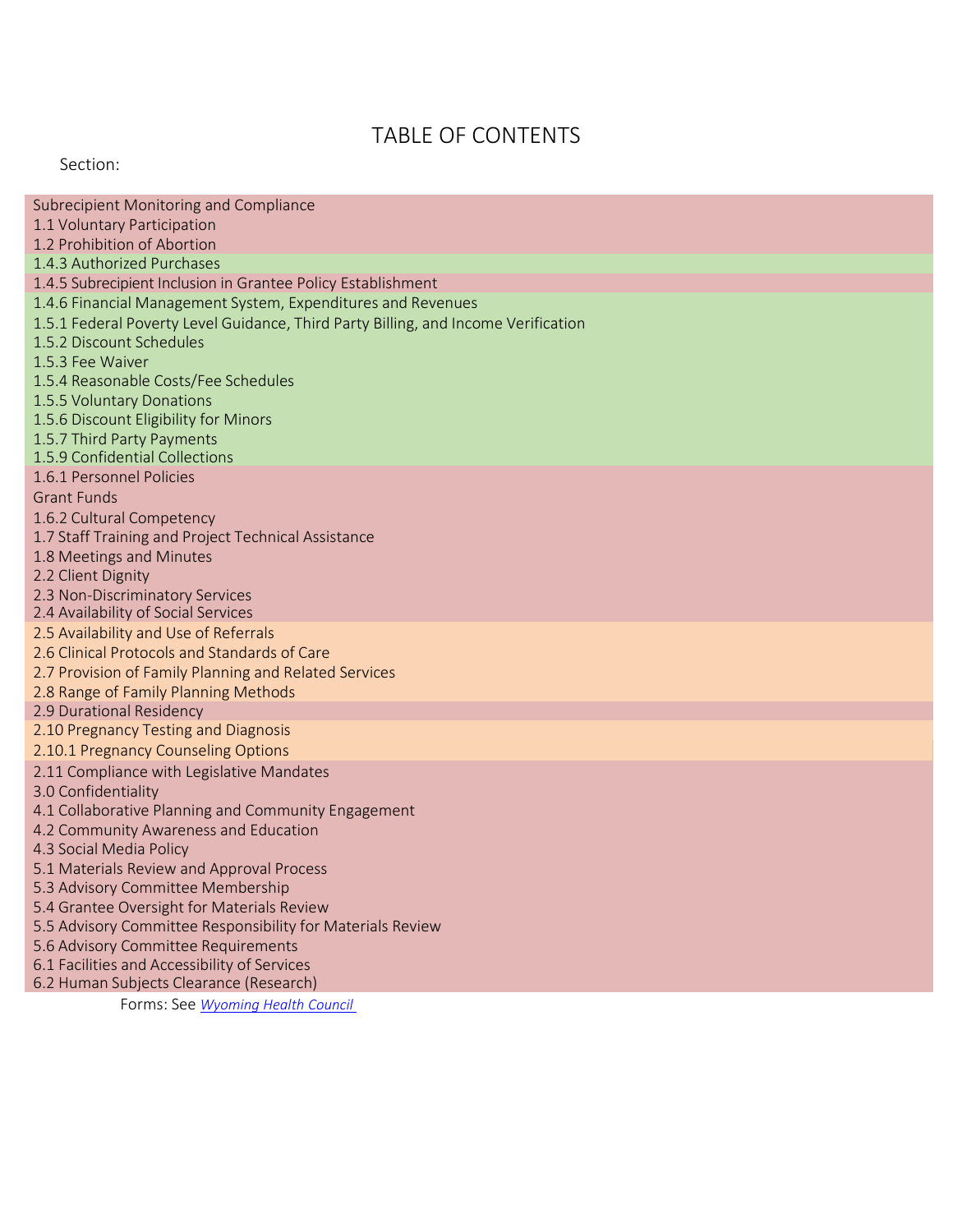

#### FAMILY PLANNING PROGRAM POLICY AND PROCEDURES

#### Subrecipient Monitoring and Compliance

The Wyoming Health Council (WHC) must monitor and ensure compliance with the Title X regulations by project staff at both the grantee and subrecipient levels. Grantees must have written policies in place that address understanding and interpretations of these regulations and the expectations for the subrecipient to show compliance. WHC reserves the right to request additional data, information and documentation as needed with reasonable time given for submission.

| Effective Date        | November 8,2021       |
|-----------------------|-----------------------|
| Last Reviewed         | November 2021         |
| <b>Revision Dates</b> | Written November 2021 |
| Next Scheduled Review | November 2022         |
| References            | https://www.wyhc.org/ |

The WHC made reasonable efforts to create this addition to the P&P Manual as a comprehensive overview of the monitoring for compliance process. Subrecipient project directors or managers are responsible to the contract terms and are expected to request further clarification and support from the WHC as needed. Efforts to maintain updated information and resources are ongoing. The goal of the WHC is to support the subrecipient agencies' success in the provision of high-quality family planning services to all clients requesting services. The following lists are intended to be guides and do not encompass all responsibilities and expectations of the grantee or the subrecipient agencies.

Grantee responsibilities/expectations:

WHC will provide compliance guidance via training, contracts, printed or electronic documents and resources (i.e., manuals, toolkits, templates, models, website resources etc.). These may include additional requirement instructions.

- Protocols WHC Clinical Manual updated annually and signed by Medical Director and medical staff.
- Policy and Procedures WHC Title X Grantee Policy and Procedure Manual; updated annually and signed by project directors or managers responsible for the agency's compliance.
- Deliverable Timeline
- SFDS Models
- Project staff SOU
- Provide training opportunities on Title X requirements and acceptable compliance processes.
- Project site visit/program review at least once per grant cycle.
- WHC will follow these steps prior to the visit to allow reasonable preparation time for the grantee review team and the subrecipients.
	- Determination of subrecipient to be assessed.
	- Schedule mutually agreeable dates for the visit.
	- Site Visit Announcement Letter and Agenda will be sent to subrecipient project director or manager.
	- OPA Program Review Tool revised for subrecipient monitoring provided.
	- List of requested documents
	- Finalize agenda
	- Site Visit
	- Site Visit reports compiled.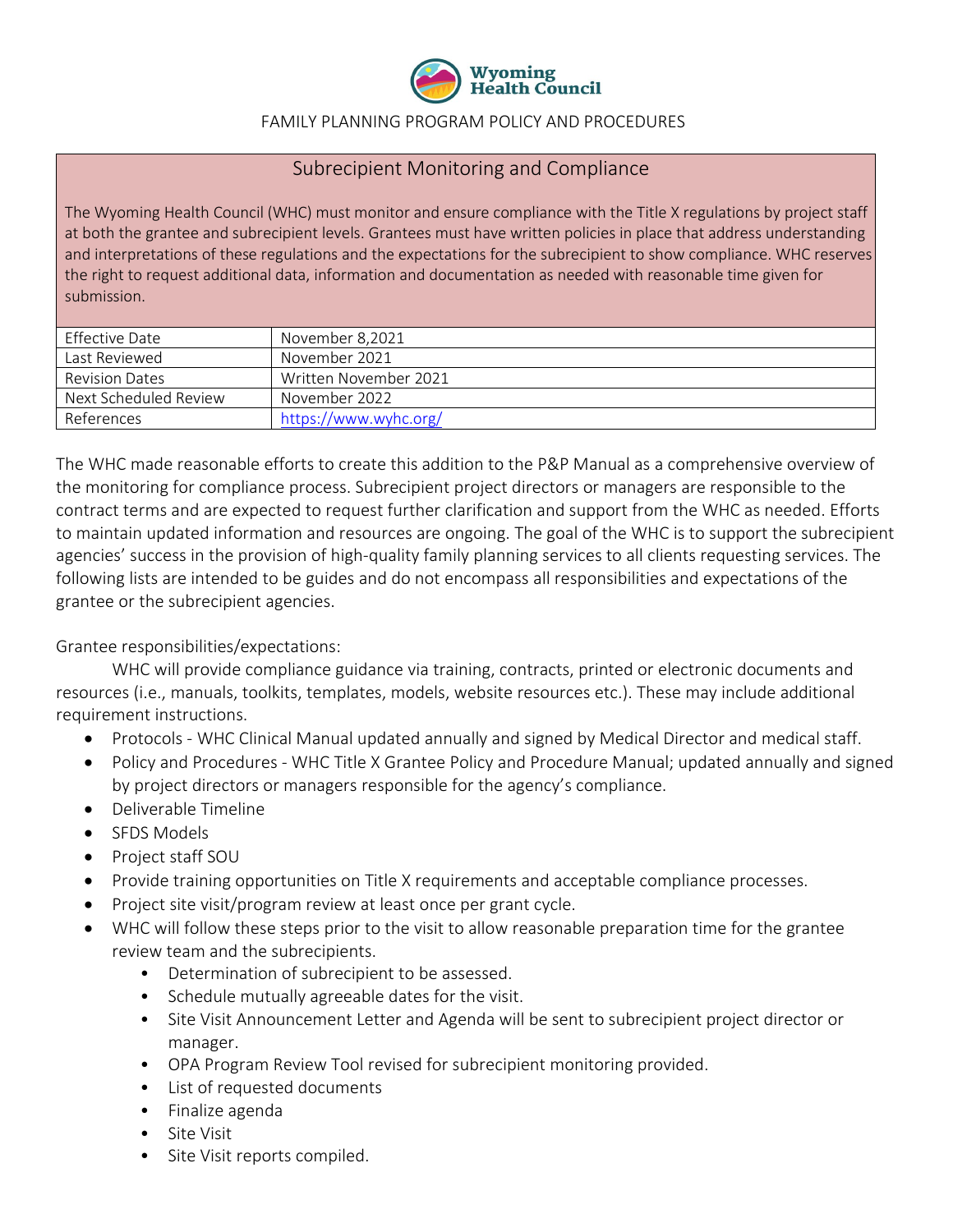- Site Visit report cover letter and Corrective Action Plan (CAP) sent to subrecipient.
- Review subrecipient's Visit and CAP response plan
- Monitor progress on response plan and follow-up as needed until findings are adequately addressed.
- Send Close-out letter.
- Templates developed by WHC for reporting. These include but are not limited to:
	- E & R Report
	- Community Education Report
	- Incident Report
	- Peer reviews
	- Medical chart audit
	- FPAR FTE
	- Grant application (as needed)
	- Workplan (as needed)
	- Protocol Update Form
	- Policy Update Form
	- Client Satisfaction Survey (QR code and Survey Monkey link)
	- Title X Grand funds application and Work Plan

Subrecipients responsibilities/expectations:

- Submit all required deliverables according to the requested timeline and notify the WHC in the case of extenuating circumstances that do not allow for timely submissions.
- Use required templates.
- Participate in quarterly Service Delivery Meetings, not only in attendance, but in suggestions for training topics, etc.
- Review contracts, manuals and resources.
- Submit Protocol and Policy update forms as needed to participate in the development and improvement of the Wyoming Title X project.
- Develop written agency-specific Policy and Procedure manuals which demonstrate compliance with Title X regulations and grantee requirements.
- Submit additional documentation to grantee as requested.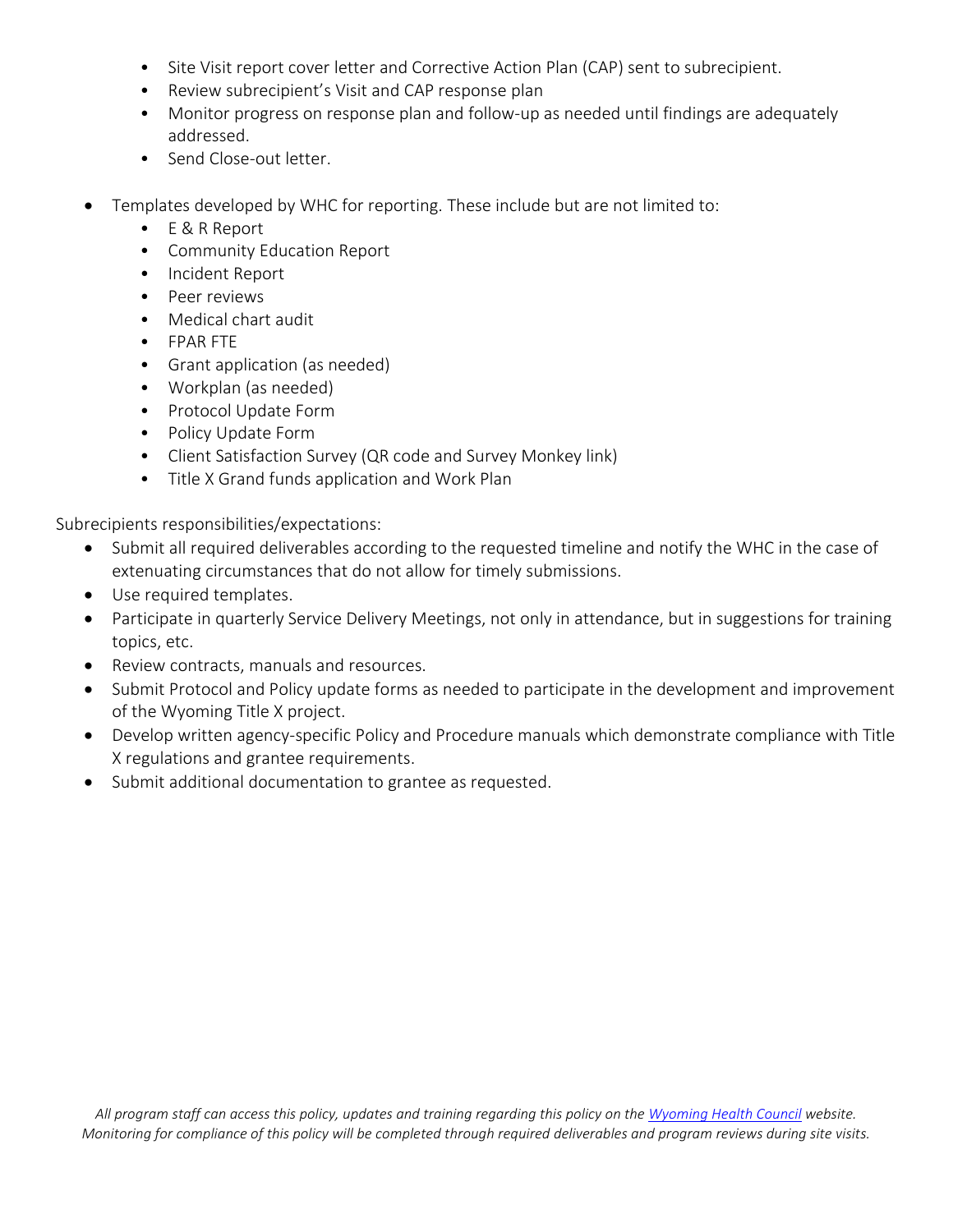# 1.1 Voluntary Participation

Family planning services are to be provided solely on a voluntary basis (Sections 1001 and 1007, PHS Act;42 CFR 59.5 (a)(2)). Clients cannot be coerced to accept services or to use or not use any particular method of family planning (42 CFR 59.5(a)(2)).

A client's acceptance of family planning services must not be a prerequisite to eligibility for, or receipt of,any other services, assistance from, or participation in any other program that is offered by the grantee or subrecipient (Section 1007, PHS Act; 42 CFR 59.5(a)(2)).

Personnel working within the family planning project must be informed that they may be subject to prosecution if they coerce or try to coerce any person to accept services or to employ or not to employ any particular methods of family planning (Section 205, Public Law 94-63, as set out in 42 CFR 59.5(a)(2)footnote 1).

| <b>Effective Date</b> | November 8, 2021                                                             |
|-----------------------|------------------------------------------------------------------------------|
| Last Review Date      | November 2021                                                                |
| <b>Revision Dates</b> | June 2020, November 2021                                                     |
| Next Scheduled Review | November 2022                                                                |
| References            | Providing Quality Family Planning Services: Recommendations from the         |
|                       | Centers for Disease Control and Prevention and the U.S. Office of Population |
|                       | Affairs (QFP) Appendix C (pages 45-46)                                       |
|                       | https://www.cdc.gov/mmwr/pdf/rr/rr6304.pdf                                   |
|                       | Code of Federal Regulations 42 CFR 59.5(a)(2)                                |
|                       | https://www.ecfr.gov/current/title-42/chapter-I/subchapter-D/part-59         |

Procedure:

- Grantee and subrecipient must notify staff according to agency-specific policy (e.g., statement signed by employee, staff circulars, training records, orientation checklist, etc.). Documentation must be maintained.
- Grantee must notify subrecipient of its process for monitoring subrecipient and service sites to ensure compliance. Grantee will provide a program review tool, including requirements prior to a site visit.
- Grantee and subrecipient staff providing Title X services must sign the Wyoming Health Council Statement of Understanding annually. Subrecipient must provide this as part of deliverables and the grantee will maintain documentation.
- Subrecipients must include voluntary participation on patient consents and as a part of Patient Bill of Rights.

See also: WHC Family Planning Statement of Understanding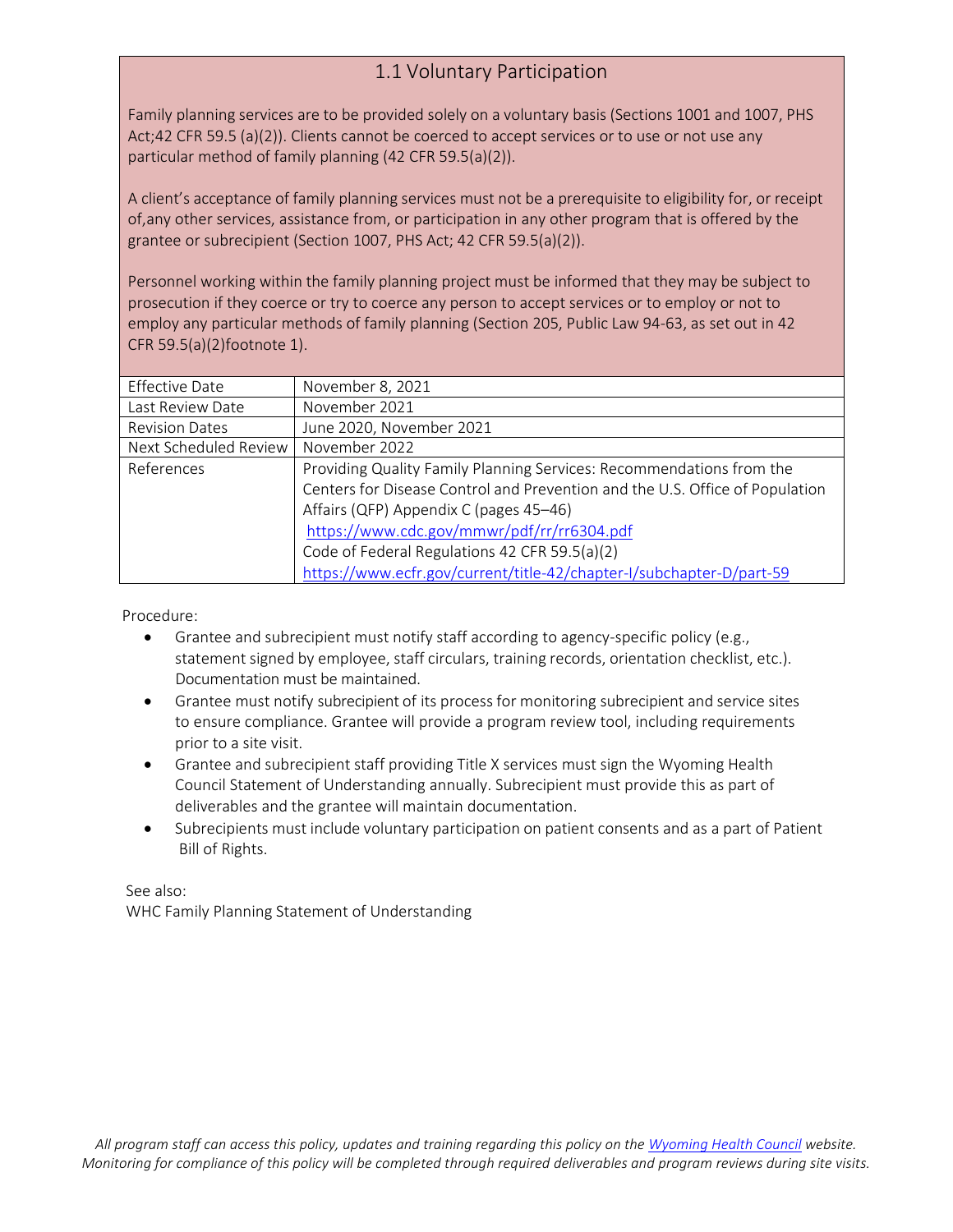#### 1.2 Prohibition of Abortion

Title X grantee and subrecipient must be in full compliance with Section 1008 of the Title X statute and 42 CFR 59.5(a)(5), which prohibit abortion as a method of family planning. Grantee has documented processes to ensure that they and their subrecipients are in compliance with Section 1008. Grantees should include language in subrecipient contracts addressing this requirement.

| <b>Effective Date</b> | November 8, 2021                                                            |
|-----------------------|-----------------------------------------------------------------------------|
| Last Review Date      | June 2020, November 2021                                                    |
| <b>Revision Dates</b> | November 2021                                                               |
| Next Scheduled Review | November 2022                                                               |
| References            | Section 1008 of the Title X Statute                                         |
|                       | https://opa.hhs.gov/grant-programs/title-x-service-grants/title-x-statutes- |
|                       | regulations-and-legislative-mandates                                        |
|                       | Code of Federal Regulations 42 CFR 59.5(a)(5)                               |
|                       | https://www.ecfr.gov/current/title-42/chapter-I/subchapter-D/part-59        |

Procedure:

- Grantee must have written policies and procedures that prohibit subrecipients and/or service sites from providing abortion as part of the Title X project.
- Grantee will monitor subrecipient and service sites to ensure compliance with this requirement by requiring sites to provide grantee.
- Grantee/ Subrecipient contract will include language addressing the requirement demonstrating no funds are used for abortion services.
- Grantee/ Subrecipient contract will include language addressing the requirement demonstrating adequate separation of Title X and non-Title X activities.

See also:

Sample of Subrecipient Contract Clinical Manual: Section 12, Pregnancy Testing and Counseling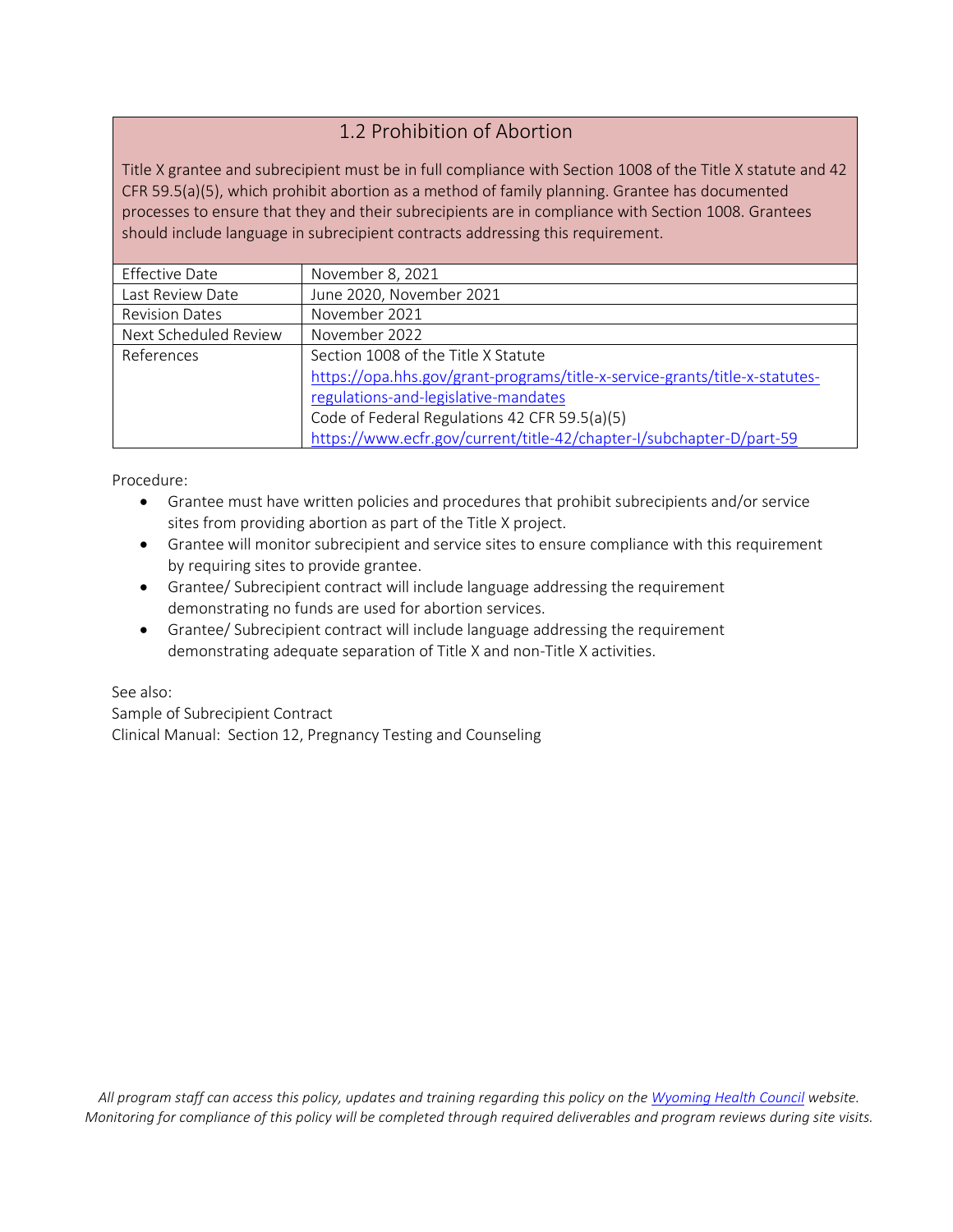#### 1.4.3 Authorized Purchases

All services purchased for project participants will be authorized by the project director or their designee on the project staff [42CFR 59.5 (b)(7)]

| <b>Effective Date</b> | June 2020                |
|-----------------------|--------------------------|
| Last Review Date      | June 2020, November 2021 |
| <b>Revision Dates</b> | June 2020, November 2021 |
| Next Scheduled Review | November 2022            |

- For the grantee and subrecipients, all purchases are made with the prior approval of the Director, or in the Director's absence, by the designated alternate. Any single item with a purchase price of \$5,000.00 shall be considered capital; less than \$5,000.00 shall be considered small equipment or supplies.
- Purchasing decisions will be based on quality, cost, and competition for the required product. When able to do so, the Director will bulk purchase and/or obtain competitive bids (particularly for major items of \$2,000 or more) to assure cost savings to the program.
- Any bids or offers may be rejected by the grantee or subrecipient when it is in the best interest to do so.
- The process for reviewing purchasing decisions will be reviewed during grantee's site review with the subrecipient and in monthly or quarterly fiscal report reviews submitted to the grantee.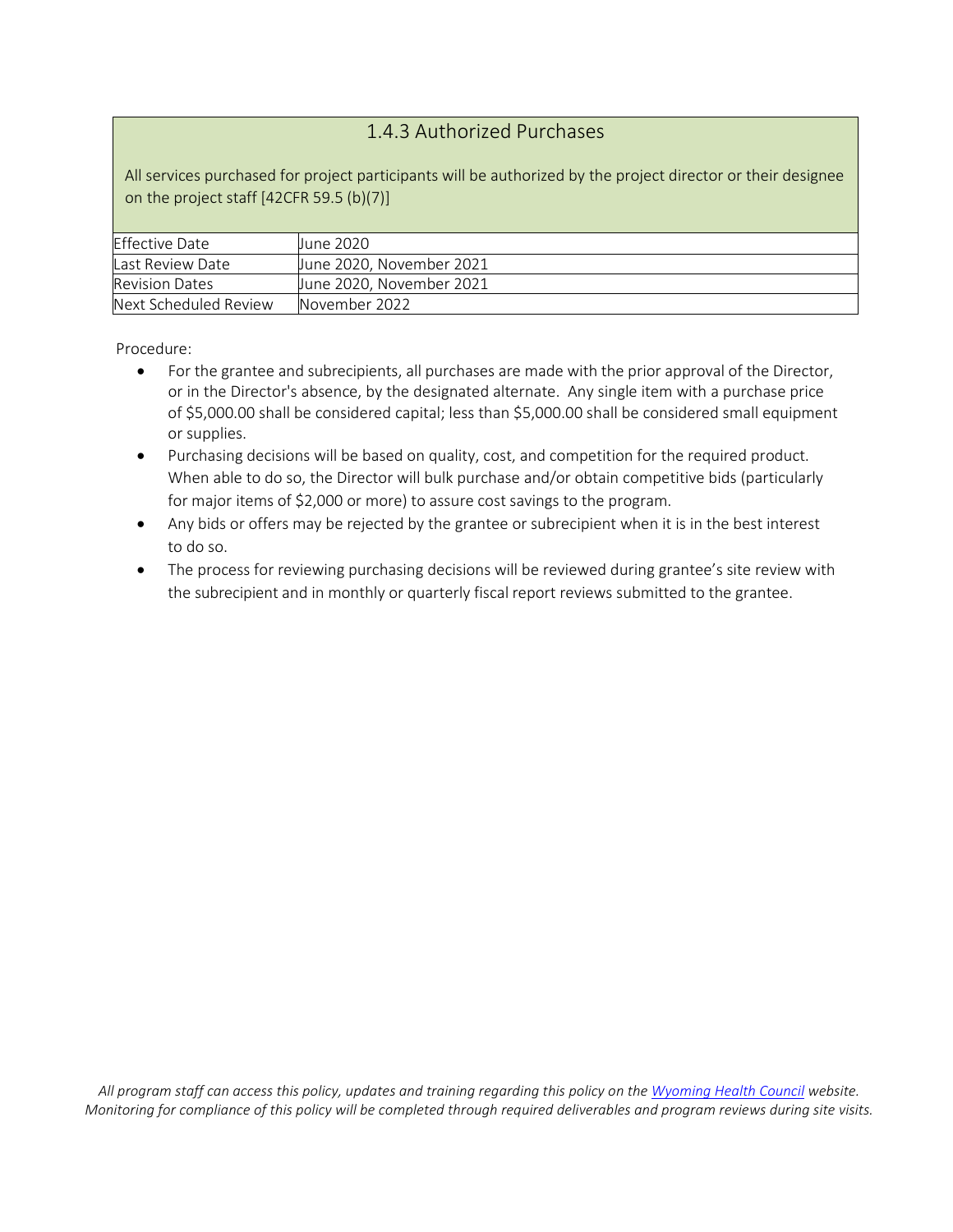#### 1.4.5 Subrecipient Inclusion in Grantee Policy Establishment

Subrecipient agencies must be given an opportunity to participate in the establishment of ongoing grantee policies and guidelines (42 CFR 59.5(a)(10)).

| Effective Date        | November 8, 2021                                                     |
|-----------------------|----------------------------------------------------------------------|
| Last Review Date      | June 2020, November 2021                                             |
| <b>Revision Dates</b> | June 2020, November 2021                                             |
| Next Scheduled Review | November 2022                                                        |
| References            | Code of Federal Regulations 42 CFR 59.5(a)(10)                       |
|                       | https://www.ecfr.gov/current/title-42/chapter-I/subchapter-D/part-59 |

Procedure:

- Grantee will update all policies on an annual basis and subrecipient can download the Policy Update Form on the WHC website and send their suggestions to the grantee. These recommendations will be reviewed annually to determine what changes, if any, need to be proposed to the Board for approval.
- Grantee will update Clinical Protocols on an annual basis and subrecipient can download the Protocol Update Form on the WHC website and send their suggestions to the grantee. These recommendations will be reviewed annually to determine what changes, if any, need to be proposed to the Medical Director for approval.
- Grantee will update training documents on an annual basis and subrecipient can download the Training and Education Needs Assessment Form on the WHC website and submit to the grantee. These requests will be reviewed and addressed by the agency program director along with opportunities for training and education for program staff. These opportunities may be through a number of platforms that include but are not limited to: virtual, Service Delivery meetings, TA visits to agency, conferences and webinars.
- Subrecipients must review and update policies and procedures as determined in their administrative policies.
- The grantee will provide training to all subrecipient program directors or representatives at Service Delivery meetings held quarterly.

See also:

Policies related to I&E Committee, Advisory Board and Materials Review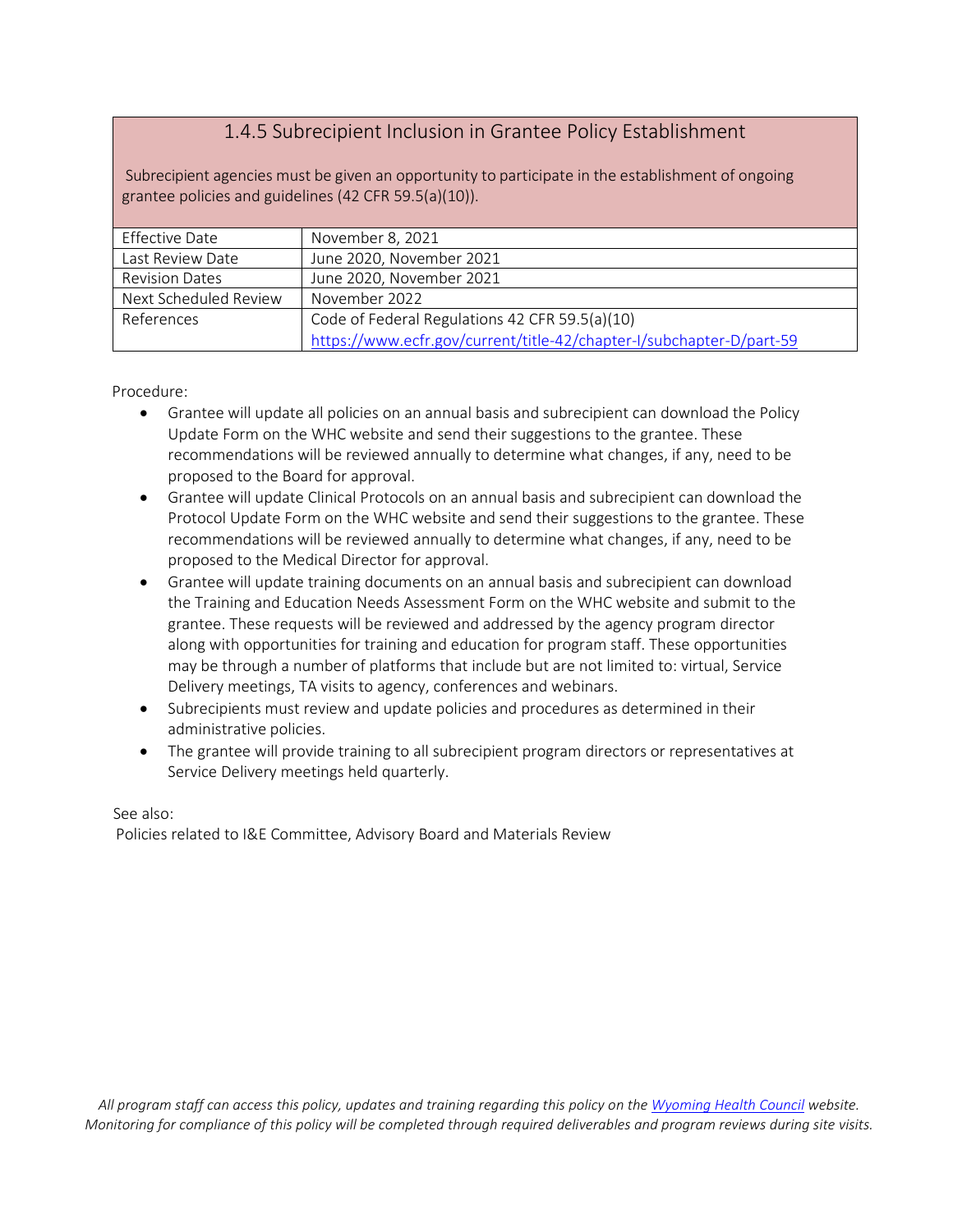#### 1.4.6 Financial Management System, Expenditures and Revenues

The grantee and each subrecipient must maintain a financial management system that meets Federal standards, as applicable, as well as any other requirements imposed by the Notice of Award, and which complies with Federal standards that will support effective control and accountability of funds, as required (45 CFR 75.302).

| <b>Effective Date</b> | November 8, 2021                                                                       |
|-----------------------|----------------------------------------------------------------------------------------|
| Last Review Date      | June 2020, November 2021                                                               |
| <b>Revision Dates</b> | June 2020, November 2021                                                               |
| Next Scheduled Review | November 2022                                                                          |
| References            | 45 CFR 75.302 - Financial management and standards for financial<br>management systems |
|                       | 45CFR Part 75 Subpart E Cost Principles                                                |

Procedure:

- Grantee and subrecipient must maintain financial policies and procedures in line with Federal standards.
- Grantee and subrecipient must have a process for tracking revenues and expenditures associated with the Title X project.
- Grantee will make required forms available electronically to the subrecipient agencies.
- Subrecipients must submit an E&R report to the grantee office according to the deliverable timeline and contract.
- Subrecipients must submit FTE data as part of the FPAR according to the deliverable timeline and contract. FTE data must capture and reflect only the activity time of each employee directly associated with supporting and providing Title X services.
- Grantee Executive Director, or designee, will review the E&R report and FTE data to ensure appropriate use and expenditure of Title X funds.
- Fiscal reviews will also be completed at (project site) visit reviews.
- The following Fiscal Oversight Checklist will be used in the review/monitoring process to provide reasonable assurance regarding the achievement of objectives in the following categories:
	- Effectiveness and efficiency of operations
	- Reliability of financial reporting; and
	- Compliance with applicable law and regulations.

#### Fiscal Oversight Checklist

Internal controls pertaining to the compliance requirements for federal programs are designed to provide reasonable assurance regarding the achievement of the following objectives:

- 1.) Transactions are properly recorded and accounted for to:
	- a. Permit the preparation of reliable financial statements and federal reports;
	- b. Maintain accountability over assets; and
	- c. Demonstrate compliance with laws, regulations, and other compliance requirements;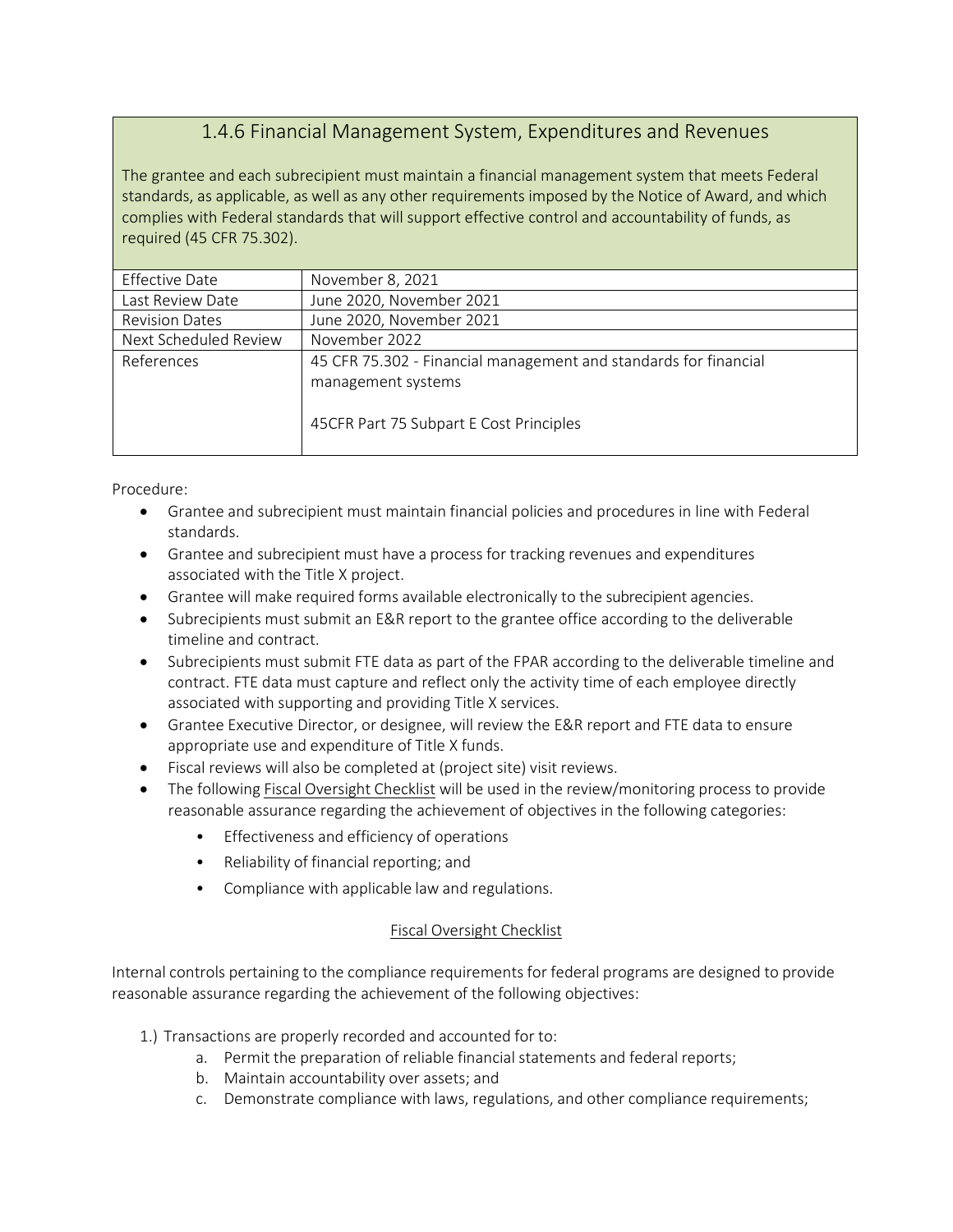- 2.) Transactions are executed in compliance with:
	- a. Laws, regulations, and the provisions of contracts or grant agreements that could have a direct and material effect on a federal program; and
	- b. Any other laws and regulations that are identified in the compliance supplements.
- 3.) Funds, property and other assets are safeguarded against loss from unauthorized use or disposition.

See also: E&R Report Form E&R Report Instructions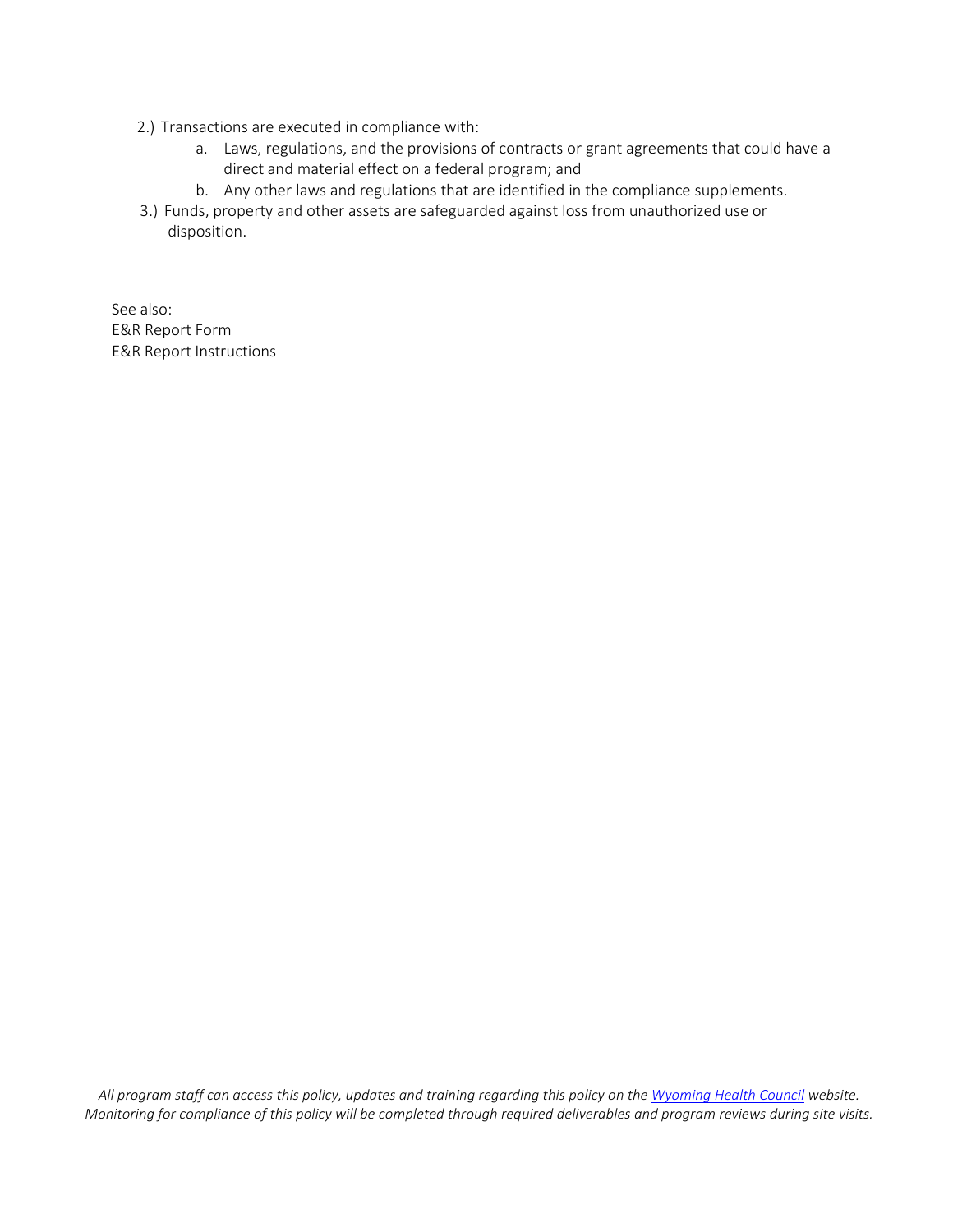# 1.5.1 Federal Poverty Level Guidance, Third Party Billing, and Income Verification

Clients whose documented income is at or below 100% of the Federal Poverty Level (FPL) must not be charged, although projects must bill all third parties authorized or legally obligated to pay for services (Section 1006(c)(2), PHS Act; 42 CFR 59.5(a)(7)).

For the purposes of considering payment for contraceptive services only, where a woman has health insurance coverage through an employer that does not provide the contraceptive services sought by the woman because the employer has a sincerely held religious or moral objection to providing such coverage, the project director may consider her insurance coverage status as a good reason why she is unable to pay for contraceptive services, as detailed in (42 CFR 59.2).

Although not required to do so, grantees who have lawful access to other valid means of income verification because of the client's participation in another program may use those data, rather than reverify income or rely solely on the client's self-report.

| Effective Date                        | October 2021                                                         |
|---------------------------------------|----------------------------------------------------------------------|
| Last Reviewed                         | November 2021                                                        |
| <b>Revision Dates</b>                 | June 2020, October 2021                                              |
| Next Scheduled Review   November 2022 |                                                                      |
| References                            | Code of Federal Regulations 42 CFR 59.2 and 59.5(a)(7), (a)(9)       |
|                                       | https://www.ecfr.gov/current/title-42/chapter-I/subchapter-D/part-59 |

- Grantee will forward to the subrecipient the current Federal Poverty Guidelines when available. HHS generally releases the annual guidelines within the first quarter of the CY.
- Subrecipients must apply the current Federal Poverty Guidelines no later than 30 days using a SFDS that has been approved by the WHC.
- The delegate agency's governing board does not supersede the grantee's approval of the SFDS.
- Delegate agencies must have a local Policy and Procedure in place describing the clinic's charges, billing and collection policies and procedures. The local Policy and Procedure must not present a barrier to receipt of services and must meet program requirements.
- Clients with incomes at or below 100% of poverty (0% payment category on the fee schedule) must not be required to pay for family planning services. Clients who qualify (at orbelow 100% of poverty) are not charged a fee, but donations for family planning services are permissible.
- Clients above 100% of poverty may request a statement of service charges after services are received.
- Clients must not be denied project services or be subjected to any variation in quality of services because of inability to pay.
- Statements or bills will be sent to appropriate TPP with the exception for those clients who request confidential billing.
- All reasonable efforts to obtain third party reimbursement for eligible clients should be attempted. Delegate agency must inform the client of any potential for disclosure of the confidential health information to policyholders where the policyholder is someone other than the client (i.e., parents, guardians, or spouse).
- Third parties are not eligible for discount of fees and are charged at the full fee level.
- Reasonable efforts must be made to maximize patient fee collections without causing a barrier to service or jeopardize client privacy.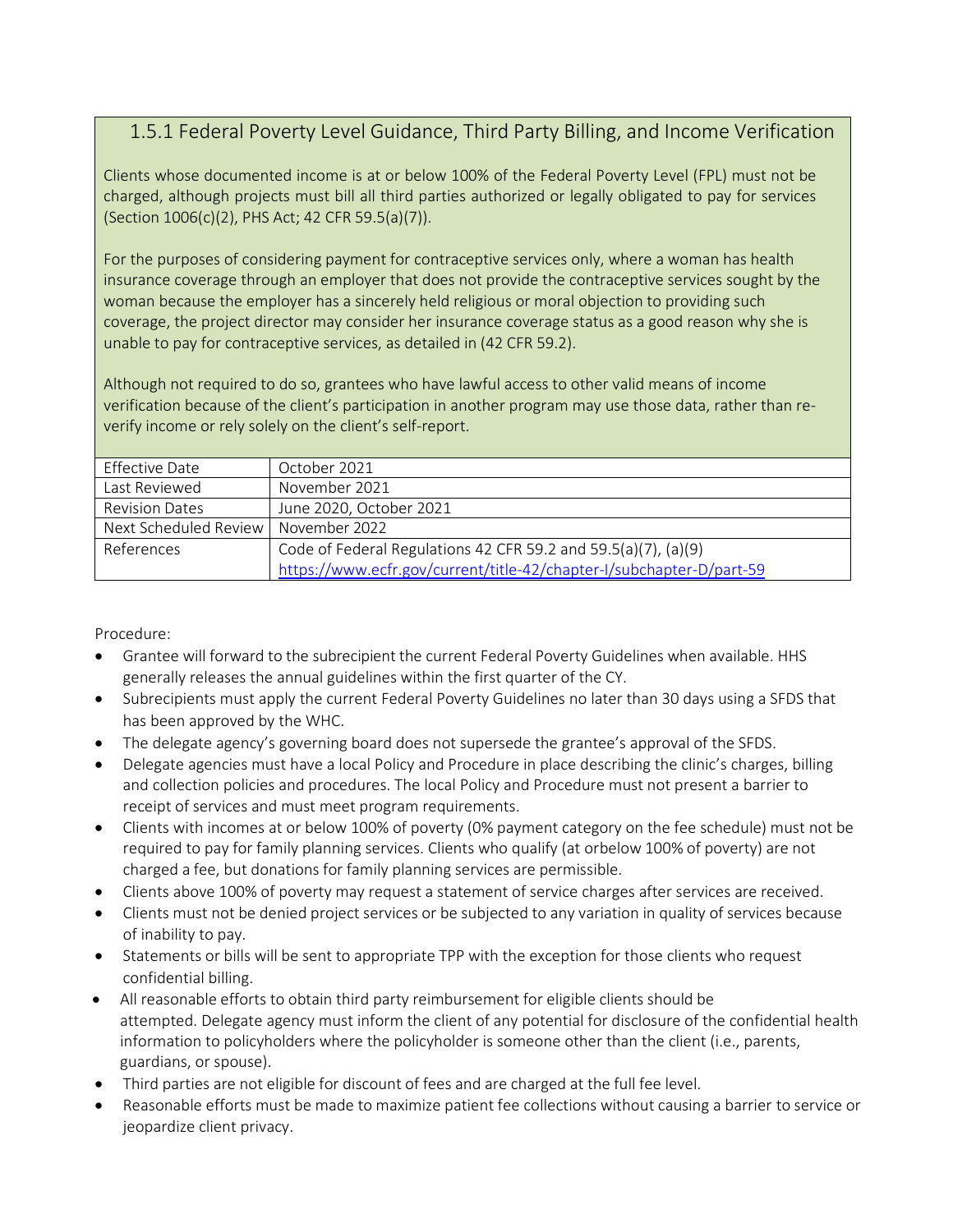- It is recommended that each delegate agency develop their own financial policy that addresses past due account management.
- An income assessment must be completed by each client at the initial visit, annually, reviewed with the client by a staff member and should be updated verbally at each visit thereafter and if a client indicates a change in income status. Client income assessments are the basis of eligibility for reduced fees or Medicaid programs.
- Agencies are required to use client self-reported income after reasonable attempts are made to verify income.
- Procedure for documenting income verification must not present a barrier of receipt of services.
- The income assessment form must contain the following elements:
	- Gross monthly earned income
	- Other sources of income if applicable
	- Household size number supported on the above income
	- Existence of insurance coverage
	- Medicaid (Title XIX) Information if applicable
- Verification of income is not required, but recommended. Reasonable efforts must be made to determine the client's ability to pay. Self-declaration of income should be sufficient in some cases.
- Clients must not be denied services because of inability to prove income for Title X services.
- Client accounts and billing records must be separated from clinical record.
- Non-Title X services charges may be placed on a sliding fee scale. When these services are provided during a family planning encounter, the visit/office charge must be on the SFDS.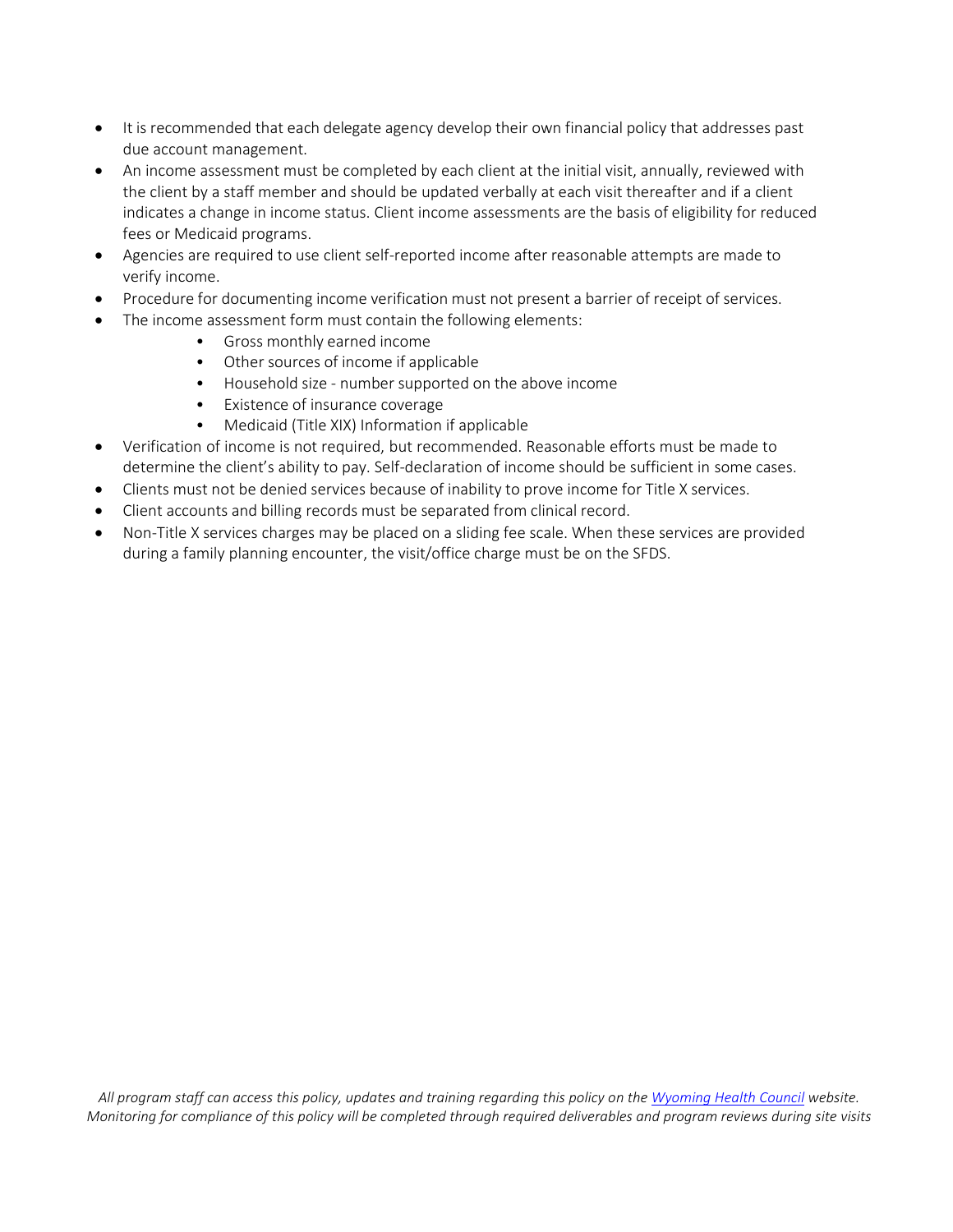#### 1.5.2 Discount Schedules

A schedule of discounts, based on ability to pay, is required for individuals with family incomes between 101% and 250% of the Federal Poverty Level (FPL) (42 CFR 59.5(a)(8)).

| <b>Effective Date</b>                 | October 2021                                                         |
|---------------------------------------|----------------------------------------------------------------------|
| Last Reviewed                         | November 2021                                                        |
| <b>Revision Dates</b>                 | June 2020, October 2021                                              |
| Next Scheduled Review   November 2022 |                                                                      |
| References                            | Code of Federal Regulations 42 CFR 59.5(a)(8)                        |
|                                       | https://www.ecfr.gov/current/title-42/chapter-I/subchapter-D/part-59 |
|                                       | Reproductive Health National Training Center                         |
|                                       | https://rhntc.org/resources/financial-operations                     |

- Grantee will complete a cost analysis annually utilizing the RHNTC Abbreviated Cost Analysis job aid, CMS Medicare Fee Schedule, and data provided by delegate agencies. Results will be shared with delegate agencies.
- Delegate agencies must have a local policy and procedure in place describing the agency's processes for determining SFDS, charges, billing and collection processes.
- The SFDS must apply equitable discounts in proportional increments that do not create a barrier to services due to inability to pay.
- Schedule of discounts based on the Federal Poverty Guidelines, must be utilized in determining the client's fee responsibility. An income assessment must be completed, at a minimum, annually or when there is an income change as indicated by the client.
- Grantee will forward to the subrecipient the Federal Poverty Guidelines upon release from HHS. Guidelines are generally issued within the first quarter of each calendar year.
- Subrecipients must apply the current Federal Poverty Guidelines no later than 30 days using an approved WHC SFDS.
- Grantee will provide approved SFDS models which apply the characteristics described in the preceding procedure statements. It is recommended delegate agencies use these models to assure compliance with the grantee's requirements. Delegate agencies must submit for approval a copy of their proposed SFDS to include; Name of delegate agency, year of utilization, FPL income ranges, codes, discount percentage for each code (applied consistently for every service and supply), and all charges.
- Due to the difference of income from >100% and 101% and other transition numbers, it is recommended the delegate agency determine if the subsequent code income will be set at 100% FPL +\$1.00 or 101%. This must be indicated appropriately on the SFDS and reported to Ahlers for correct application of discount due to the client. The income level and assigned discount must match the discount on financial records.
- Documentation at service sites must indicate client income is assessed annually and discounts are appropriately applied to the cost of services.
- Clients with incomes at or below 100% of poverty (0% payment category on the fee schedule) must not be required to pay for any Title X service provided by the Family Planning Program.
- Clients who qualify (at or below 100% of poverty) are not charged a fee, but donations for services are permissible.
- Clients above 100% of poverty may request a statement of service charges after services are received.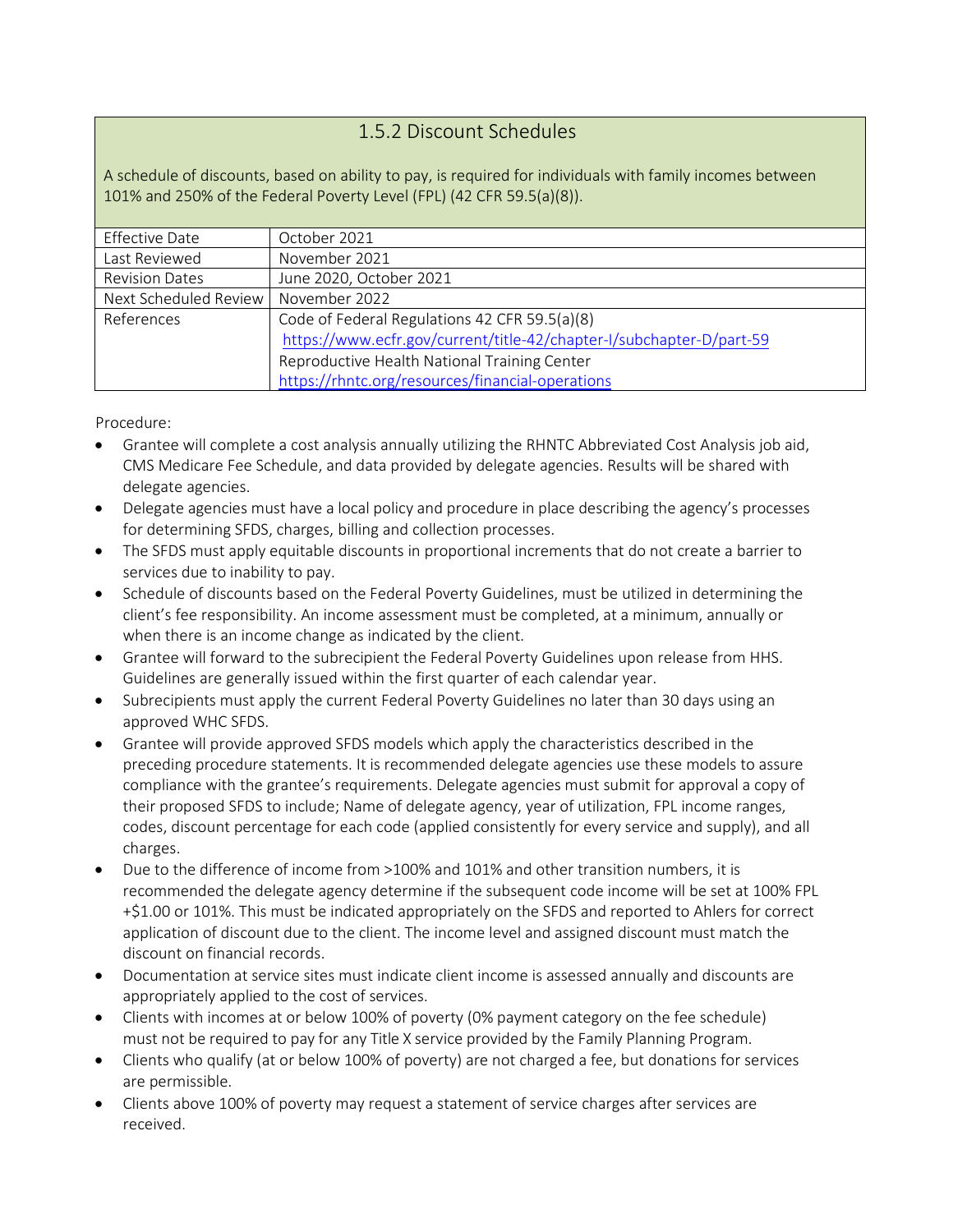- Non-Title X services charges are not required to be placed on a sliding fee scale. When these services are provided during a family planning encounter, the visit must be on the SFDS.
- Non-compliance with the requirements of this policy may result in delegate agency to be responsible for providing refunds to clients for over payment for the time in which charges were incorrectly billed.

See also: SFDS Model Templates and Example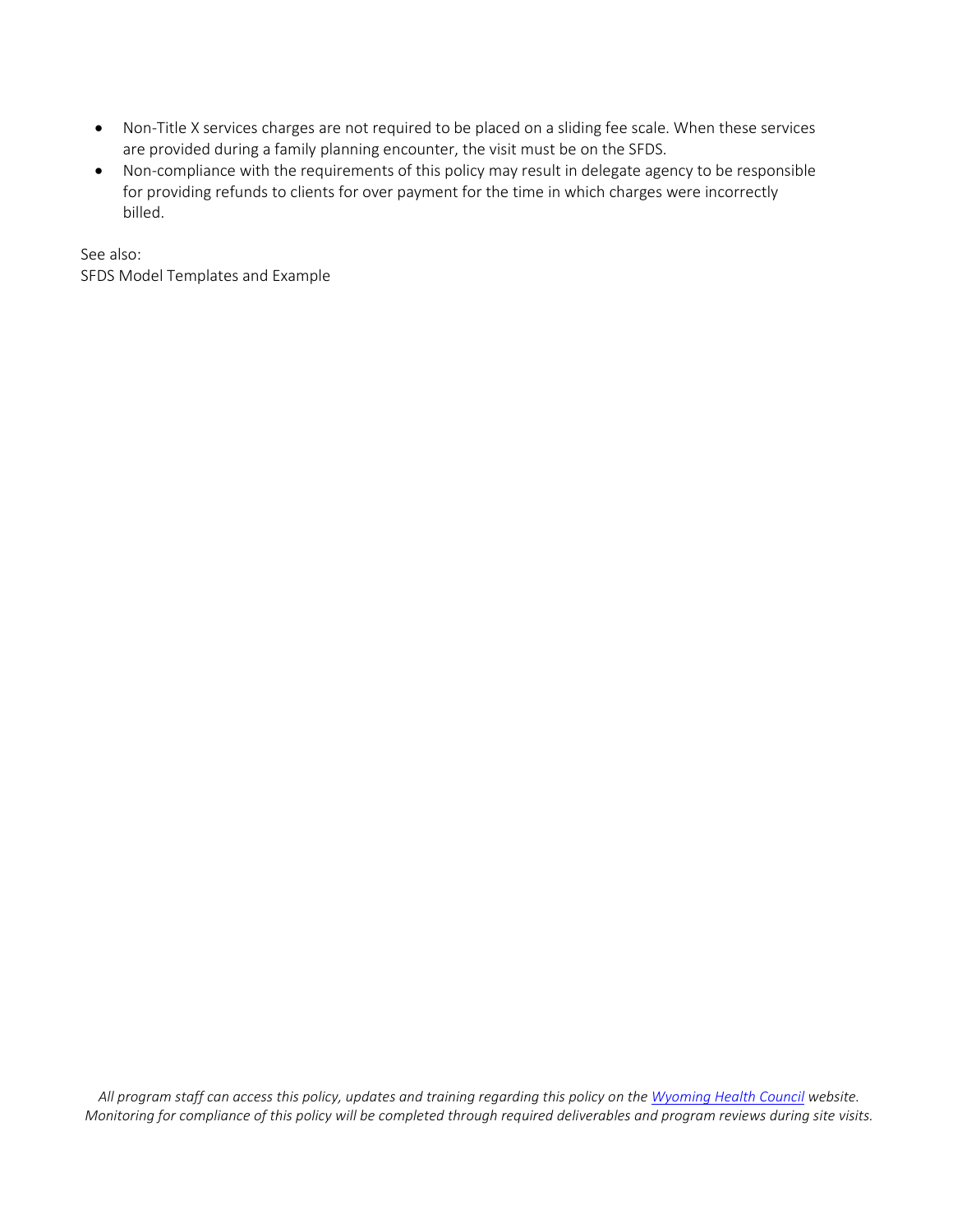#### TITLE X FAMILY PLANNING SLIDING FEE DISCOUNT SCHEDULES (SFDS) APPROVED MODEL TEMPLATES

#### 5 Code Model

| <b>Federal Poverty Level</b> | Code | % of Discount from Full Fee | Client responsibility of Full Fee |
|------------------------------|------|-----------------------------|-----------------------------------|
| $\leq 100\%$                 |      | 100%                        | $0\%$                             |
| >100% - 150%                 |      | 75%                         | 25%                               |
| $>150\%$ - 200%              |      | 50%                         | 50%                               |
| $>200\% - 250\%$             |      | 25%                         | 75%                               |
| > 250%                       |      | በ%                          | 100%                              |

#### 6 Code Models

| Federal Poverty Level | Code | % of Discount from Full Fee | Client responsibility of Full Fee |
|-----------------------|------|-----------------------------|-----------------------------------|
| $\leq 100\%$          |      | 100%                        | 0%                                |
| $>100\% - 150\%$      |      | 80%                         | 20%                               |
| $>150\% - 185\%$      |      | 60%                         | 40%                               |
| $>185\%$ - 220%       |      | 40%                         | 60%                               |
| >220% -250%           |      | 20%                         | 80%                               |
| $>250\%$              |      | 0%                          | 100%                              |

| <b>Federal Poverty Level</b> | Code | % of Discount from Full Fee | Client responsibility of Full Fee |
|------------------------------|------|-----------------------------|-----------------------------------|
| ≤100%                        |      | 100%                        | $0\%$                             |
| $>100\% - 138\%$             |      | 80%                         | 20%                               |
| $>138\% - 175\%$             |      | 60%                         | 40%                               |
| $>175\%$ - 220%              |      | 40%                         | 60%                               |
| >220% -250%                  |      | 20%                         | 80%                               |
| $>250\%$                     |      | 0%                          | 100%                              |

Federal Poverty Level ranges may be adjusted based on agency-specific considerations. Once a range is determined, it must be used for every service and supply provided under Title X family planning program. A schedule of discounts, based on ability to pay, is required for individuals with family incomes between 101% and 250% of the Federal Poverty Level (FPL) (42 CFR 59.5(a)(8)).

% Of Discounts from Full Fee for individuals ≤100% and >250% must be 100% and 0%, respectfully. % Of Discount(s) from Full Fee must be applied consistently across all Title X services.

Number of Codes must include at least 3 discounts for those > 100% - ≤250%. This will require a minimum of 5 codes to meet the requirement.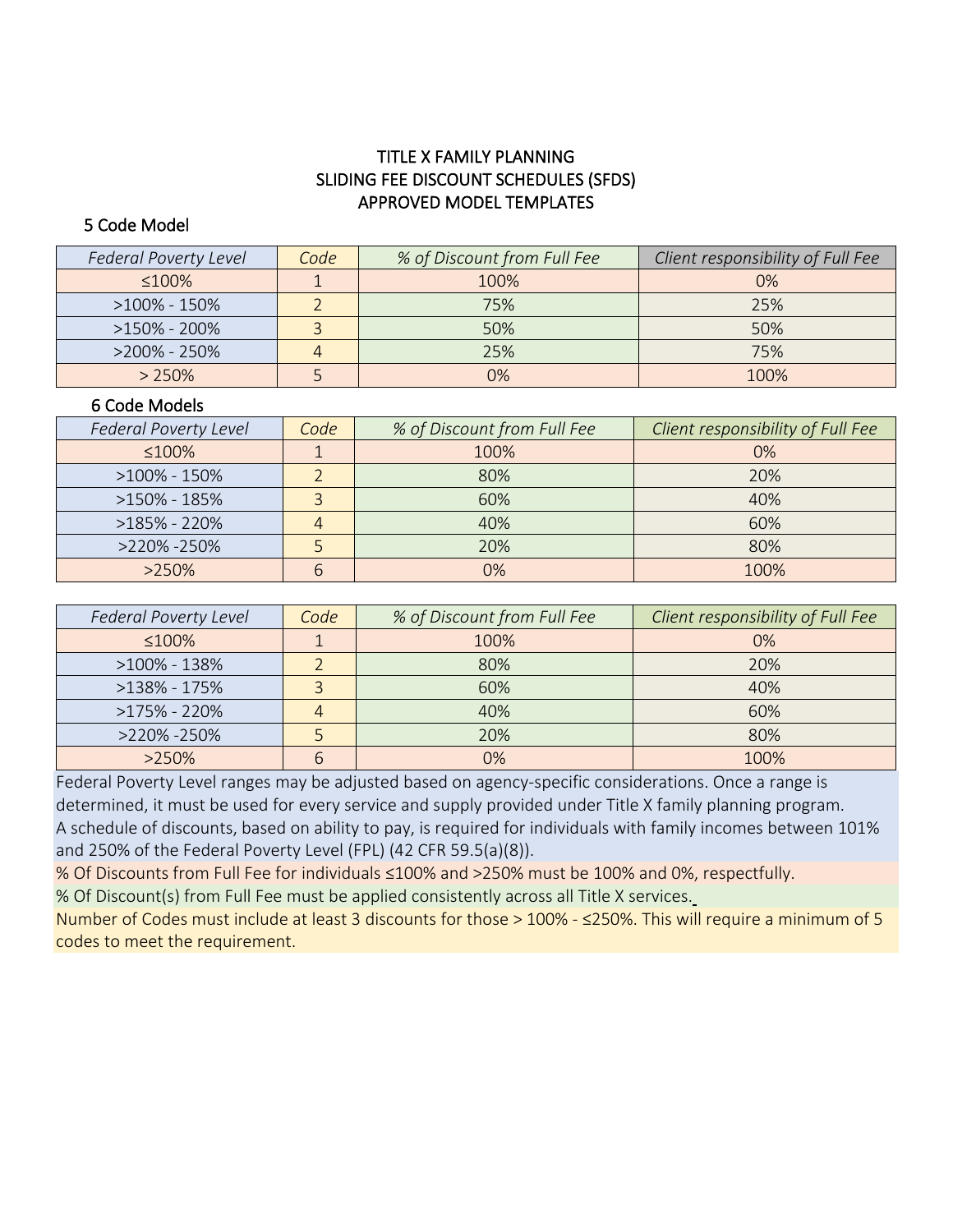The WHC recommends delegate agencies use these models to develop a SFDS to utilize for their project. Other submitted SFDS will be reviewed and considered for approval. The SFDS must follow Title X Program Regulations and Requirements and must be approved by WHC before implementation. It is further recommended delegate agencies limit the adjustments to their SFDS once annually.

When developing agency-specific schedules, the following should be considered: client population served; assuring cost will not create a barrier to services; discriminate, directly or indirectly promote services; cost analysis data; usual, customary and reasonable charge definition; adequate stewardship of Title X funds; and program sustainability. See additional SFDS resources located a[t https://www.wyhc.org/fiscal-tools/](https://www.wyhc.org/fiscal-tools/)

See also: 1.5.2 Discount Schedules 1.5.4 Reasonable Costs/Fee Schedule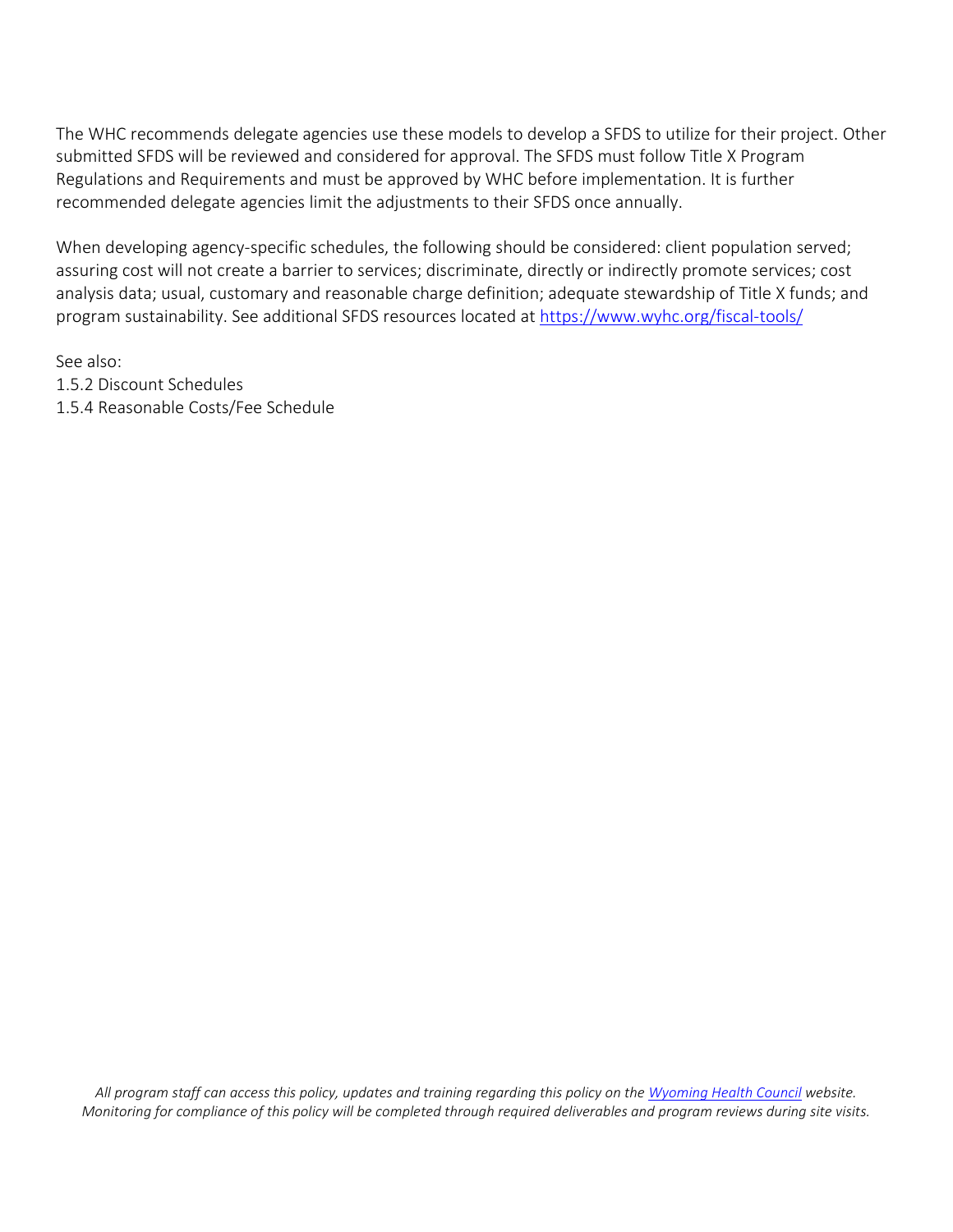| (Full Fee charges shown are random amounts for demonstration purposes ONLY and do not represent required charges.<br>Income level ranges, fee codes and discount % are an example of an approved model) |                |                 |                 |                 |                 |               |
|---------------------------------------------------------------------------------------------------------------------------------------------------------------------------------------------------------|----------------|-----------------|-----------------|-----------------|-----------------|---------------|
|                                                                                                                                                                                                         |                |                 |                 |                 |                 |               |
| Delegate Agency name                                                                                                                                                                                    |                |                 |                 |                 |                 |               |
| GY 2021-2022                                                                                                                                                                                            |                |                 |                 |                 |                 |               |
| <b>Fee Codes</b>                                                                                                                                                                                        | 6              | 5               | $\overline{4}$  | $\overline{3}$  | $\overline{2}$  | 1/Full<br>Fee |
| Income Level ranges                                                                                                                                                                                     | $\leq$<br>100% | $>100-$<br>138% | $>138-$<br>175% | $>175-$<br>220% | $>220-$<br>250% | >250%         |
| % Discount from Full Fee Charge                                                                                                                                                                         | 100%           | 80%             | 60%             | 40%             | 20%             | 0%            |
| CLIENT RESPONSIBILITY OF FULL FEE CHARGE BASED ON INCOME LEVEL AND DISCOUNT                                                                                                                             |                |                 |                 |                 |                 |               |
| Visit                                                                                                                                                                                                   | \$0            | \$52            | \$104           | \$156           | \$208           | \$260         |
| Visit                                                                                                                                                                                                   | \$0            | \$22            | \$44            | \$66            | \$88            | \$110         |
| Procedure                                                                                                                                                                                               | \$0            | \$15            | \$30            | \$44            | \$59            | \$74          |
| Pregnancy test                                                                                                                                                                                          | \$0            | \$48            | \$96            | \$144           | \$192           | \$240         |
| Lab                                                                                                                                                                                                     | \$0            | \$18            | \$37            | \$55            | \$74            | \$92          |
| <b>Supplies</b>                                                                                                                                                                                         |                |                 |                 |                 |                 |               |
| Oral Contraceptives                                                                                                                                                                                     | \$0            | \$4             | \$8             | \$12            | \$16            | \$20          |
| <b>ECP</b>                                                                                                                                                                                              | \$0            | \$4             | \$8             | \$12            | \$16            | \$20          |
| Depo Provera                                                                                                                                                                                            | \$0            | \$15            | \$30            | \$45            | \$60            | \$75          |
| Cervical Cap                                                                                                                                                                                            | \$0            | \$10            | \$20            | \$30            | \$40            | \$50          |
| Contraceptive Ring                                                                                                                                                                                      | \$0            | \$15            | \$30            | \$45            | \$60            | \$75          |
| Contraceptive Patch                                                                                                                                                                                     | \$0            | \$24            | \$48            | \$72            | \$96            | \$120         |
| Paragard IUD                                                                                                                                                                                            | \$0            | \$190           | \$380           | \$570           | \$760           | \$950         |
| Mirena IUD                                                                                                                                                                                              | \$0            | \$200           | \$400           | \$600           | \$800           | \$1,000       |
| Kyleena IUD                                                                                                                                                                                             | \$0            | \$260           | \$520           | \$780           | \$1,040         | \$1,300       |
| Liletta IUD                                                                                                                                                                                             | \$0            | \$120           | \$240           | \$360           | \$480           | \$600         |
| Contraceptive Implant                                                                                                                                                                                   | \$0            | \$210           | \$420           | \$630           | \$840           | \$1,050       |
|                                                                                                                                                                                                         |                |                 |                 |                 |                 |               |

Non-Title X visit \$91 \$91 \$91 \$91 \$91 \$91

Non-Title X supply/medication \$30 \$30 \$30 \$30 \$30 \$30 Non-Title X lab \$75 \$75 \$75 \$75 \$75 \$75

Non-Title X procedure <br>\$100 \$100 \$100 \$100 \$100 \$100 \$100

#### EXAMPLE SFDS/FEE SCHEDULE TO SUBMIT TO WHC FOR APPROVAL

 $\Gamma$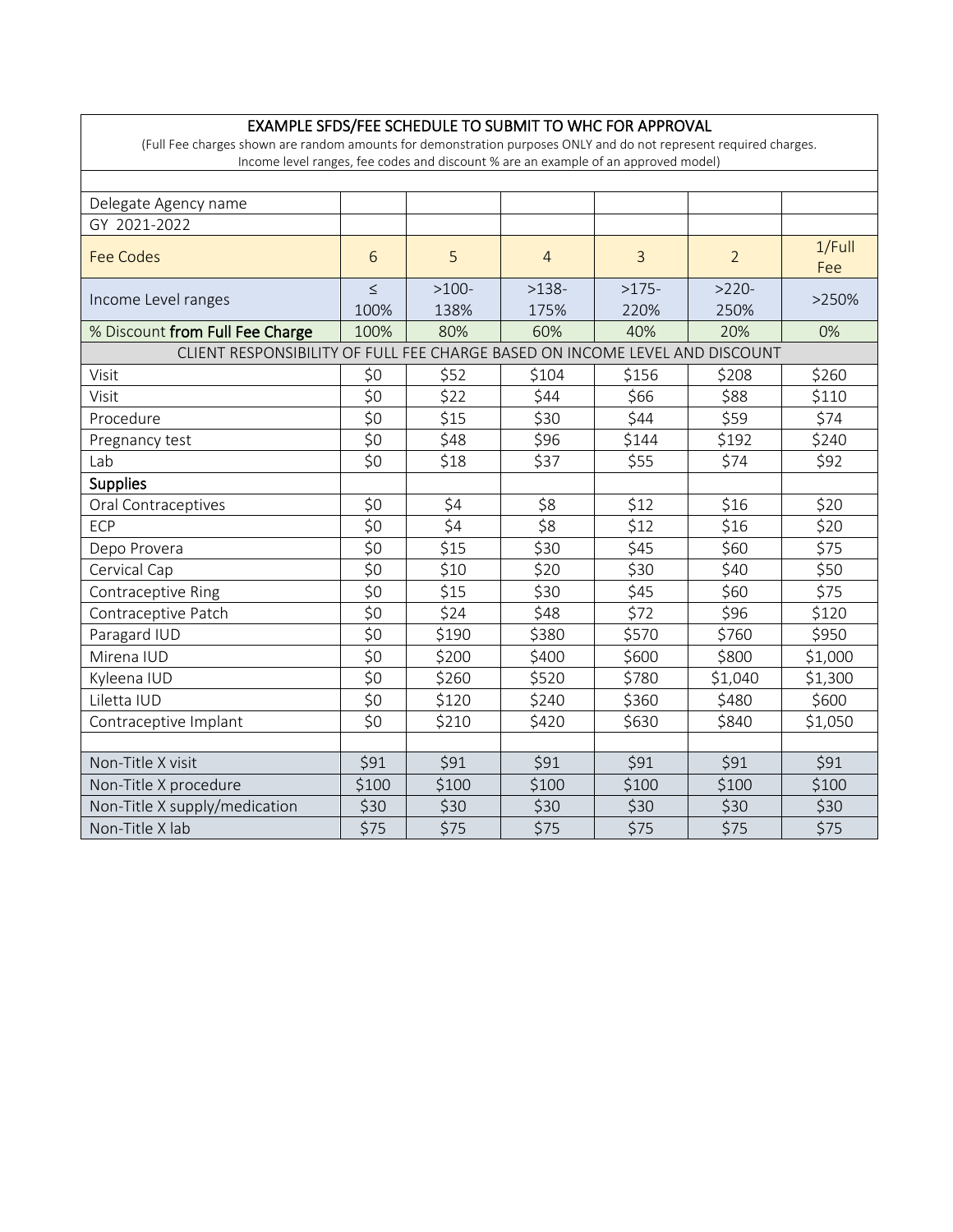#### 1.5.3 Fee Waiver

Fees may be waived for individuals with family incomes above 100% of the FPL who, as determined by the service site project director, are unable, for good reasons, to pay for family planning services (42 CFR59.2).

| Effective Date        | October 2021                                                         |
|-----------------------|----------------------------------------------------------------------|
| Last Reviewed         | November 2021                                                        |
| <b>Revision Dates</b> | June 2020, October 2021                                              |
| Next Scheduled        | November 2022                                                        |
| Review                |                                                                      |
| References            | Code of Federal Regulations 42 CFR 59.2                              |
|                       | https://www.ecfr.gov/current/title-42/chapter-I/subchapter-D/part-59 |

Procedure:

- Subrecipients must have a process for referring the client's financial records to the site director,or designee, for review and consideration of waiver of charges documented income above 100% of the FPL, but who are unable for good cause, to pay for family planning services.
- The project director may find that "low-income family" also includes members of families whose annual income exceeds this amount, but who, as determined by the project director, are unable,for good reasons, to pay for family planning services. Clients that are unable to pay, for good reasons, are evaluated by the project director, the decision is documented, and the client is informed of the determination.

For example, but not limited to:

- Unemancipated minors who wish to receive services on a confidential basis must be considered on the basis of their own resources.
- For the purposes of considering payment for contraceptive services only, where a woman has health insurance coverage through an employer that does not provide the contraception services sought by the woman because the employer has a sincerely held religious or moral objection to providing such coverage, the project director may consider her insurance coverage status as a good reason why she is unable to pay for contraceptive services.
- Situational financial hardships (i.e., employment loss, COVID, high medical debt, high deductible, etc.).
- This waiver should be utilized in a fair, equitable manner on a case-by-case situation.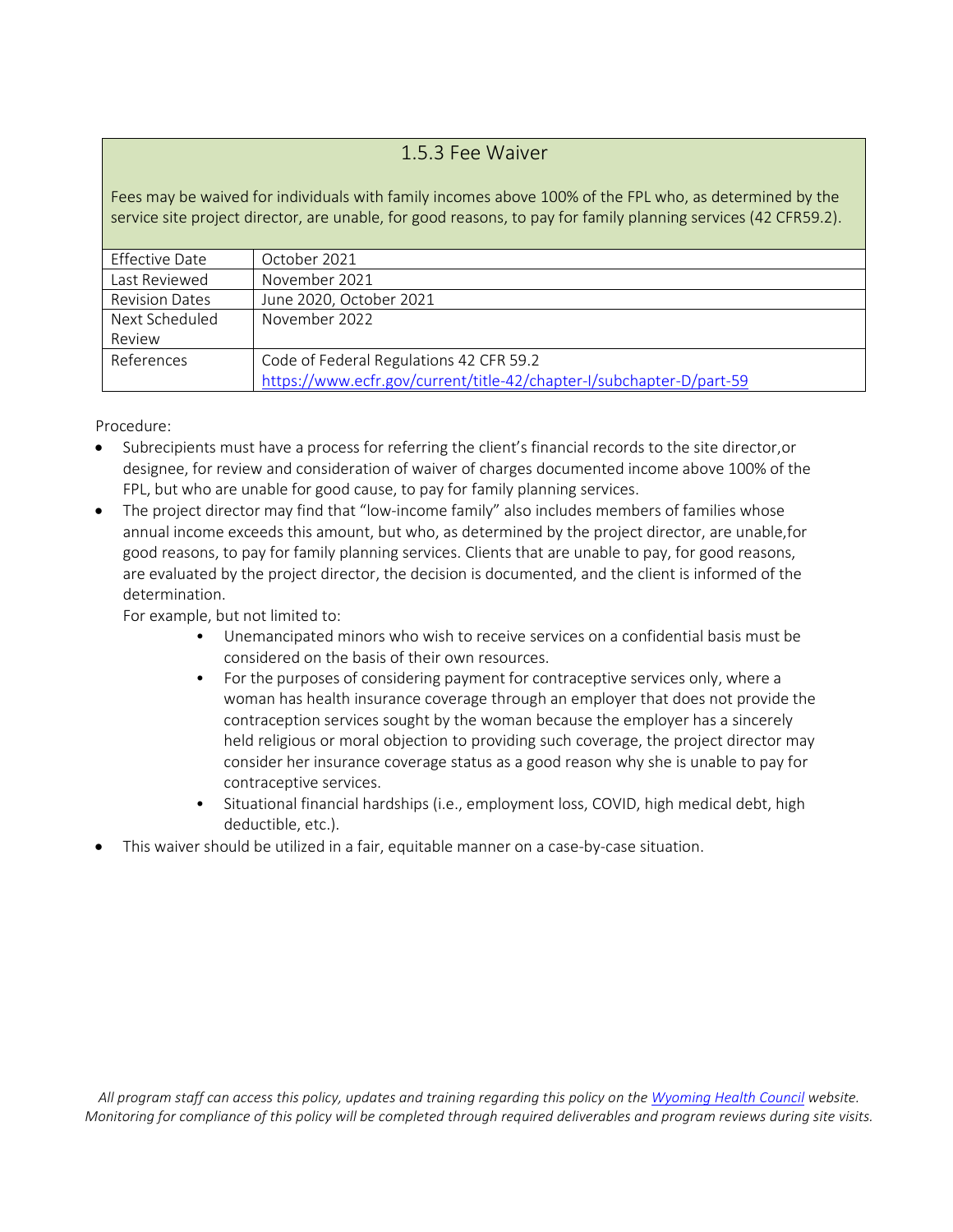# 1.5.4 Reasonable Costs/Fee Schedules

For persons from families whose income exceeds 250% of the Federal Poverty Level (FPL), charges must be made in accordance with a schedule of fees designed to recover the reasonable cost of providing services (42 CFR 59.5(a)(8)).

| Effective Date        | June 2020                                                            |
|-----------------------|----------------------------------------------------------------------|
| Last Reviewed         | November 2021                                                        |
| <b>Revision Dates</b> | June 2020, October 2021, November 2021                               |
| Next Scheduled Review | November 2022                                                        |
| References            | Code of Federal Regulations 42 CFR 59.5(a)(8)                        |
|                       | https://www.ecfr.gov/current/title-42/chapter-I/subchapter-D/part-59 |

- The Fee Schedule must cover all required and optional services and supplies, or those identified as within the scope of the project, as offered by the delegate agency.
- Grantee will complete a cost analysis annually utilizing the RHNTC Abbreviated Cost Analysis job aid, CMS Medicare Fee Schedule, and data provided by delegate agencies. Results will be shared with delegate agencies.
- Delegate agencies must have a process in place to determine the reasonable cost of services. Charges should be reasonable, fair, and equitable for all clients.
- Financial records must indicate client income is assessed and that charges are appliedappropriately to recover the cost of services.
- Total amount recovered through TPP reimbursements and client fees must not exceed full fee charge of the service or supply.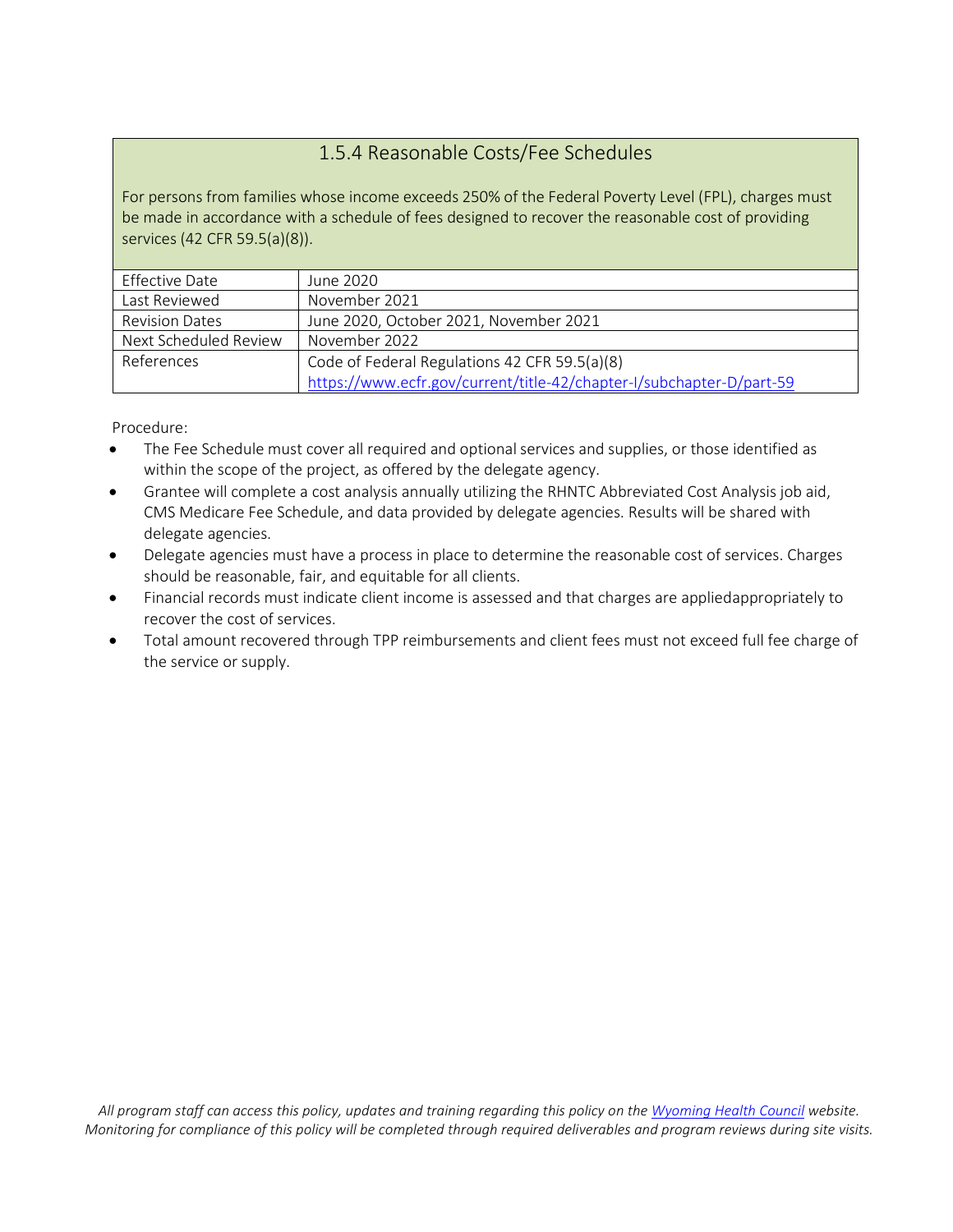#### 1.5.5 Voluntary Donations

Voluntary donations from clients are permissible; however, clients must not be pressured to make donations, and donations must not be a prerequisite to the provision of services or supplies.

| Effective Date        | June 2020                              |
|-----------------------|----------------------------------------|
| Last Reviewed         | November 2021                          |
| <b>Revision Dates</b> | June 2020, October 2021, November 2021 |
| Next Scheduled Review | November 2022                          |
| References            | Title X Program Review Tool            |

- Service sites should accept donations. Onsite documentation and observation must demonstrate that clients are not pressured to do so or that it is a prerequisite to receiving services or supplies. Requests are done so equally regardless of income level or payment source.
- Documentation (e.g., signage, scripts) that demonstrates clients are not pressured to makedonations and that donations are not a prerequisite to the provision of services or supplies.
- An overpayment may not be considered a donation without client permission. Verbal or written permission is acceptable and process must be documented in agency-specific donation procedures.
- Donation amounts must not be suggested.
- Client must be offered a receipt for their donation.
- Client fees and client donations are not synonymous and must be reported separately.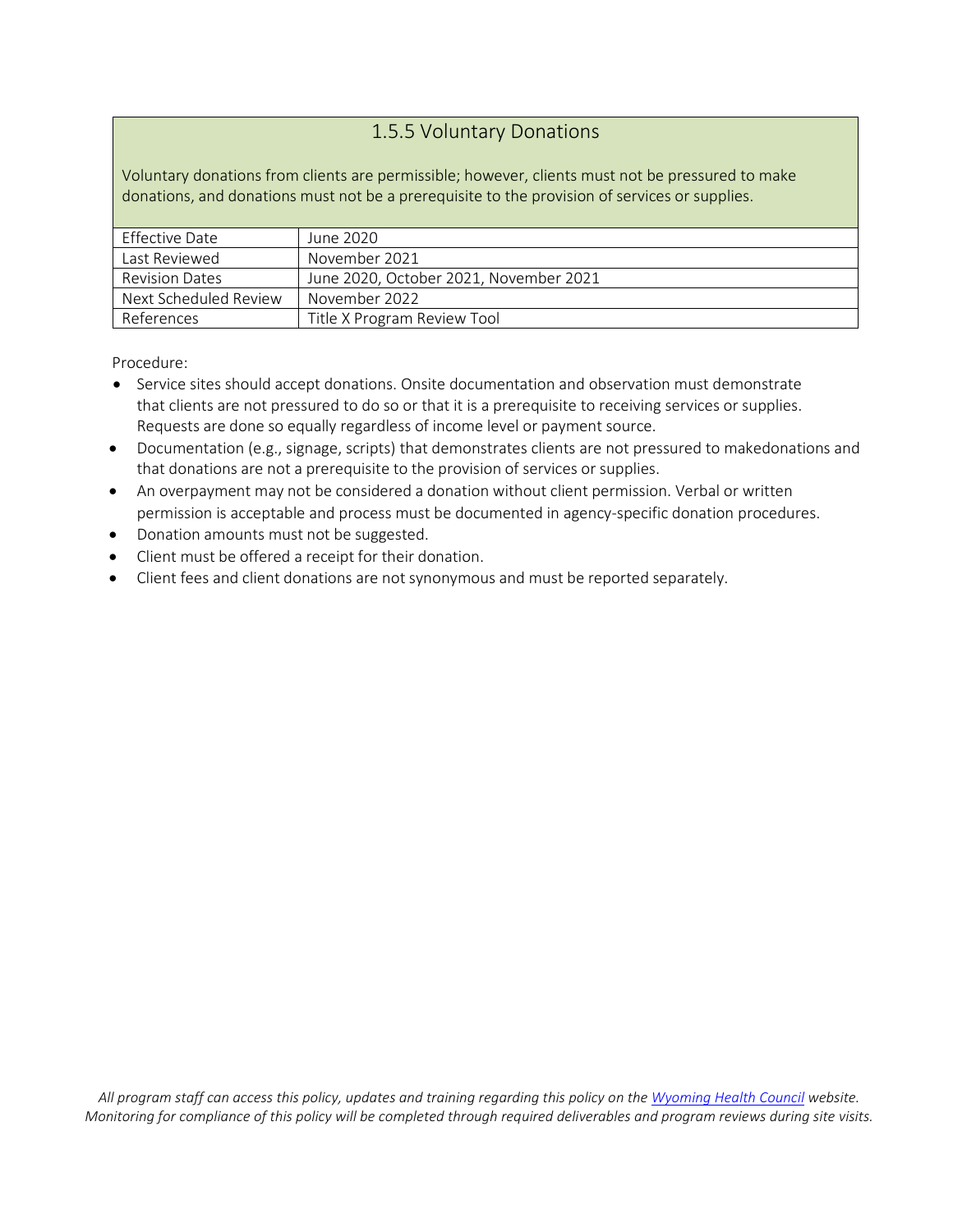#### 1.5.6 Discount Eligibility for Minors

Eligibility for discounts for unemancipated minors who receive confidential services must be based on the resources of the minor. (42 CFR 59.2).

| Effective Date        | October 2021                                                         |
|-----------------------|----------------------------------------------------------------------|
| Last Reviewed         | November 2021                                                        |
| <b>Revision Dates</b> | June 2020, October 2021                                              |
| Next Scheduled Review | November 2022                                                        |
| References            | Code of Federal Regulations CFR 59.2                                 |
|                       | https://www.ecfr.gov/current/title-42/chapter-I/subchapter-D/part-59 |

Procedure:

- Subrecipients must have a process for determining whether a minor is seeking confidential services and stipulates those charges to adolescents seeking confidential services will be based solely on the adolescent resources.
- Documentation at service sites must demonstrate the process for determining whether a minor is seeking confidential services.
- WHC recommends agencies determine if the minor is requests confidential billing, in which the insurance would not be billed and an explanation of benefits or a billing invoice would not be sent to the policy holder.
- Projects should not have a general policy of no fee or flat fees for the provision of services to minors, or a schedule of fees for minors that is different from other populations receiving family planning services. Minor clients should adhere to the same income verification and process schedule of discounts and are eligible under the fee waiver as applicable. No client will be denied Title X services based on the inability to pay.
- Grantee will provide annual and updated (as available) training on providing adolescent services.
- Grantee will monitor subrecipient to ensure compliance with this requirement through review of clinic documents and consent forms.
- Title X projects shall encourage family participation, to the extent practical and may not require consent of parents or guardians for the provision of services to minors, nor can any Title X project staff notify a parent or guardian before or after a minor has requested and/or received Title X family planning services.
- Reasonable efforts to collect charges without jeopardizing client confidentiality must be made. Grantee and subrecipient must inform the client of any potential for disclosure of their confidential health information to policyholders where the policyholder is someone other than the client (i.e., parents/guardians/spouse) is the policyholder and the EOB would be addressed to them.

#### See also:

Glossary of Terms and Definitions for *Confidential services* and *Confidential billing and confidential collections*

Wyoming Title X Family Planning Program Clinical Manual Section 18: Adolescent Services 1.5.9 Confidential Collections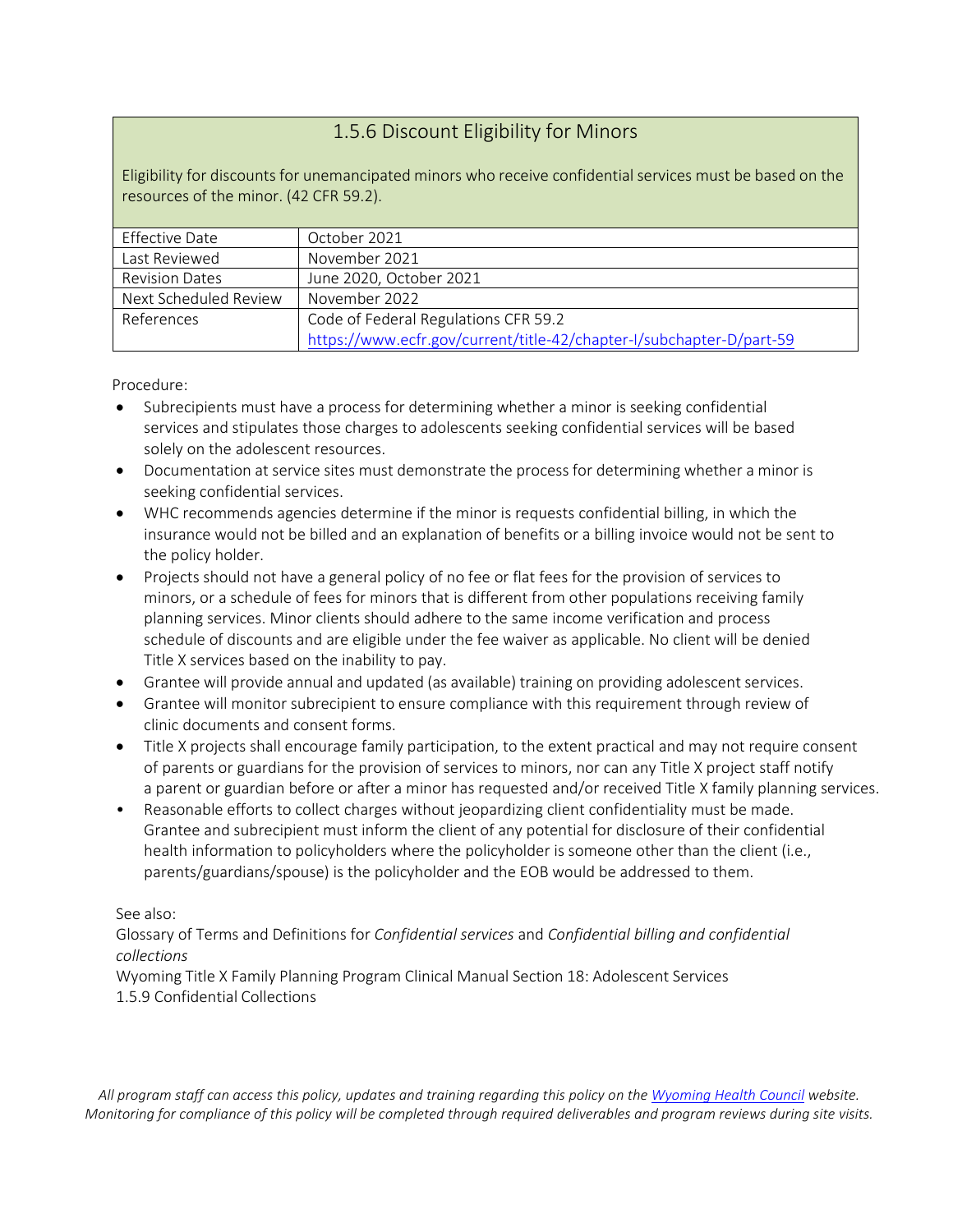# 1.5.7 Third Party Payments

Where there is legal obligation or authorization for third party reimbursement, including public or private sources, all reasonable efforts must be made to obtain third party payment without the application of any discounts (42 CFR 59.5(a)(9)).

Family income should be assessed before determining whether copayments or additional fees are charged. With regard to insured clients, clients whose family income is at or below 250% the Federal Poverty Level (FPL) should not pay more (in copayments or additional fees) than what they would otherwise pay when the schedule of discounts is applied.

| Effective Date        | October 2021                                                         |
|-----------------------|----------------------------------------------------------------------|
| Last Reviewed         | November 2021                                                        |
| <b>Revision Dates</b> | June 2020, October 2021                                              |
| Next Scheduled Review | November 2022                                                        |
| References            | Code of Federal Regulations 42 CFR 59.5(a)(9)                        |
|                       | https://www.ecfr.gov/current/title-42/chapter-I/subchapter-D/part-59 |

- Delegate agencies must demonstrate there are contracts with insurance providers, includingpublic and private sources and the appropriate TPP is billed.
- Contracts are agreements between the delegate agency and the TPP. Delegate agencies must follow terms of those contracts. Understanding and negotiation of contract terms responsibility lies solely with the delegate agency.
- Financial records at services sites must indicate that clients with family incomes between >100%-250% FPL do not pay more copayments or additional fees than they would otherwise pay when the schedule of discounts is applied.
- All reasonable efforts to obtain TPP reimbursement for eligible clients should be attempted.
- This policy must not supersede a situation in which a client requests confidential billing.
- TPP are not eligible for discount of fees and are charged at the full fee level that has been determined to capture reasonable costs of providing services.
- Total amount recovered through TPP reimbursements and client fees must not exceed full fee charge of the service or supply.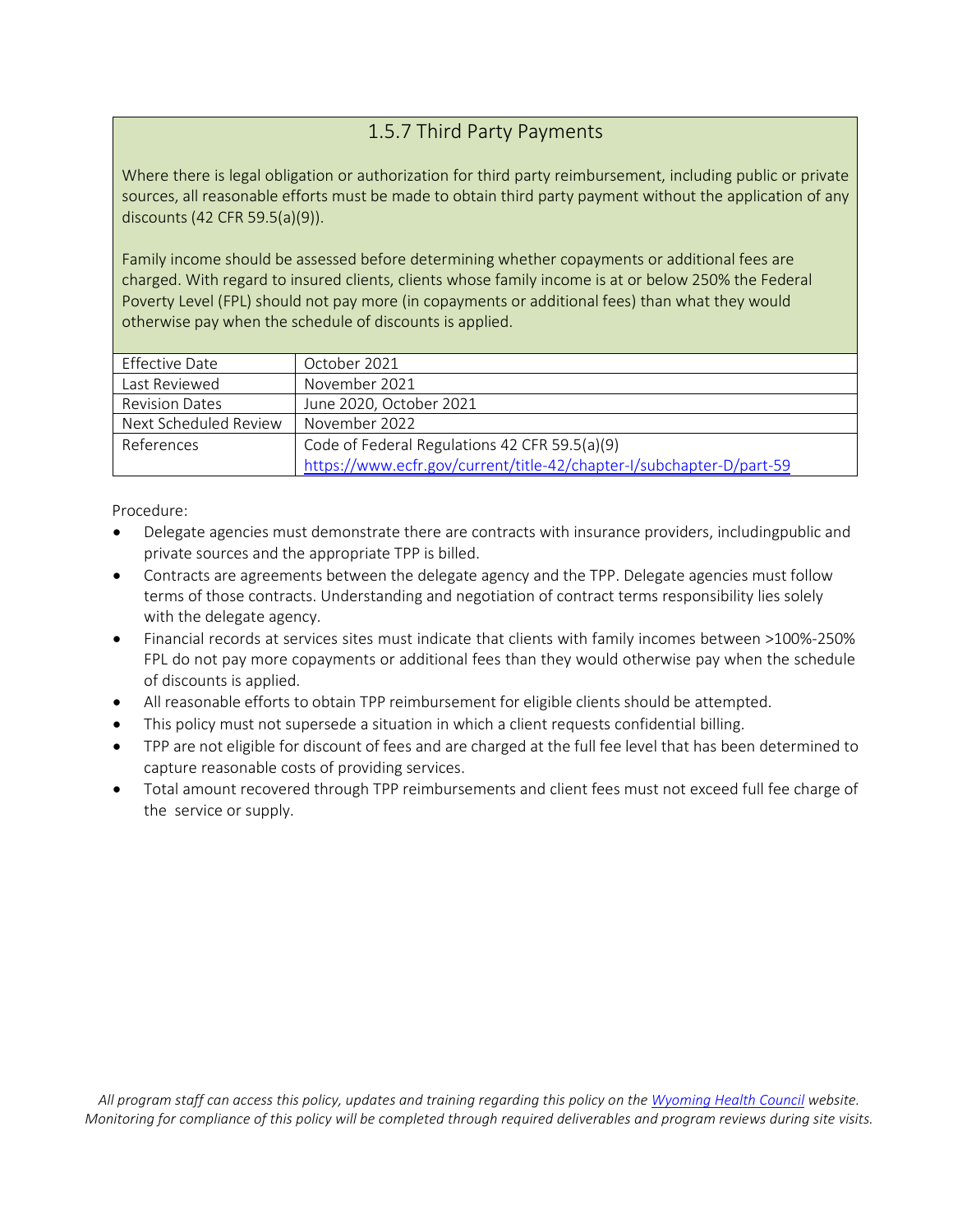#### 1.5.9 Confidential Collections

Reasonable efforts to collect charges without jeopardizing client confidentiality must be made (42 CFR 59.11).

| Effective Date        | October 2021                                                         |
|-----------------------|----------------------------------------------------------------------|
| Last Reviewed         | November 2021                                                        |
| <b>Revision Dates</b> | June 2020, October 2021                                              |
| Next Scheduled Review | November 2022                                                        |
| References            | Code of Federal Regulations 42 CFR 59.11                             |
|                       | https://www.ecfr.gov/current/title-42/chapter-I/subchapter-D/part-59 |

Procedure:

- Subrecipient agencies must provide a payment policy to clients with signature that demonstrates understanding.
- Reasonable efforts must be made to maximize patient fee collections without causing a barrier to service or jeopardize client privacy.
- Each agency should establish policies and procedures to offer or provide a credit payment plan for a client or upon client request.
- Each agency must have safeguards in place that protect client confidentiality, particularly in cases where sending an explanation of benefits could breach client confidentiality.
- Grantee and subrecipient must inform the client of any potential for disclosure of their confidential health information to policyholders where the policyholder is someone other than the client (i.e., parents/guardians/spouse) and the EOB would be addressed to them.
- Grantee must provide options for subrecipient to identify confidential clients. Use of Ahlers for data entry and reporting is required by grantee. The Ahlers client profile fact sheet allows for an alert setting to indicate a request for confidential services/billing.
- Each agency should develop their own financial policy that addresses past due account management and the use of collection agencies. However, a client must not be denied services based on the inability to pay.
- The physical layout of the facility ensures that client services are provided in a manner that allows for confidentiality and privacy.

See also:

Glossary of Terms and Definitions for *Confidential services* and *Confidential billing and confidential collections*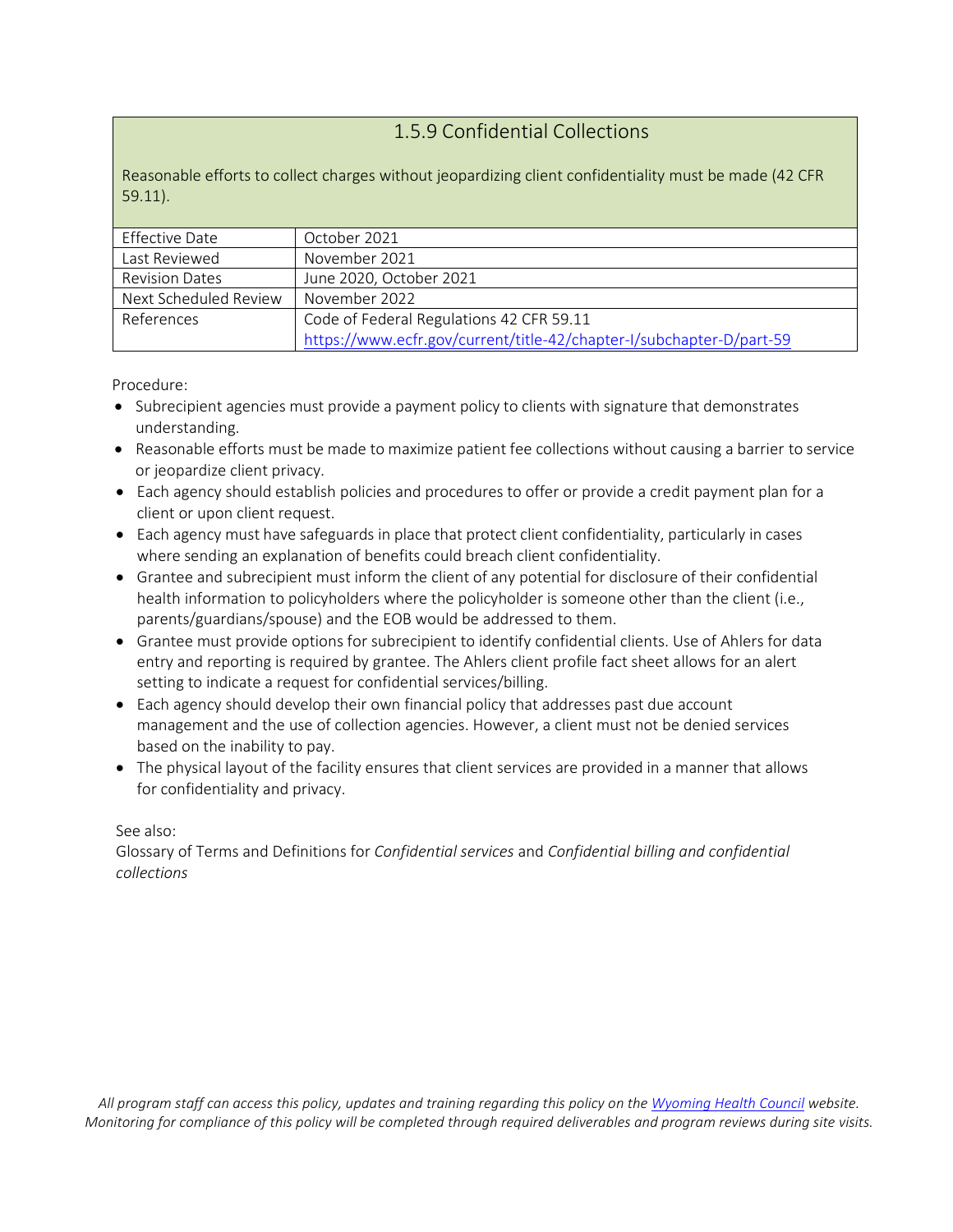#### 1.6.1 Personnel Policies

Grantee and subrecipient are obligated to establish and maintain personnel policies that comply with applicable Federal and State requirements, including Title VI of the Civil Rights Act, Section 504 of the Rehabilitation Act of 1973, Title I of the Americans with Disabilities Act, and the annual appropriations language.

| Effective Date        | November 8, 2021                                                                                            |
|-----------------------|-------------------------------------------------------------------------------------------------------------|
| Last Review Date      | June 2020, November 2021                                                                                    |
| <b>Revision Dates</b> | June 2020, November 2021                                                                                    |
| Next Scheduled Review | November 2022                                                                                               |
| References            | Title VI of the Civil Rights Act https://www.justice.gov/crt/title-vi-1964-civil-<br>rights-act             |
|                       | Titles I of the Americans with Disabilities Act of 1990 (ADA)<br>https://www.eeoc.gov/laws/statutes/ada.cfm |

Additional policy reference:

[Equal Opportunity, Anti-Harassment & Whistleblower Protection Policy](https://www.justice.gov/sites/default/files/crt/legacy/2013/07/22/eeopolicy2013.pdf)

Procedure:

- Subrecipients and service sites must have written Policies and Procedures in place that provide evidence that there is no discrimination in personnel administration.
- Subrecipient Policies and Procedures related to personnel administration will be reviewed as part of the site review.

See also: WHC Personnel Policies (for employees paid directly by the grantee)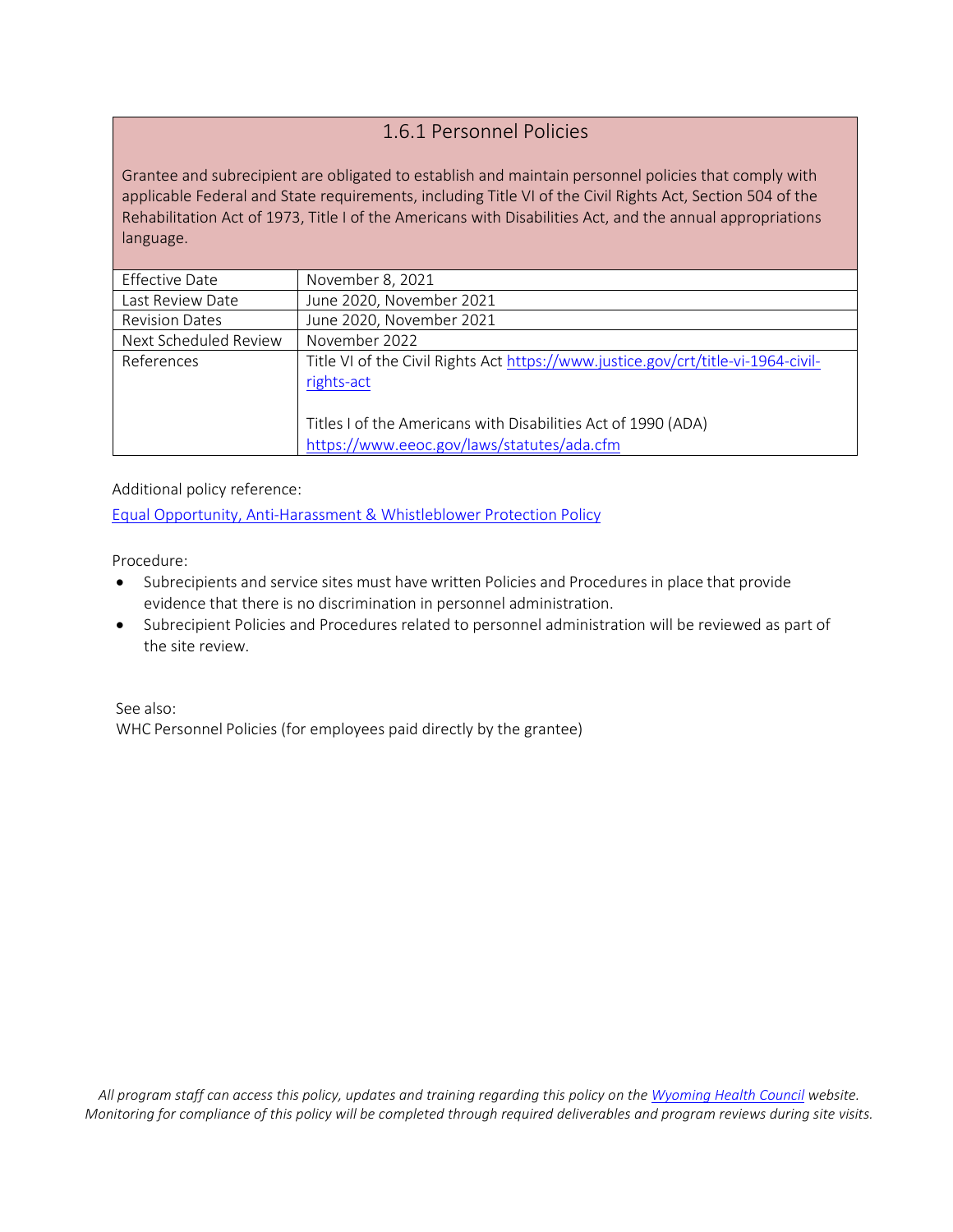#### Grant Funds

Grant funds are to be used to carry out the goals and objectives identified in the grant and are subject to certain regulations, oversight, and audit. Using federal grant dollars for unjust enrichment, personal gain, or other than their intended use is a form of theft, subject to criminal and civil prosecution under the laws of the United States. (National Procurement Fraud Task Force)

| <b>Effective Date</b> | November 2021                                                                     |
|-----------------------|-----------------------------------------------------------------------------------|
| Last Reviewed         |                                                                                   |
| <b>Revision Dates</b> | Created November 2021                                                             |
| Next Scheduled Review | November 2022                                                                     |
| References            | Grants.gov                                                                        |
|                       | https://www.grants.gov/learn-grants/grant-fraud/grant-fraud-responsibilities.html |

The Wyoming Health Council (WHC) requires project staff to observe high standards of business and personal ethics in the conduct of their duties and responsibilities. As employees and representatives of WHC, we must practice honesty and integrity in fulfilling our responsibilities and comply with all applicable laws and regulations.

#### • Reporting Responsibility

Any grant recipient staff member who with good cause suspects fraudulent use of federal funds.

• Reporting Procedure

Allegations of fraud can and should be made directly to [HHS Office of Inspector General.](https://oig.hhs.gov/fraud/enforcement/) 

• Acting in Good Faith

Anyone filing a written complaint concerning a violation or suspected violation must be acting in good faith and have reasonable grounds for believing the information disclosed indicates a violation. Any allegations that prove not to be substantiated and which prove to have been made maliciously or knowingly to be false will be viewed as a serious disciplinary offense.

**Confidentiality** 

Violations, or suspected violations, may be submitted on a confidential basis by the complainant. Reports of violations, or suspected violations, will be kept confidential to the extent possible, consistent with the need to conduct an adequate investigation.

• No Retaliation

It is contrary to the values of WHC for anyone to retaliate against any project staff who in good faith reports an ethics violation, or a suspected violation of law, such as a complaint of discrimination, or suspected fraud, or suspected violation of any regulation governing the operations of WHC. A project staff who retaliates against someone who has reported a violation in good faith is subject to discipline up to and including termination of employment.

• Handling of Reported Violations

All reports will be promptly investigated and appropriate corrective action will be taken if warranted by the investigation. The complainant will be informed that follow-up has or is occurring within two weeks after the Executive Director or Board President has received the complaint or report. The Executive Committee shall be informed of all such complaints.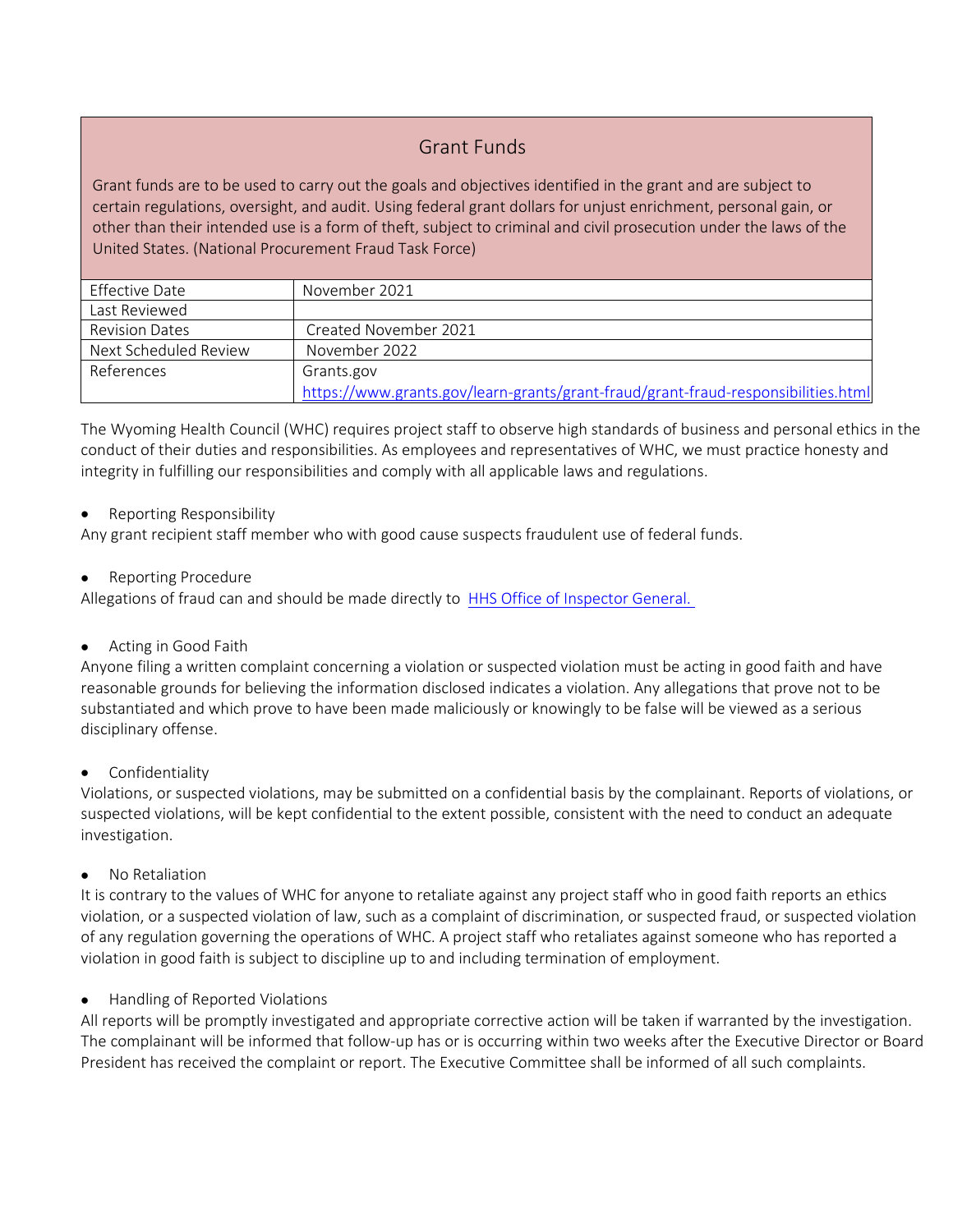## 1.6.2 Cultural Competency

Project staff should be broadly representative of all significant elements of the population to be served by the project, and should be sensitive to, and able to deal effectively with, the cultural and other characteristics of the client population (42 CFR 59.5 (b)(10)).

| <b>Effective Date</b> | November 8, 2021                                                                 |
|-----------------------|----------------------------------------------------------------------------------|
| Last Reviewed         | June 2020, November 2021                                                         |
| <b>Revision Dates</b> | June 2020, November 2021                                                         |
| Next Scheduled Review | November 2022                                                                    |
| References            | National Standards for Culturally and Linguistically Appropriate Services (CLAS) |
|                       | https://thinkculturalhealth.hhs.gov/clas                                         |
|                       | Code of Federal Regulations                                                      |
|                       | https://www.ecfr.gov/current/title-42/chapter-I/subchapter-D/part-59             |
|                       | Providing Quality Family Planning Services: Recommendations of CDC and the       |
|                       | U.S. Office of Population Affairs (pg. 7)                                        |
|                       | (https://www.cdc.gov/mmwr/pdf/rr/rr6304.pdf)                                     |

Procedure:

- Educational information, demographics, consents and surveys must be available in the prevalent languages of the client population served based on the US Census to ensure equal opportunity services.
- LEP services, including translation services, must be available and may include staff members fluent in required language, HIPAA compliant telephone and video translation services.
- Delegate agency should utilize demographic forms to allow for identification of individual experiences, to include but are not limited to:sex assigned at birth, gender identity, preferred name and/or pronouns.
- Delegate agency should provide broadly representative educational information and resources for the populations served.
- Providing culturally competent care, completed annually, as part of the mandatory training.
- Service site compliance will be monitored through mandatory training logs, reviewing LEP, LGBTQ material, during service site reviews and as requested.
- Staff training is available through in-services, FPNTC and accessible on the WHC website.
- The QFP states: "In addition, professional recommendations for how to address the needs of diverse clients, such as LGBTQ persons (26–32) or persons with disabilities (33), should be consulted and integrated into procedures, as appropriate. For example, as noted before, providers should avoid making assumptions about a client's gender identity, sexual orientation, race, or ethnicity; all requests for services should be treated without regard to these characteristics. Similarly, services for adolescents should be provided in a "youth-friendly"manner, which means that they are accessible, equitable, acceptable, appropriate, comprehensive, effective, and efficient for youth, as recommended by the World Health Organization (34)."

See also:

- 2.2 Client Dignity
- 2.3 Non-Discriminatory Services Policy
- 5.1 Material Review and Procedures
- 6.1 Facilities and Accessibility of Services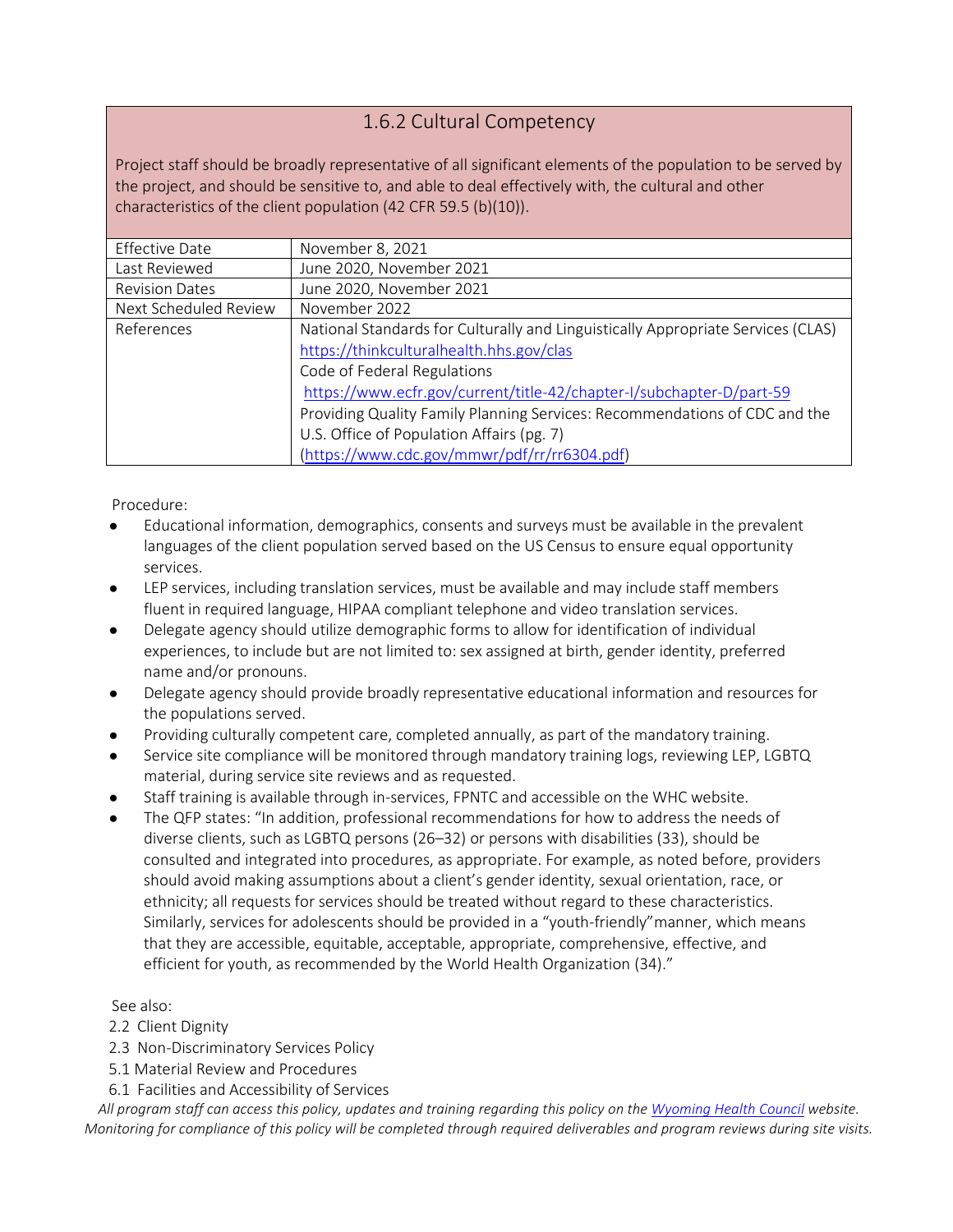# 1.7 Staff Training and Project Technical Assistance

Projects must provide for the orientation and in-service training of all project personnel, including the staff of subrecipient agencies and service sites (42 CFR 59.5(b)(4)).

The project's orientation/in-service training includes annual training on Federal/State and local laws regarding notification or reporting of child abuse, child molestation, sexual abuse, rape, or incest, intimate partner violence, as well as on human trafficking (42 CFR 59.17).

The project's orientation/in-service training should include training on involving family members in the decision of minors to seek family planning services and on counseling minors on how to resist being coerced into engaging in sexual activities (42 CFR 59.2, 59.17).

| <b>Effective Date</b> | November 8, 2021                                                     |
|-----------------------|----------------------------------------------------------------------|
|                       |                                                                      |
| Last Review Date      | June 2020, November 2021                                             |
| <b>Revision Dates</b> | June 2020, November 2021                                             |
| Next Scheduled Review | November 2022                                                        |
| References            | Code of Federal Regulations 42 CFR 59.5(b)(4), 59.2, and 59.17       |
|                       | https://www.ecfr.gov/current/title-42/chapter-I/subchapter-D/part-59 |

Procedure:

- Grantee will provide training and education needs assessment survey to staff and subrecipients. Data collected on surveys will be used in conjunction with the key issues and work plan to develop training at Service Delivery meetings by grantee and staff training by the program directors.
- Grantee will provide training resources on the deliverable timeline under the heading of Mandatory Training and on the WHC website under Training.
- Grantee and subrecipient may use all available modes of training platforms, to include but not limited to: RHNTC and other online options, in-person training and virtual training.
- Grantee and program directors are recommended to utilize the RHNTC administrative training tracking program to ensure compliance with mandatory training for orientation and continuing annual requirements. This system should also be used to provide additional recommended training courses.
- Grantee will document attendance and training within Service Delivery meeting minutes.
- Title X projects shall encourage family participation, to the extent practical and may not require consent of parents or guardians for the provision of services to minors, nor can any Title X project staff notify a parent or guardian before or after a minor has requested and/or received Title X family planning services.
- Client education materials noting the client's right to confidential services are available to clients (i.e., posters, videos, flyers).
- The physical layout of the facility ensures that client services are provided in a manner that allows for confidentiality and privacy.

See also: Deliverable Timeline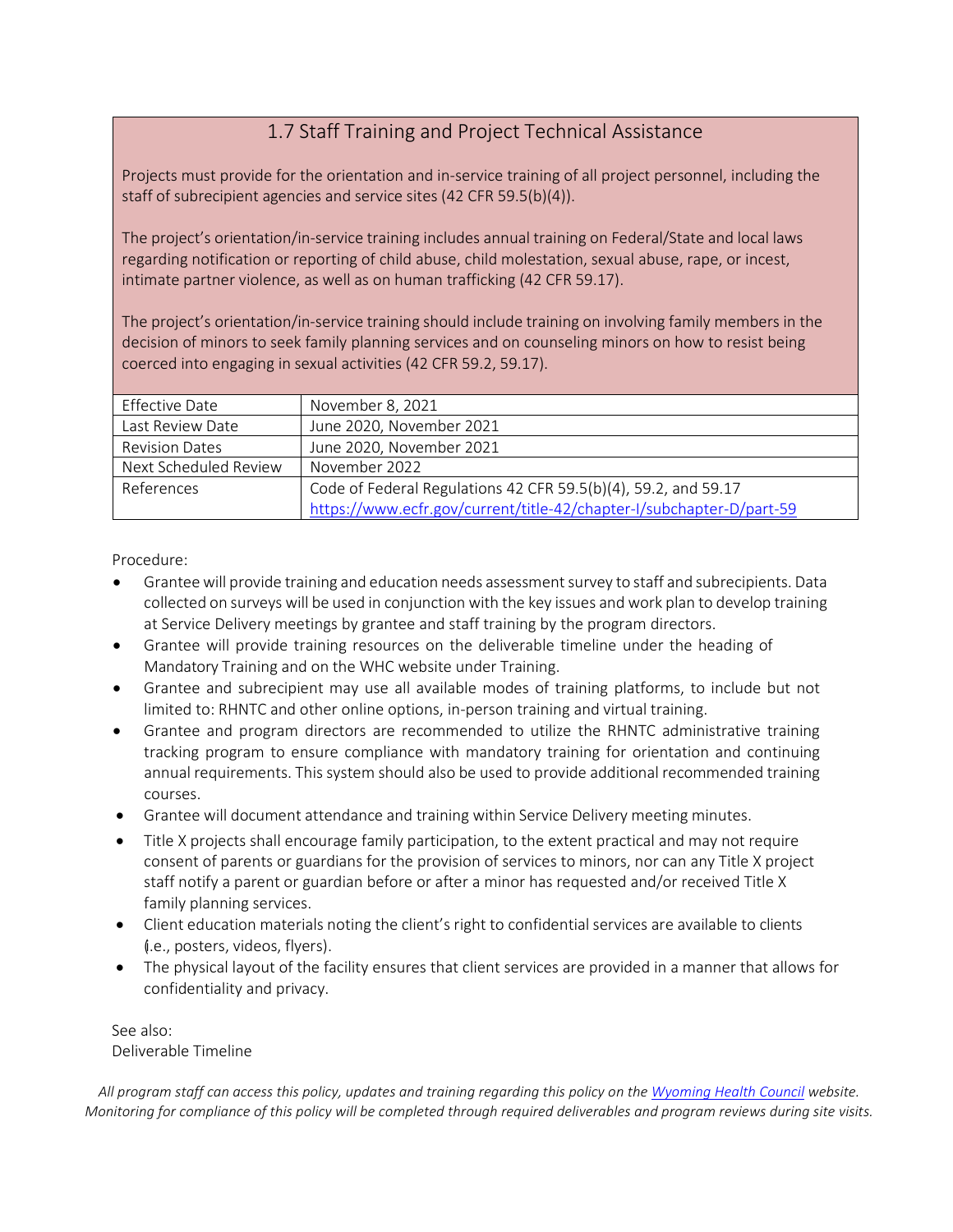#### 1.8 Meetings and Minutes

Projects must provide for the orientation and in-service training of all project personnel, including the staff of subrecipient agencies and service sites (42 CFR 59).

Title X delegate agencies must hold and document staff meetings to discuss present clinic operations, client problems, and administrative issues, to plan for future changes and developments and to provide opportunities for in-service experience.

| <b>Effective Date</b> | November 8, 2021                                                     |
|-----------------------|----------------------------------------------------------------------|
| Last Reviewed         | June 2020, November 2021                                             |
| <b>Revision Dates</b> | June 2020, November 2021                                             |
| Next Scheduled Review | November 2022                                                        |
| References            | Code of Federal Regulations 42 CFR 59                                |
|                       | https://www.ecfr.gov/current/title-42/chapter-I/subchapter-D/part-59 |

Procedure:

- Board and/or Advisory Committee meeting minutes must be submitted according to the grantee/delegate agency contract.
- Grantee board minutes must be made available to delegate agencies upon request.
- Delegate agency directors, or representative, must attend Service Delivery meetings for updates and in-service training aligned with Title X Guidelines and Priorities and according to the current grant application workplan.
- Delegate agencies must provide training to staff members according to above mentioned trainings. Minutes and training logs must reflect completion.
- Staff meeting minutes are kept at the agency and available for review at the site review visit andas requested by the grantee.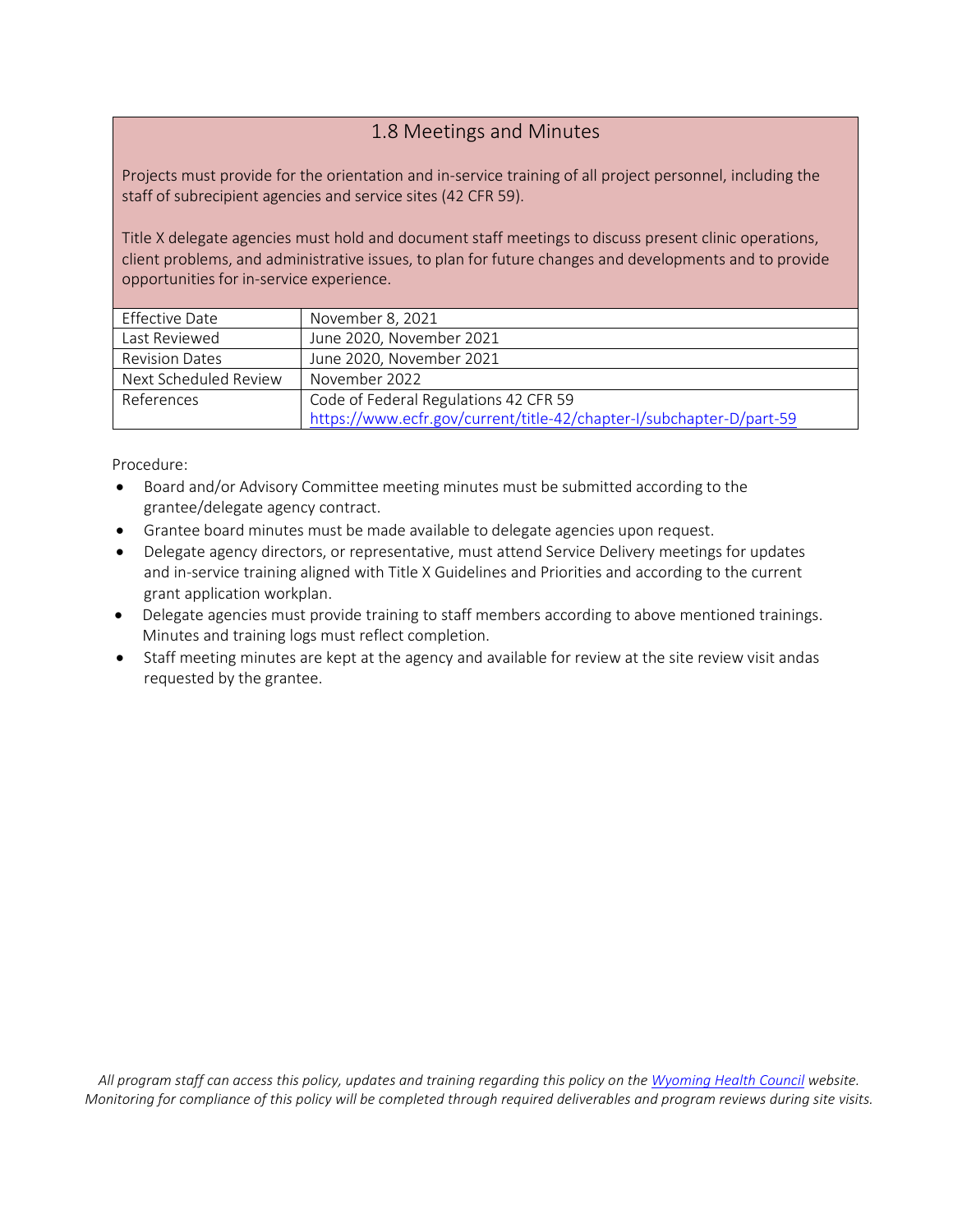#### 2.2 Client Dignity

Services must be provided in a manner which protects the dignity of the individual, be client-centered, culturally and linguistically appropriate, inclusive, trauma-informed; and ensure equitable and quality services delivery. (42 CFR 59.5(a)(3)).

| <b>Effective Date</b> | November 8, 2021                                                                                                                                                                                                                                                                                                                   |
|-----------------------|------------------------------------------------------------------------------------------------------------------------------------------------------------------------------------------------------------------------------------------------------------------------------------------------------------------------------------|
| Last Review Date      | June 2020, November 2021                                                                                                                                                                                                                                                                                                           |
| <b>Revision Dates</b> | June 2020, November 2021                                                                                                                                                                                                                                                                                                           |
| Next Scheduled Review | November 2022                                                                                                                                                                                                                                                                                                                      |
| References            | Providing Quality Family Planning Services: Recommendations from the<br>Centers for Disease Control and Prevention and the U.S. Office of Population<br>Affairs (QFP) (pages 4 and 24) https://www.hhs.gov/opa/guidelines/clinical-<br>guidelines/quality-family-planning/index.html<br>Code of Federal Regulations CFR 59.5(a)(3) |
|                       | https://www.ecfr.gov/current/title-42/chapter-I/subchapter-D/part-59                                                                                                                                                                                                                                                               |
|                       |                                                                                                                                                                                                                                                                                                                                    |

Procedure:

- Subrecipients must notify clients of their rights by providing a Patient Rights and Responsibilities document for review by the client. Consent for services must be signed upon initial visit to clinic, annually and as needed.
- Subrecipients must participate in utilizing client satisfaction surveys. Grantee must provide templates for the surveys, collection, organization and sharing of the data to the subrecipient and Board of Directors.
- Grantee and subrecipient will develop or utilize community needs assessments to determine those populations that are in need of culturally competent care.
- Grantee and subrecipient will provide training in meeting the needs of key populations (i.e., LGBTQ, adolescents, LEP clients and people with disabilities).
- Grantees and subrecipients must have accessibility for those with disabilities.
- Grantee and subrecipient will utilize appropriate education materials, translation and interpreter services to meet the needs of clients.
- Subrecipients must have processes in place to ensure client privacy during their clinic visit.
- Grantee and subrecipients will provide a welcoming environment including but not limited to: privacy curtains, adequate or separate space for clients to discuss check-in and check-out questions, language assistance availability, fair and equitable charges, sliding fee scale and fee waiver policies.
- Grantee will monitor compliance by ensuring policies are in place to meet this requirement during site visits and reviewing Patient Rights, consent and financial documents.

See also:

1.6.2 Cultural Competency

5.1 Material Review and Approval Process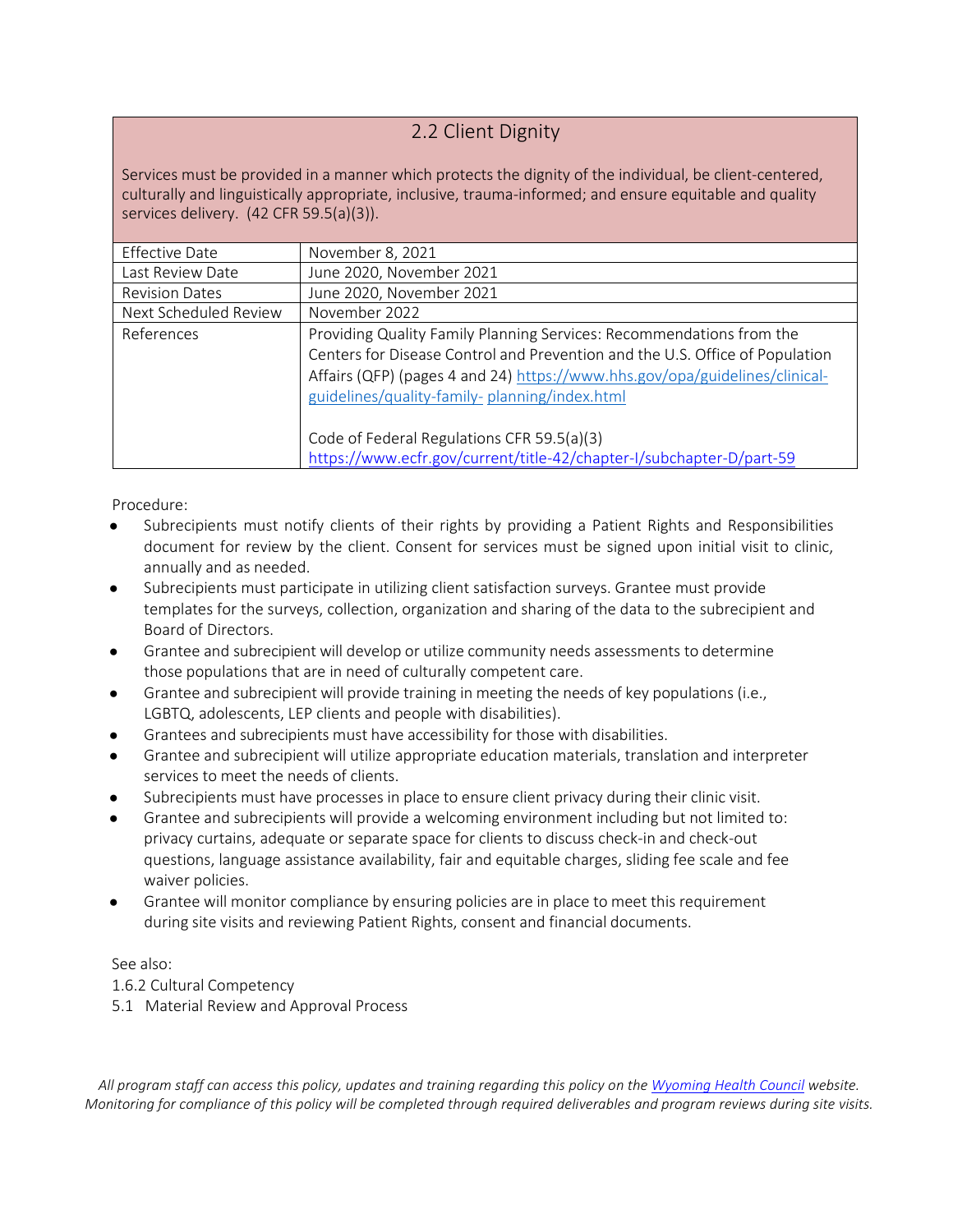#### 2.3 Non-Discriminatory Services

Services must be provided without regard to religion, race, color, national origin, disability, age, sexual orientation, gender identity, sex characteristics. number of pregnancies, or marital status (42 CFR 59.5 (a)(4)).

| Effective Date        | November 8, 2021                                                     |
|-----------------------|----------------------------------------------------------------------|
| Last Review Date      | June 2020, November 2021                                             |
| <b>Revision Dates</b> | June 2020, November 2021                                             |
| Next Scheduled Review | November 2022                                                        |
| References            | Code of Federal Regulations 42 CFR 59.5(a)(4)                        |
|                       | https://www.ecfr.gov/current/title-42/chapter-I/subchapter-D/part-59 |

Procedure:

- Grantee and subrecipient must show process by which staff will be informed about requirements for providing non-discriminatory services.
- Grantee and subrecipient must show compliance through use of personnel and training documents.
- WHC Family Planning Statement of Understanding will be signed by every staff that has a role in the provision of Title X family planning services.

See also: WHC Family Planning Statement of Understanding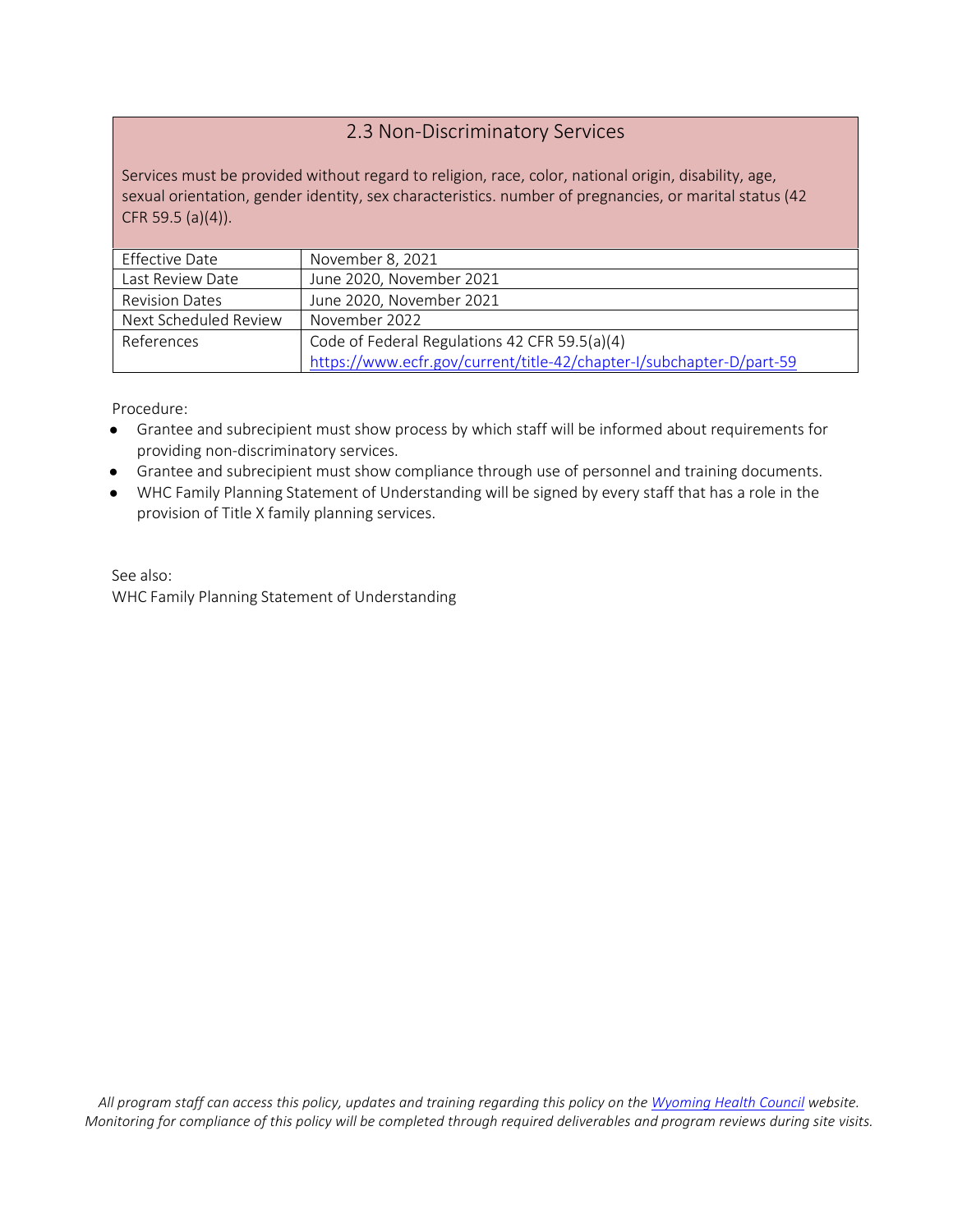#### 2.4 Availability of Social Services

Projects must provide for social services related to family planning including counseling, referral to and from other social and medical services agencies, and any ancillary services which may be necessary to facilitate clinic attendance (42 CFR 59.5 (b)(2)).

| Effective Date        | November 8, 2021                                                                                                                                                             |
|-----------------------|------------------------------------------------------------------------------------------------------------------------------------------------------------------------------|
| Last Review Date      | June 2020, November 2021                                                                                                                                                     |
| <b>Revision Dates</b> | June 2020, November 2021                                                                                                                                                     |
| Next Scheduled Review | November 2022                                                                                                                                                                |
| References            | Providing Quality Family Planning Services: Recommendations of CDC and the<br>U.S. Office of Population Affairs (pages 4-20)<br>(https://www.cdc.gov/mmwr/pdf/rr/rr6304.pdf) |
|                       | Code of Federal Regulations 42 CFR 59.5 (b)(2)<br>https://www.ecfr.gov/current/title-42/chapter-I/subchapter-D/part-59                                                       |

Procedure:

- Grantee and subrecipient will utilize community needs assessment to determine referrals to other agencies providing those medical services, or services that help facilitate access to receiving those services.
- Subrecipients will establish and maintain formal referral agreements with other medical and social service agencies through MOUs or MOAs.
- Subrecipients must maintain an updated pregnancy resource list to include a comprehensive list of these and other agencies with missions that support the fulfillment of the basic (safety and physiological) human needs (i.e., WIC, Maternal Child Health, parenting resources and utility services).
- Client records must show documentation that appropriate referrals were made based on client specific situation and needs.

See Also: Availability and Use of Referrals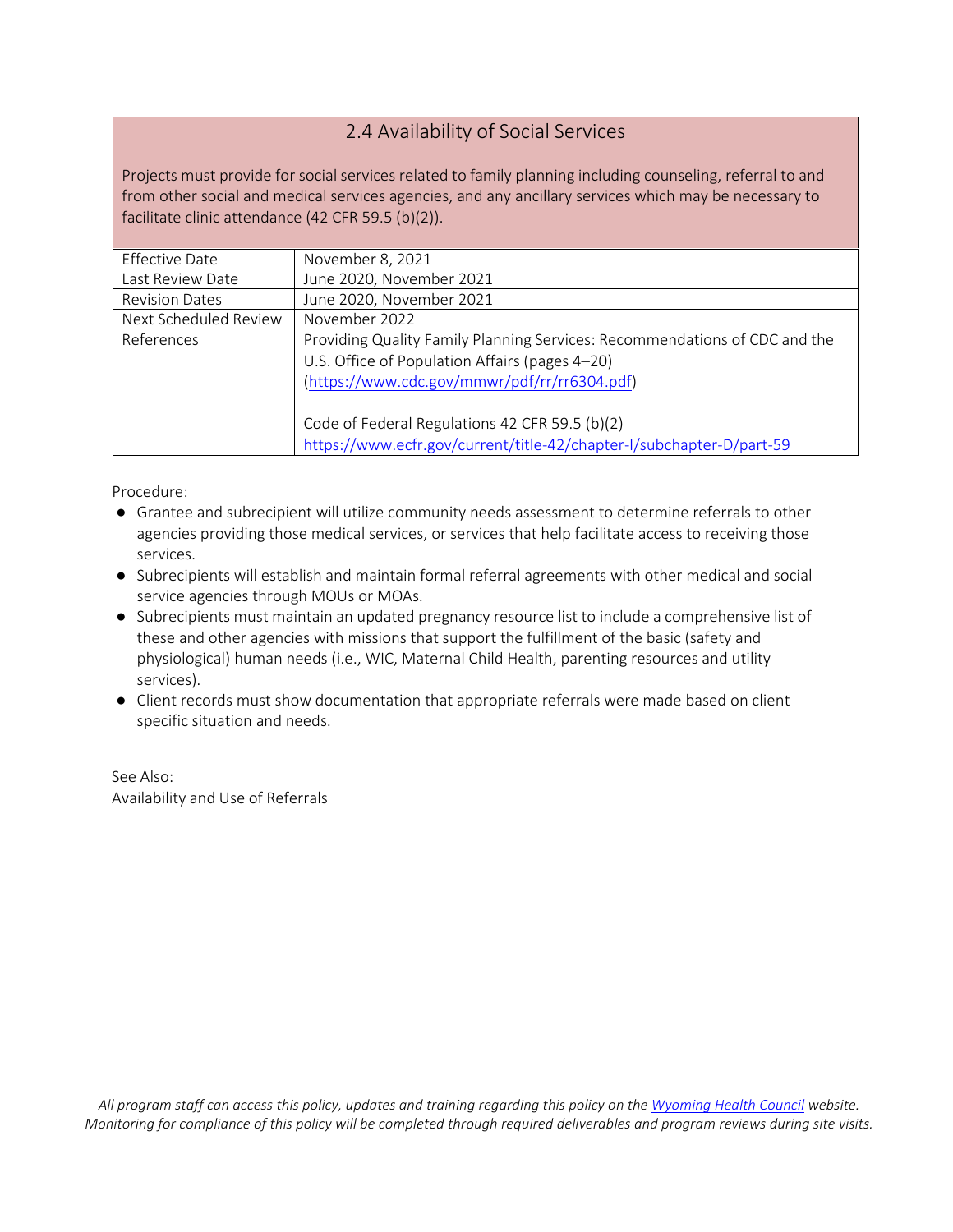# 2.5 Availability and Use of Referrals

Projects must provide for social services related to family planning including counseling, referral to and from other social and medical services agencies, and any ancillary services which may be necessary to facilitate clinic attendance (42 CFR 59.5 (b)(2)). Provide for coordination and use of referral arrangements with other providers of health care services, local health and welfare departments, hospitals, voluntary agencies, and health services projects supported by other federal programs. (42 CFR 59.5(b)(8)).

| <b>Effective Date</b> | November 8, 2021                                                           |
|-----------------------|----------------------------------------------------------------------------|
| Last Reviewed         | June 2020, November 2021                                                   |
| <b>Revision Dates</b> | June 2020, November 2021                                                   |
| Next Scheduled Review | November 2022                                                              |
| References            | Providing Quality Family Planning Services: Recommendations of CDC and the |
|                       | U.S. Office of Population Affairs (pgs. 4-20)                              |
|                       | (https://www.cdc.gov/mmwr/pdf/rr/rr6304.pdf)                               |
|                       | Code of Federal Regulations 42 CFR 59.5 (b)(2) and (b)(8)                  |
|                       | https://www.ecfr.gov/current/title-42/chapter-I/subchapter-D/part-59       |

#### Additional Policy Statements:

A Title X project should offer either comprehensive primary health services onsite or have a robust referral linkage with primary health providers who are in close physical proximity to the Title X site, in order to promote holistic health and provide seamless care. (42 CFR 59.5 (a)(12))

#### Procedure:

- Delegate agencies must have evidence of processes for effective referrals to relevant agencies including: emergency care, HIV/AIDS care and treatment agencies, infertility specialists, chronic care management providers, and providers of other medical services not provided on site.
- Delegate agencies will assure that the client is given a choice of health care providers and service agencies when possible. A resource list of local health providers, hospitals, health and social service agencies is maintained, reviewed and revised as necessary.
- Delegate agencies should provide a written referral to a medical or social service site for the client when applicable. This information should include reason for referral, copies of applicable records and test results, and recommendations for follow-up from the provider the client was referred to.
- Referrals for conditions which are not urgent or life-threatening require written documentation in the chart noting that the client is aware of the need for follow-up.
- Referrals for non-required services, or for complications resulting from procedures or medications provided by the program, are the financial responsibility of the client. It is recommended that the delegate agency help the client identify available resources.

#### See also:

Wyoming Title X Family Planning Program Clinical Manual Section 23: Referral and Follow Up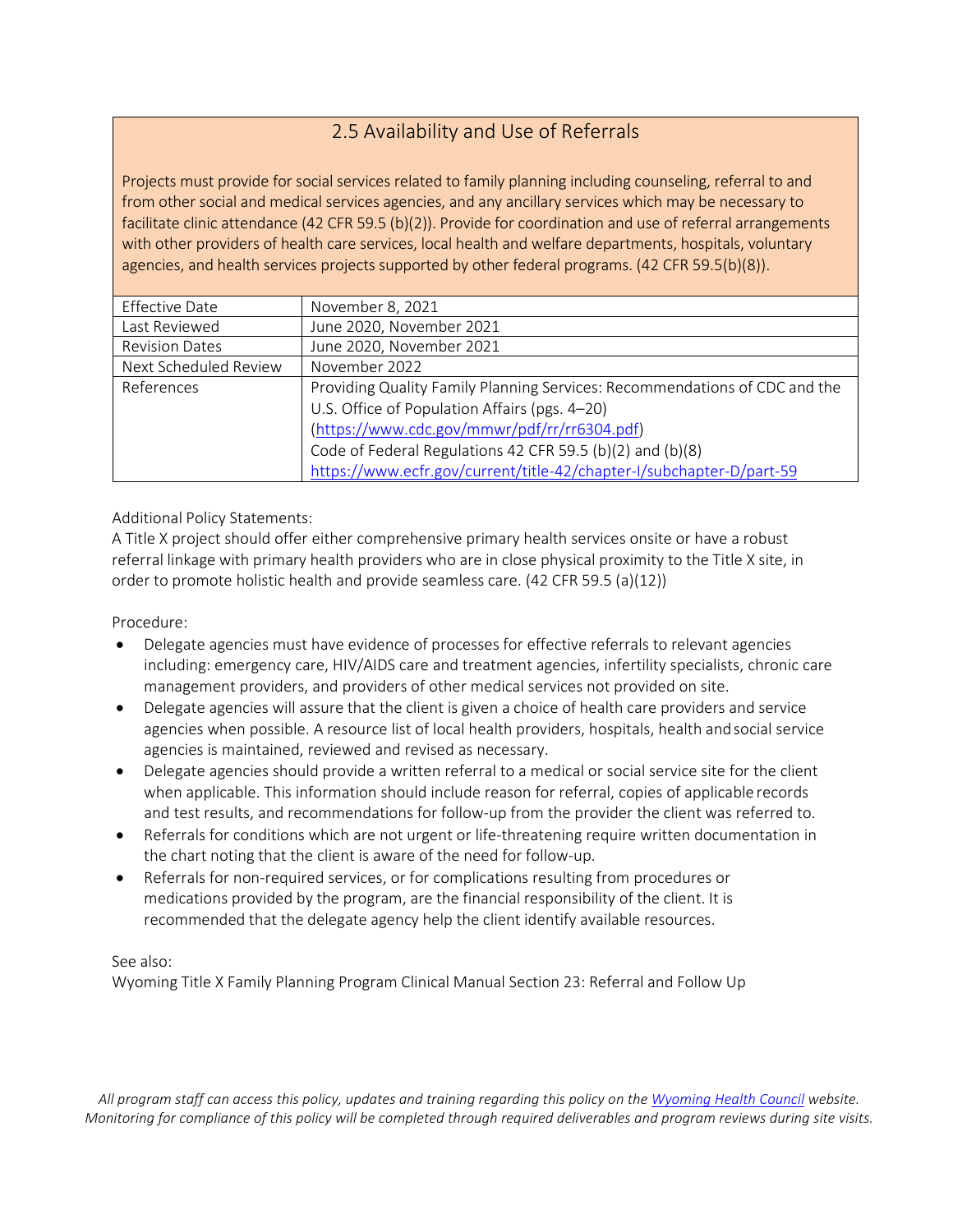#### 2.6 Clinical Protocols and Standards of Care

All grantees should ensure services provided within their project operate within written clinical protocols that are in accordance with nationally recognized standards of care, approved by the grantee, and signed by the clinical services provider responsible for the service site.

| <b>Effective Date</b> | November 8, 2021                                                             |
|-----------------------|------------------------------------------------------------------------------|
| Last Reviewed         | June 2020, November 2021                                                     |
| <b>Revision Dates</b> | June 2020, November 2021                                                     |
| Next Scheduled Review | November 2022                                                                |
| References            | Providing Quality Family Planning Services: Recommendations from the         |
|                       | Centers for Disease Control and Prevention and the U.S. Office of Population |
|                       | Affairs (QFP) (pages 1-40) https://www.hhs.gov/opa/guidelines/clinical-      |
|                       | guidelines/quality-family-planning/index.html                                |

Procedure:

- Delegate agencies and service sites should provide clinical services consistent with the written clinical protocols aligned with nationally recognized standards of care and signed by the medical director or clinical service provider responsible for the service site. These protocols are included in the WHC Title X Clinical Manual. Protocols should not replace sound clinical judgement, the clients right to voluntary acceptance and client-centered care.
- Nationally recognized standards of care include but are not limited to: OPA, USPSTF, CDC, ACOG.
- Clinical protocols are reviewed annually to ensure they are current and reflect current federal and professional medical associations recommendations for each type of service as cited in the QFP, signed by the medical director and posted to the WHC website.
- Document clinical staff participation in mandatory annual training on the QFP.
- All clinical staff participating in providing medical services must review and sign the Clinical Manual annually.
- Protocol Update Form is available on the WHC website for suggestions to improve/change/add information to any protocol.
- Assessing adherence to approved protocols through medical records reviews are done biannually and during clinical review of medical charts at service site visits. Client visit observations are also done at a service site review using the (current) Title X Program Review Tool.
- Protocols for services provided, which are outside the scope of family planning, must be developed through collaboration between the medical director and the clinical service providers of the delegate agency.

See also: Wyoming Title X Family Planning Program Clinical Manual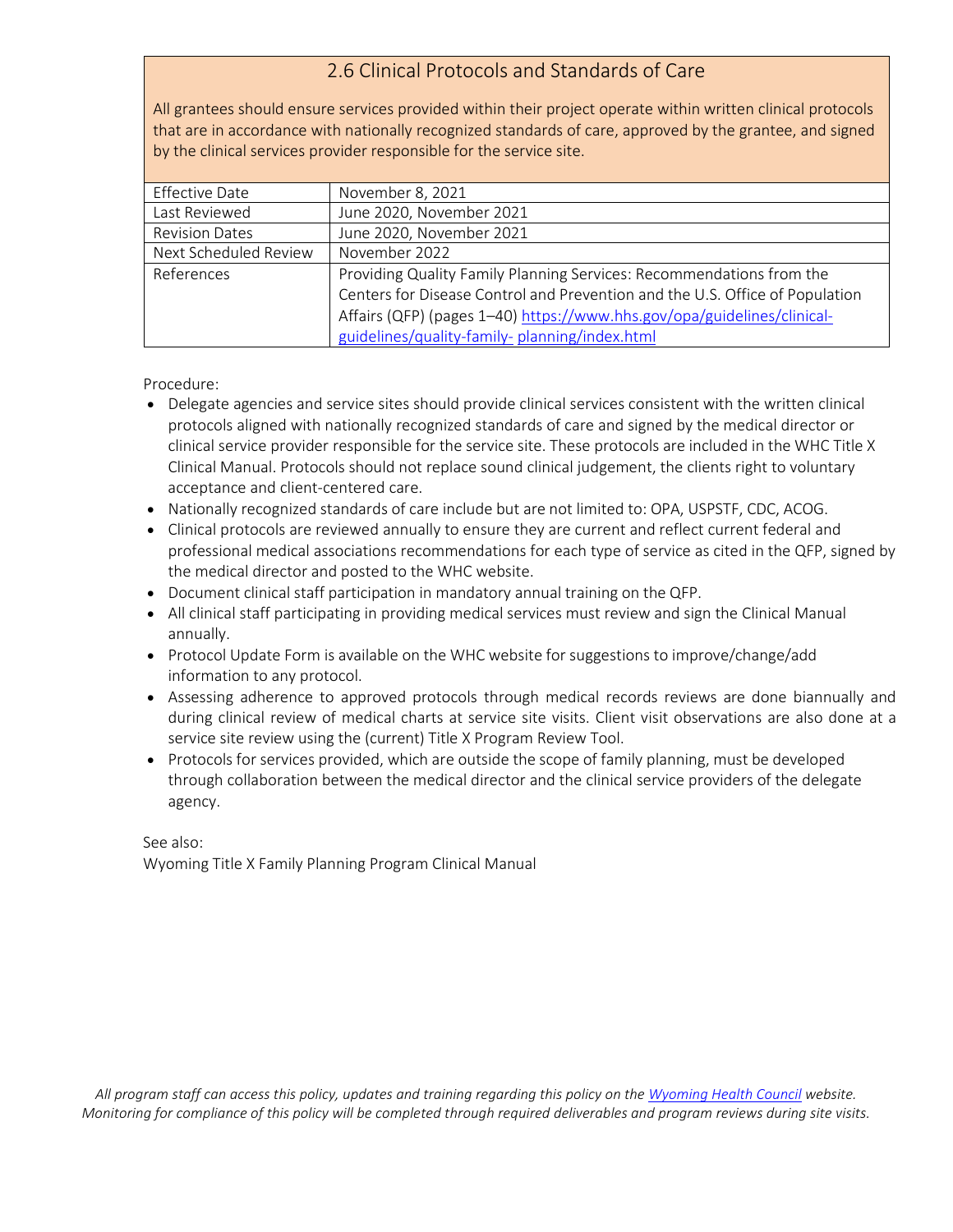#### 2.7 Provision of Family Planning and Related Services

All projects must provide for medical services related to family planning (including physician's consultation, examination, prescription, and continuing supervision, laboratory examination, contraceptive supplies) as well as necessary referrals to other medical facilities when medically indicated (42 CFR 59.5(b)(1)).

This includes, but is not limited to emergencies that require referral. Efforts may be made to aid the client in finding potential resources for reimbursement of the referral provider, but projects are not responsible for the cost of this care.

| Effective Date        | June 2020                                                            |
|-----------------------|----------------------------------------------------------------------|
| Last Reviewed         | November 2021                                                        |
| <b>Revision Dates</b> | June 2020, November 2021                                             |
| Next Scheduled Review | November 2022                                                        |
| References            | Code of Federal Regulations 42 CFR 59.5 (b)(1)                       |
|                       | https://www.ecfr.gov/current/title-42/chapter-I/subchapter-D/part-59 |

Procedure:

- Current clinical protocols indicate the following services will be offered to all family planning clients as appropriate: a broad range of contraceptives, including natural family planning methods and other fertility awareness-based methods; pregnancy testing and counseling; services to assist with achieving pregnancy; basic infertility services; STD services; and preconception health services.
- Services are required to be client-centered, culturally and linguistically appropriate, inclusive, traumainformed. Quality services must be delivered in an equitable and non-discriminatory, confidential manner.
- Breast and cervical cancer screening will be available on-site or by referral.
- Age appropriate "initial/annual examinations" and "preventive health visits" are still encouraged in accordance with medical standards of care and clinical recommendations. These visits have a strong focus on risk reduction, health counseling, preventive services and screening along with the provision of the core components of the QFP recommendations. Delegate agencies should offer either comprehensive primary health services onsite or have a robust referral linkage with primary health providers who are in close physical proximity to the Title X site in order to promote holistic health and provide seamless care.
- All services listed in QFP are offered to female and male clients, including adolescents as specified in clinical protocols.
- Description of collaborative agreements with relevant referral agencies including: emergency care, HIV/AIDS care and treatment providers, infertility specialists, primary care and chronic care management providers.
- Grantee and subrecipient projects must not violate the conscience objections of project staff; however, they must not refuse or deny any client the right, directly or indirectly, to receive comprehensive services upon request. Staffing must be as such to comply with this policy.
- Delegate agencies will show compliance with this requirement by: manual review, approval and signatures; agency specific Policy and Procedure manuals, medical chart reviews and providing a list of formal agreements to the WHC as part of the grant deliverables.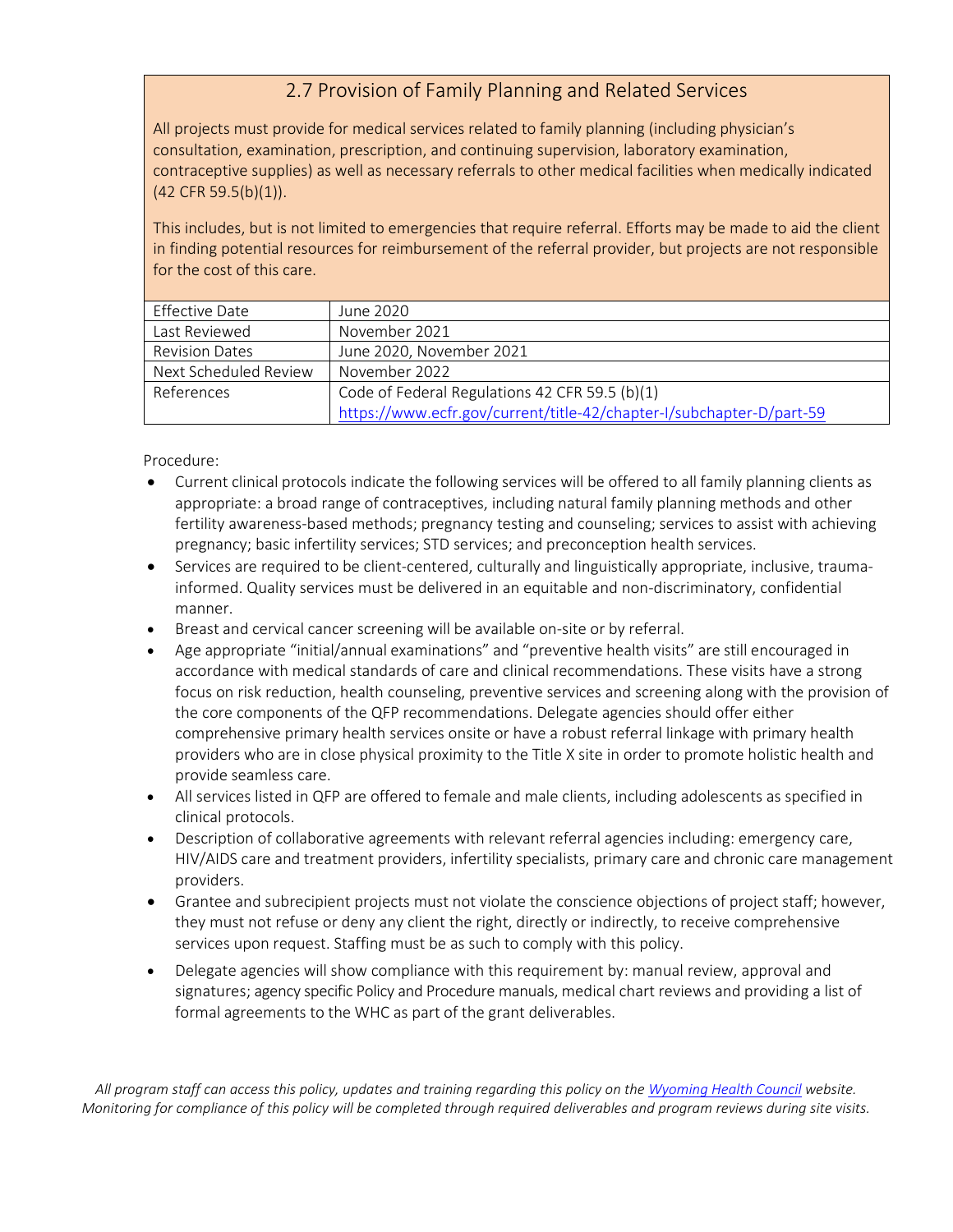## 2.8 Range of Family Planning Methods

All projects must provide a broad range of acceptable and effective family planning methods (including natural family planning) and services (including pregnancy testing and counseling, assistance to achieve pregnancy, basic infertility services, STI services, preconception health services and adolescent-friendly health services). If an organization offers only a single method of family planning, it may participate as part of a project as long as the entire project offers a broad range of acceptable and effective medically approved family planning methods and services. Title X sites that are unable to provide clients with access to a broad range of acceptable and effective medically approved family planning methods and services, must be able to provide a prescription to the client for their method of choice or referrals to another provider, as requested. (42 CFR 59.5(a)(1)).

| <b>Effective Date</b> | November 8, 2021                                                             |
|-----------------------|------------------------------------------------------------------------------|
| Last Reviewed         | November 2021                                                                |
| <b>Revision Dates</b> | June 2020, November 2021                                                     |
| Next Scheduled Review | November 2022                                                                |
| References            | Providing Quality Family Planning Services: Recommendations from the         |
|                       | Centers for Disease Control and Prevention and the U.S. Office of Population |
|                       | Affairs (QFP) Recommendations (pages 1-23)                                   |
|                       | https://www.hhs.gov/opa/guidelines/clinical-guidelines/quality-family-       |
|                       | planning/index.html                                                          |
|                       |                                                                              |
|                       | Code of Federal Regulations 42 CFR 59.5(a)(1)                                |
|                       | https://www.ecfr.gov/current/title-42/chapter-I/subchapter-D/part-59         |
|                       |                                                                              |
|                       | CDC U.S. Selected Practice Recommendations for Contraceptive Use, 2016.      |
|                       | MMWR 2016;65(4):1-72.                                                        |
|                       | https://www.cdc.gov/reproductivehealth/contraception/mmwr/spr/summar         |
|                       | y.html                                                                       |
|                       |                                                                              |
|                       | CDC U.S Medical Eligibility Criteria for Contraceptive Use, 2016. MMWR 2016: |
|                       | $65(3):1-96$                                                                 |
|                       | www.cdc.gov/reproductivehealth/contraception/mmwr/mec/summary.html           |
|                       |                                                                              |

- Subrecipient agencies must submit an exhibit: Services Provided document as part of the competing and non-competing grants to the grantee.
- Clinical staff must participate in training on QFP.
- Grantees and subrecipients must ensure that project staff must be available to provide the full scope of Title X family planning services to include those services documented in their statement of services provided.
- Grantee and subrecipient projects must not violate the conscience objections of project staff; however, they must not refuse or deny any client the right, directly or indirectly, to receive comprehensive services upon request. Staffing must be as such to comply with this policy.
- Services provided by delegate agencies and service sites must provide a broad range of effective and medically (FDA) approved methods and services.
- Providing a prescription for a method available at a service site should not be used to create a barrier to accessing services/supplies.
- Medical record reviews demonstrate that clients, including adolescents, are offered a broad range of acceptable and effective family planning methods and services.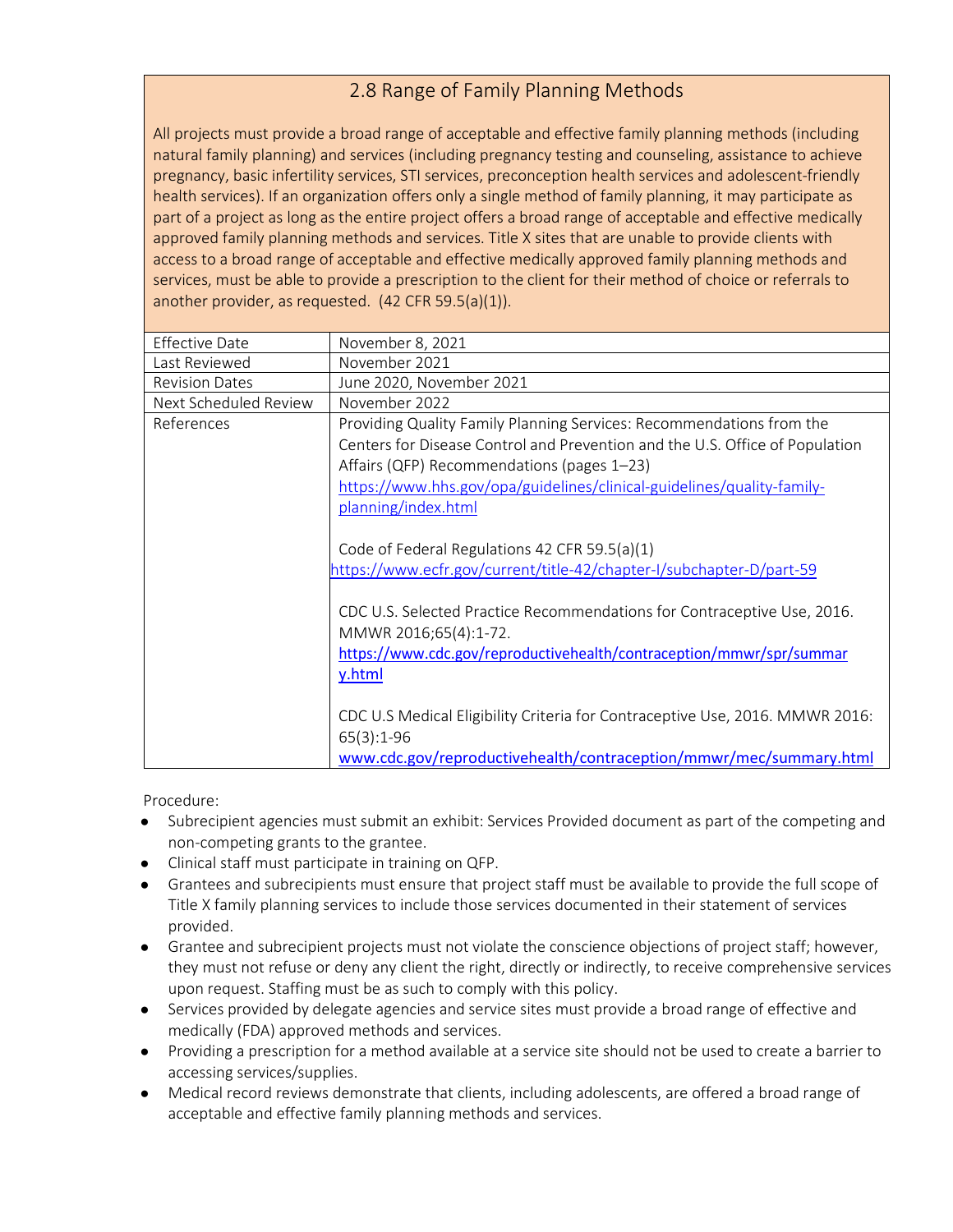- Services are to be provided to female, male, and adolescent clients as appropriate: contraception, pregnancy testing and counseling, services for achieving pregnancy, basic infertility services, STD services, and preconception health services
- A review of the current stock of contraceptive methods demonstrates that a broad range of methods, including LARCs, are available on-site or by referral. All methods available on-site are in stock with no outdated contraceptive methods.
- Consent forms are required for procedures (IUDs and Implants).

See also: Wyoming Title X Family Planning Program Clinical Manual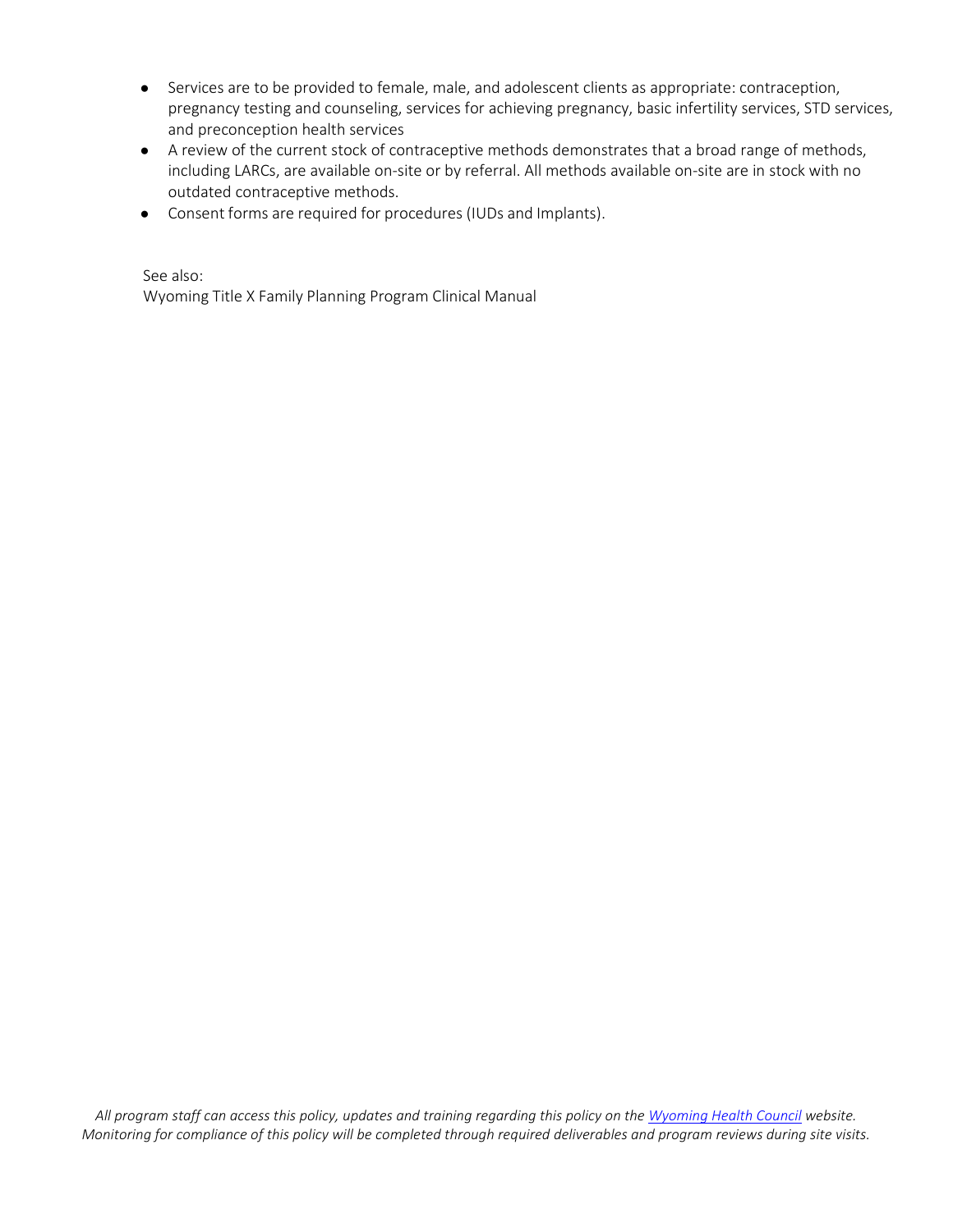#### 2.9 Durational Residency

Services must be provided without the imposition of any durational residency requirement or requirement that the client be referred by a physician (42 CFR 59.5(b)(5)).

| Effective Date        | June 2020                                                            |
|-----------------------|----------------------------------------------------------------------|
| Last Review Date      | November 2021                                                        |
| <b>Revision Dates</b> | June 2020, November 2021                                             |
| Next Scheduled Review | November 2022                                                        |
| References            | Code of Federal Regulations 42 CFR 59.5(b)(5)                        |
|                       | https://www.ecfr.gov/current/title-42/chapter-I/subchapter-D/part-59 |

- Programs must provide services to all clients without regards to state residency or U.S. residency.
- Programs must provide services to all clients without the requirement of a clinical service provider.
- Subrecipients and service sites will maintain documentation to verify that services are provided without the imposition of any durational residency or physician referral requirements.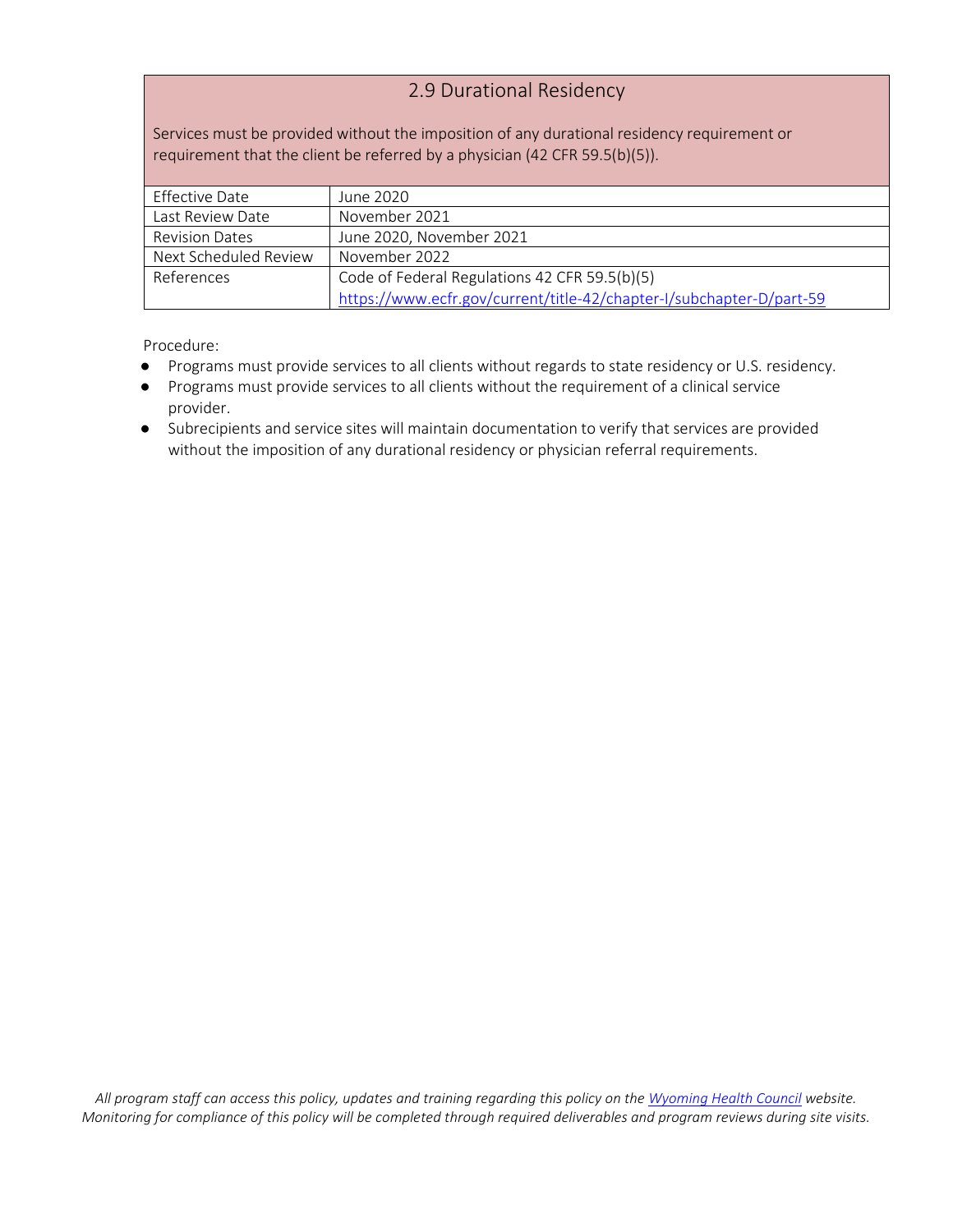## 2.10 Pregnancy Testing and Diagnosis

Projects must provide pregnancy diagnosis and counseling to all clients in need of these services (42CFR 59.5(a)(5)).

| <b>Effective Date</b> | November 8, 2021                                                                                                                                                                                                                                                                  |
|-----------------------|-----------------------------------------------------------------------------------------------------------------------------------------------------------------------------------------------------------------------------------------------------------------------------------|
| Last Reviewed         | November 2021                                                                                                                                                                                                                                                                     |
| <b>Revision Dates</b> | November 2021                                                                                                                                                                                                                                                                     |
| Next Scheduled Review | November 2022                                                                                                                                                                                                                                                                     |
| References            | Providing Quality Family Planning Services: Recommendations from the<br>Centers for Disease Control and Prevention and the U.S. Office of Population<br>Affairs (QFP) (pages 13-14) https://www.hhs.gov/opa/guidelines/clinical-<br>guidelines/quality-family-planning/index.html |
|                       | Code of Federal Regulations 42 CFR 59.5(a)(5)<br>https://www.ecfr.gov/current/title-42/chapter-I/subchapter-D/part-59                                                                                                                                                             |

Procedure:

- Pregnancy services are provided in accordance with the recommendations in the QFP, including reproductive life planning discussions and medical histories that include coexisting conditions.
- Clinical staff are required to participate in training on pregnancy counseling based on recommendations in the QFP.

See also: Wyoming Title X Family Planning Program Clinical Manual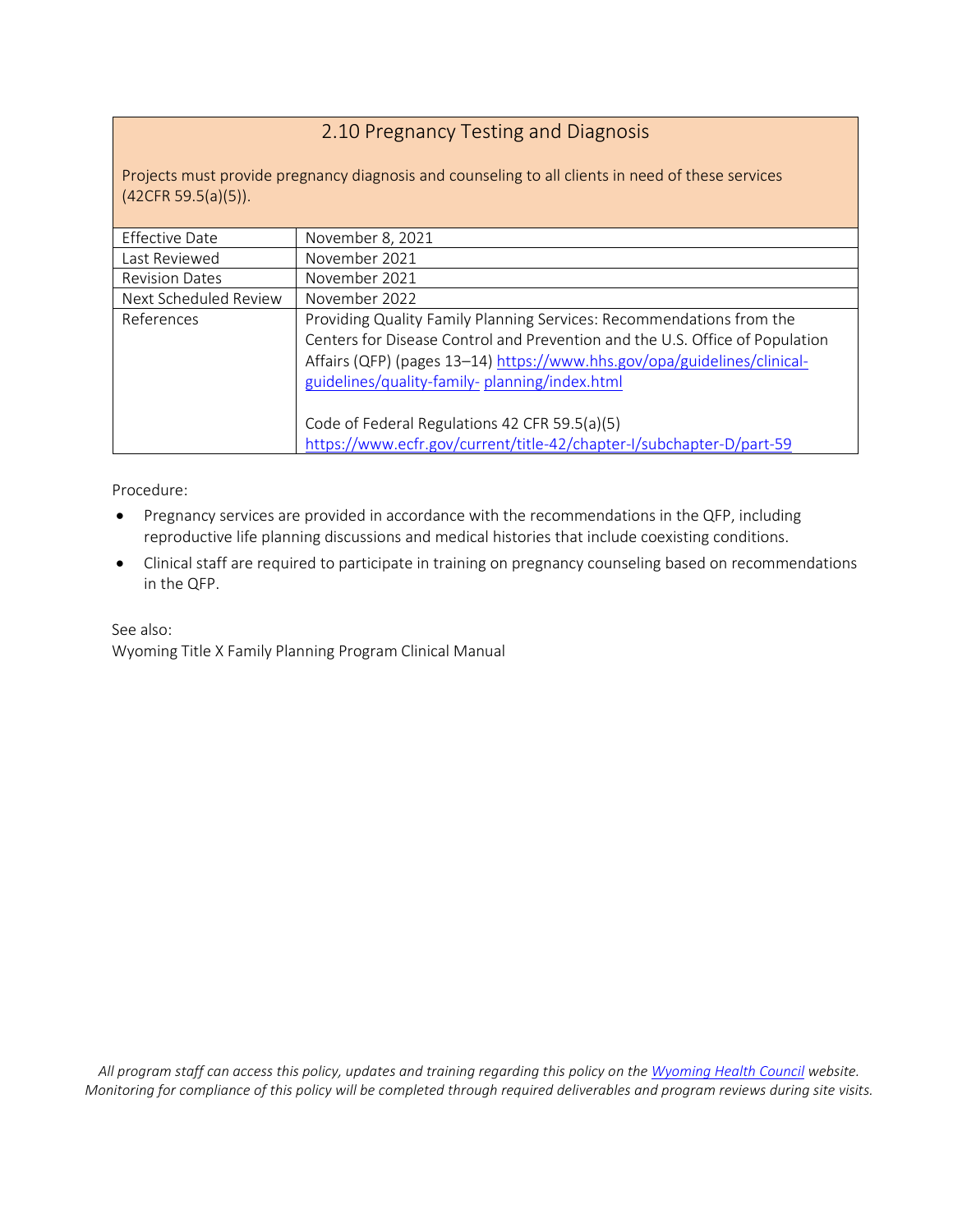#### 2.10.1 Pregnancy Counseling Options

Projects must offer pregnant clients the opportunity to be provided information and counseling regarding each of the following options:

- Prenatal care and delivery;
- Infant care, foster care, or adoption; and
- Pregnancy termination.

If requested to provide such information and counseling, provide neutral, factual information and nondirective counseling on each of the options, and referral upon request, except with respect to any option(s) about which the pregnant client indicates she does not wish to receive such information and counseling (42CFR 59.5(a)(5)).

| Effective Date        | November 8, 2021                                                     |
|-----------------------|----------------------------------------------------------------------|
| Last Reviewed         | November 2021                                                        |
| <b>Revision Dates</b> | November 2021                                                        |
| Next Scheduled Review | November 2022                                                        |
| References            | Code of Federal Regulations 42 CFR 59.5(a)(5)                        |
|                       | https://www.ecfr.gov/current/title-42/chapter-I/subchapter-D/part-59 |

Procedure:

- Grantee and subrecipient agencies will ensure all pregnant clients are provided the opportunity to receive information and counseling about all pregnancy options as requested.
- Document that pregnant clients are offered the opportunity to be provided with information and counseling about all three pregnancy options, except for those which the client did not want to receive information and counseling. Documentation also includes referrals were made as requested.
- Grantees and subrecipient must ensure project staff must be available to provide the full scope of Title X family planning services to include those services documented in their statement of services provided.
- Grantee and subrecipient projects must not violate the conscience objections of project staff; however, they must not refuse or deny any client the right, directly or indirectly, to receive comprehensive services upon request. Staffing must be as such to comply with this policy.

See also:

Wyoming Title X Family Planning Program Clinical Manual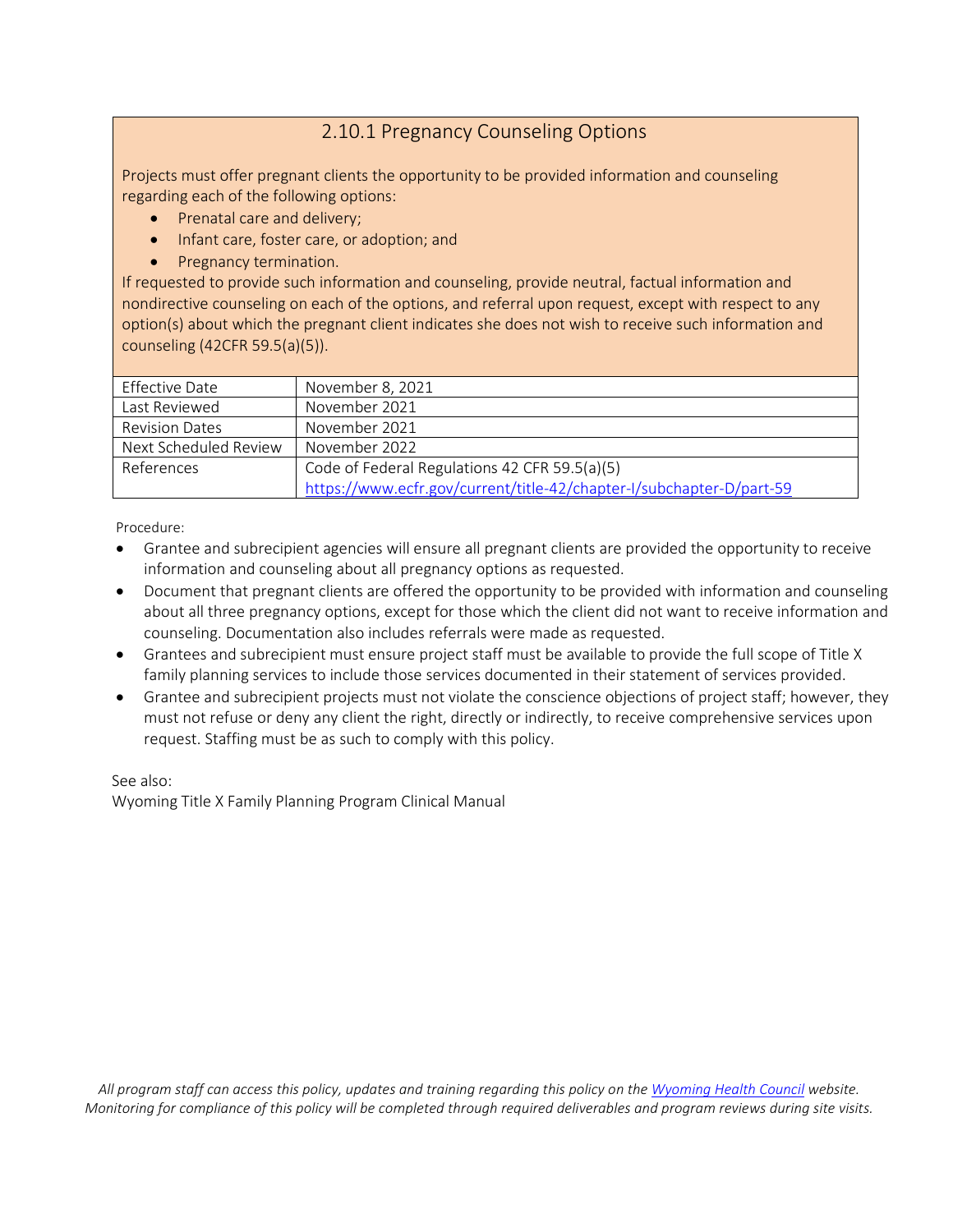## 2.11 Compliance with Legislative Mandates

Title X grantees must comply with applicable legislative mandates set out in the HHS Appropriations Act. Grantees must have written policies in place that address these legislative mandates:

"None of the funds appropriated in the Act may be made available to any entity under Title X of the Public Health Service Act unless the applicant for the award certifies to the Secretary of Health and Human Services that it encourages family participation in the decision of minors to seek family planning services and that it provides counseling to minors on how to resist attempts to coerce minors into engaging in sexual activities."

"Notwithstanding any other provision of law, no provider of services under Title X of the Public Health Service Act shall be exempt from any State law requiring notification or the reporting of child abuse, child molestation, sexual abuse, rape, or incest."

| <b>Effective Date</b> | June 2020                                                            |
|-----------------------|----------------------------------------------------------------------|
| Last Reviewed         | November 2021                                                        |
| <b>Revision Dates</b> | June 2020, November 2021                                             |
| Next Scheduled Review | November 2022                                                        |
| References            | Title X Legislative Mandates https://www.hhs.gov/opa/title-x-family- |
|                       | planning/about-title-x- grants/legislative-mandates/index.html       |
|                       |                                                                      |
|                       | Wyoming Laws                                                         |
|                       | https://www.rainn.org/laws-your-state-wyoming                        |
|                       |                                                                      |
|                       | See Rape and Sexual Assault Crime Definitions, Consent and Mandatory |
|                       | Reporting                                                            |

- Delegate agencies must inform their staff at least once annually that:
	- Minors seeking care must receive counseling to encourage family participation in the decision to seek family planning services.
	- Minors seeking services must receive counseling on how to resist attempts to coerce them into engaging in sexual activities.
	- Compliance with any State law must be followed requiring notification or the reporting of child abuse, child molestation, sexual abuse, rape, or incest.
- Clinical staff must document in the medical record counseling regarding encouragement of family participation in minor clients' decisions to seek family planning services, and how to resist attempts to being coerced into engaging in sexual activities. A statement is included on consents signed by minor clients after visit stating they received this counseling.
- All family planning clients must be notified of the requirement of mandatory reporting.
- To the extent practical, Title X project staff shall encourage family participation, but must not require consent of parents or guardians for the provision of services to minors, nor can project staff notify a parent or guardian before or after a minor has requested and/or received Title X family planning services (42 CFR 59.10).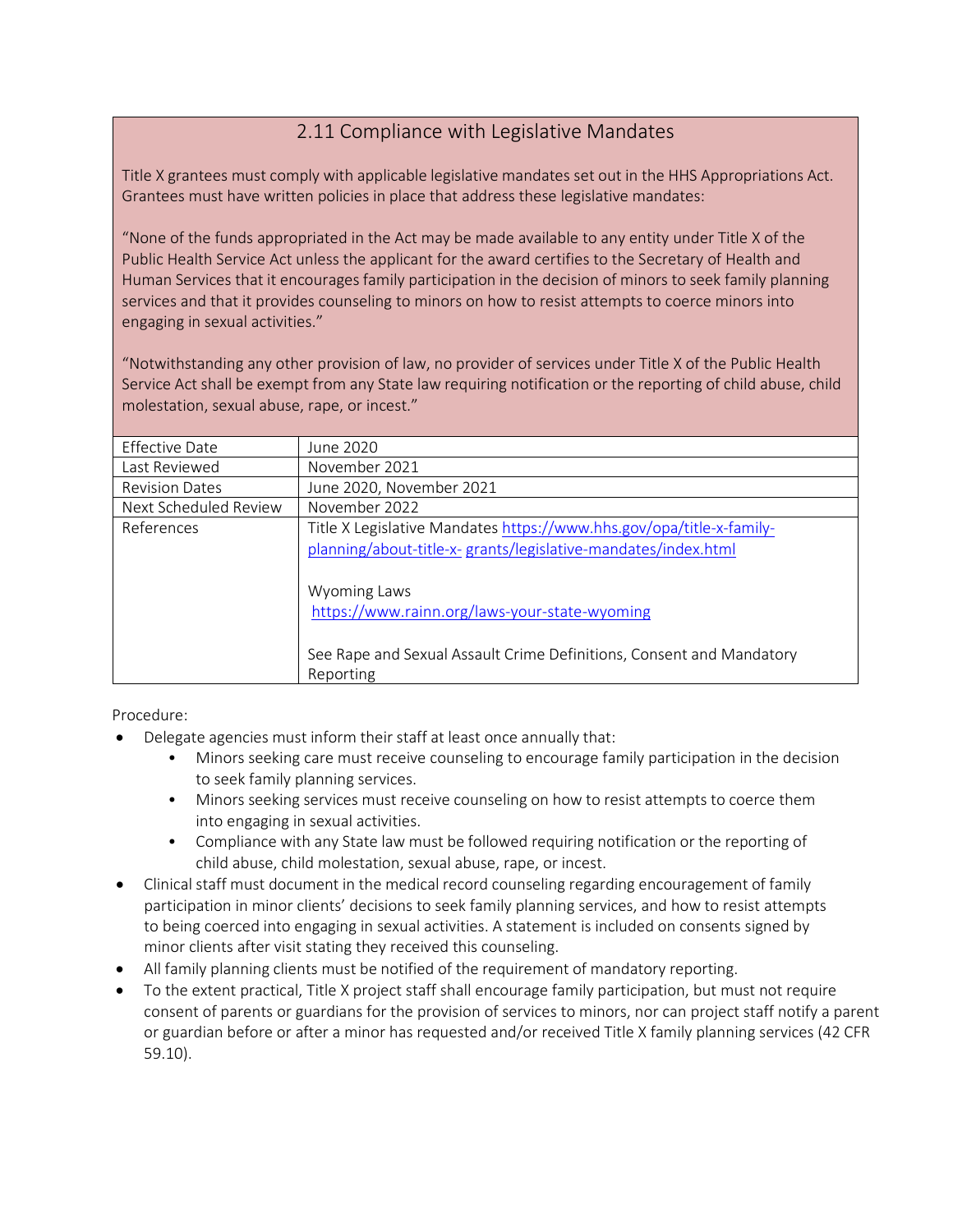See also: Incident Report Form WHC Statement of Understanding 2021 Wyoming Title X Family Planning Program Clinical Manual Section 18: Adolescent Services Section 20: Client Consent Section 25: Mandatory Reporting & Human Trafficking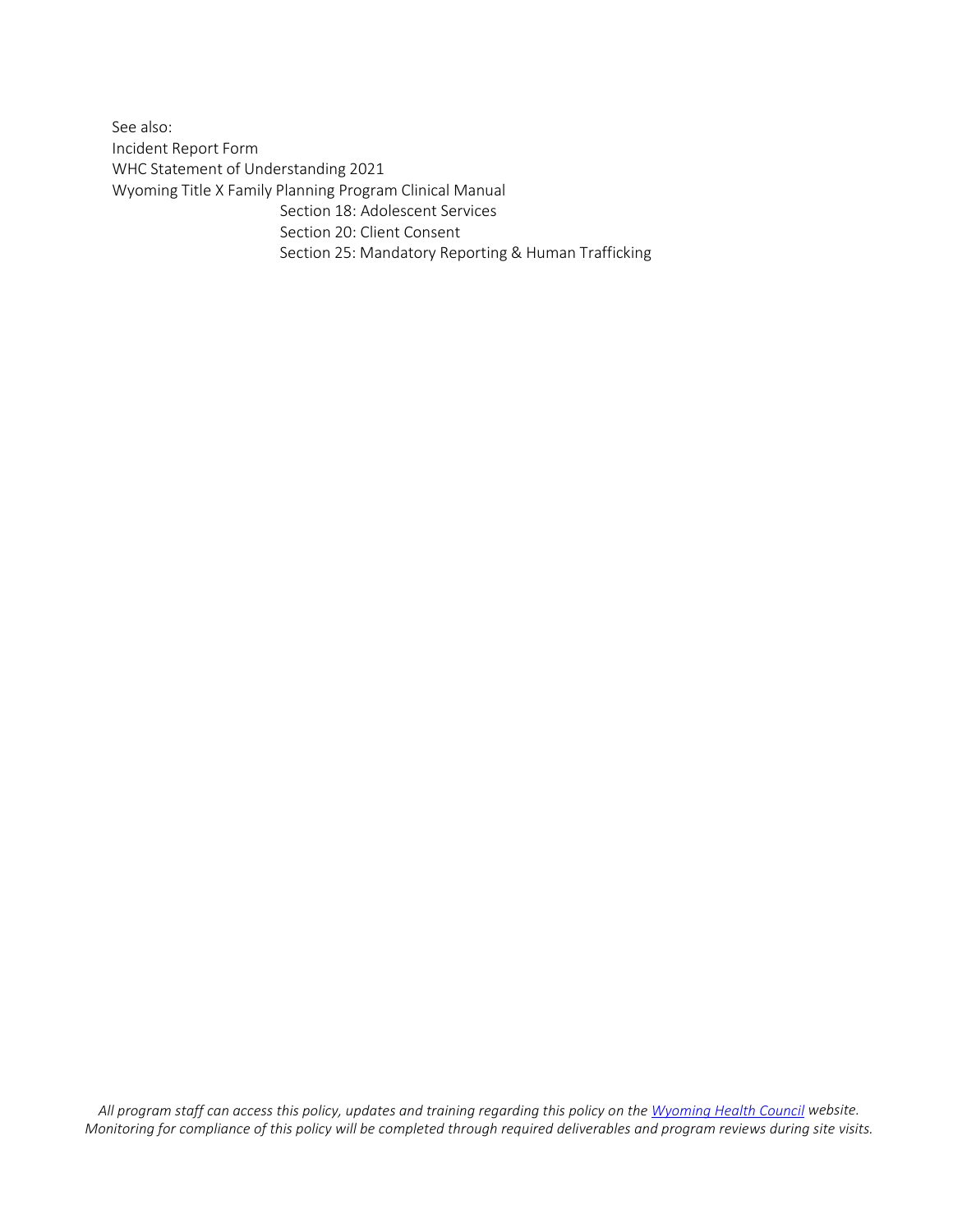# 3.0 Confidentiality

Every project must have safeguards to ensure client confidentiality. Information obtained by project staff about an individual receiving services may not be disclosed without the individual's documented consent,except as required by law or as may be necessary to provide services to the individual, with appropriate safeguards for confidentiality. Information may otherwise be disclosed only in summary, statistical, or other form that does not identify the individual (42 CFR 59.11).

| <b>Effective Date</b> | November 8, 2021                                            |
|-----------------------|-------------------------------------------------------------|
| Last Reviewed         | November 2021                                               |
| <b>Revision Dates</b> | June 2020, November 2021                                    |
| Next Scheduled Review | November 2022                                               |
| References            | Health Insurance Portability and                            |
|                       | Accountability Act (HIPAA)                                  |
|                       | https://www.hhs.gov/hipaa/index.html                        |
|                       | Code of Federal Regulations                                 |
|                       | 42 CFR 59.11                                                |
|                       | https://www.ecfr.gov/current/title-42/chapter-I/subchapter- |
|                       | $D$ /part-59                                                |

Procedure:

- Delegate agencies and service sites must safeguard client confidentiality. Grantee contracts with delegate agencies include this requirement.
- Documentation demonstrates that staff has been informed, at least once during the current project period, about policies related to preserving client confidentiality and privacy.
- Clinical protocols and policies have statements related to client confidentiality and privacy. The physical layout of the facility ensures that client services are provided in a manner that allows for confidentiality and privacy.
- The health records system has safeguards in place to ensure adequate privacy, security and appropriate access to personal health information.
- There is evidence that HIPAA privacy forms are provided to clients and signed forms are collected as required.
- General consent forms or other documentation at all service sites state that services will be provided in a confidential manner and note any limitations that may apply.
- Third party billing is processed in a manner that does not breach client confidentiality.
- Reasonable efforts to collect charges without jeopardizing client confidentiality must be made. Subrecipient must inform the client of any potential for disclosure of their confidential health information to policyholders where the policyholder is someone other than the client (i.e., parents/guardians/spouse) is the policyholder and the EOB would be addressed to them. This may include any individual for whom billing the policy holder could put them at increased risk of interpersonal or domestic violence.
- Title X projects shall encourage family participation, to the extent practical and may not require consent of parents or guardians for the provision of services minors, nor can any Title X project staff notify a parent or guardian before or after a minor has requested and/or received Title X family planning services.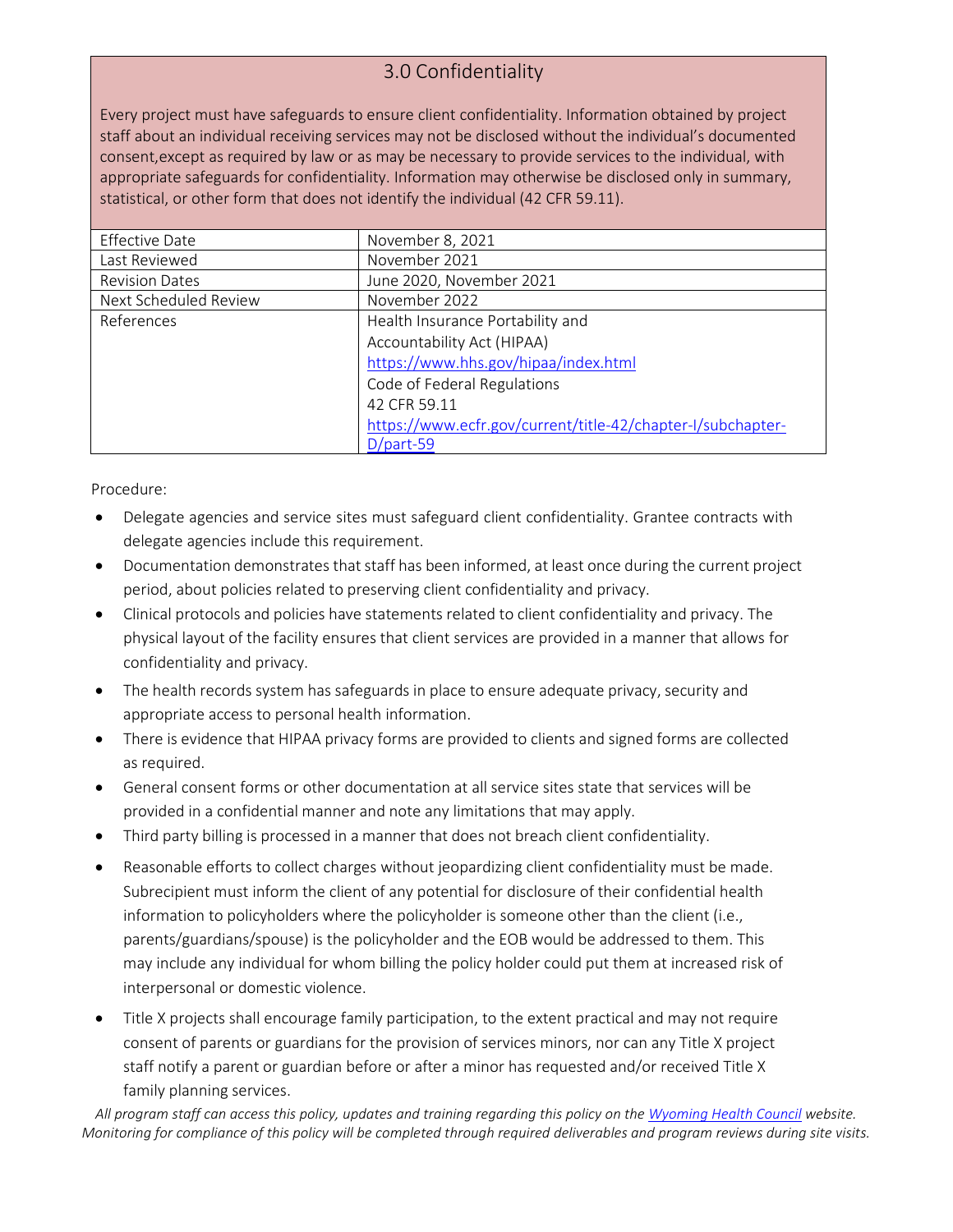# 4.1 Collaborative Planning and Community Engagement

Title X grantees and agencies must provide, to the maximum feasible extent, an opportunity for participation in the development, implementation, and evaluation of the project by persons broadly representative of all significant elements of the population to be served; and by persons in the community knowledgeable about the community's needs for family planning services (42 CFR 59.5(b)(10)).

| Effective Date        | November 8, 2021                                                     |
|-----------------------|----------------------------------------------------------------------|
| Last Reviewed         | November 2021                                                        |
| <b>Revision Dates</b> | June 2020, November 2021                                             |
| Next Scheduled Review | November 2022                                                        |
| References            | Code of Federal Regulations 42 CFR 59.5(b)(10)                       |
|                       | https://www.ecfr.gov/current/title-42/chapter-I/subchapter-D/part-59 |

Procedure:

- Grantee and subrecipient must have a plan which addresses community participation and education.
- If the Advisory/ Information and Education (I&E) Committee meets the requirements (see 5.3) it may serve in the community participation role; or a separate group can be identified per the needs of the community served.
- The Advisory/ I&E Committee should be supportive of the Title X program mission.
- The Advisory/ I&E Committee Members can, but are not limited to:
	- Assist with program problem solving.
	- Offer feedback about the programs strengths and areas that need improvement.
	- Serve as advocates who can aid in increasing the understanding or need for the family planning program within the community.
- The WHC and its subrecipients, should they choose, will utilize a Statewide Advisory/ I&E Committee to serve in the community participation role as it meets annually, or more as needed, to review materials and provide feedback on educational outreach and project promotion.
- If subrecipients choose to utilize a local Advisory/ I&E Committee they must submit to the grantee reports gathered by the local Advisory/I&E Committee as according to the contract and deliverable timeline (see 5.1-5.4).
- The Advisory/ I&E Committee will review annual or quarterly data reports and educational and outreach materials at the meeting. Materials will be distributed prior to meetings and review forms and meeting minutes will be kept (see 5.1, 5.5, 5.6).

See also:

- 5.1 Materials Review and Approval Process
- 5.3 Advisory Committee Membership
- 5.4 Grantee Oversight for Materials Review
- 5.5 Advisory Committee Responsibility for Material Review
- 5.6 Advisory Committee Requirements
- I&E Materials Medical Review Form
- I&E Materials General Staff Review Form
- I&E Advisory Committee Review Form
- I&E Materials Inventory Log
- Client Satisfaction Survey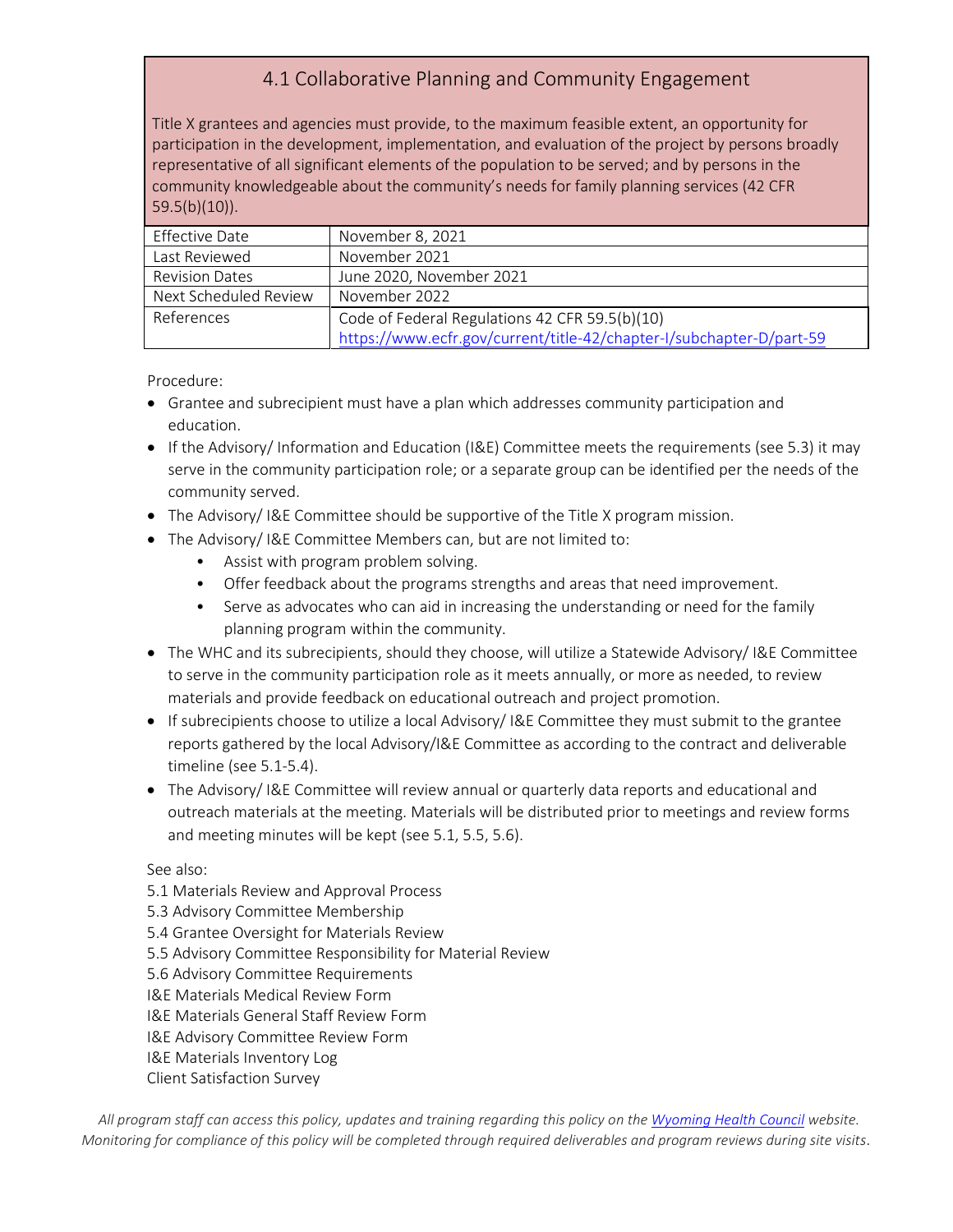#### 4.2 Community Awareness and Education

Each family planning project must provide for community information and education programs. Community education should serve to achieve community understanding of the objectives of the project, make known the availability of services to potential clients, and encourage continued participation by persons to whom family planning services may be beneficial to ensure access to equitable, affordable, client-centered, quality family planning services. (42 CFR 59.5(b)(3)). The community education program(s) should be based on an assessment of the needs of the community and should contain an implementation and evaluation strategy.

| Effective Date        | November 8, 2021                                                     |
|-----------------------|----------------------------------------------------------------------|
| Last Reviewed         | November 2021                                                        |
| <b>Revision Dates</b> | June 2020, August 2021, November 2021                                |
| Next Scheduled Review | November 2022                                                        |
| References            | Code of Federal Regulations 42 CFR 59.5(b)(10)                       |
|                       | https://www.ecfr.gov/current/title-42/chapter-I/subchapter-D/part-59 |

Procedure:

- The WHC and subrecipients must make efforts to make services known to the target population of the program.
- The program will use accepted, appropriate, valid and reliable community assessment tools to determine community educational needs.
- To facilitate community awareness and access to program services, grantee and subrecipients must establish and implement community education and promotional activities.
- These can include, but are not limited to:
	- The program may participate in community events and activities to increase awareness of program services and distribute educational materials.
	- The program may implement social media as a community outreach and education tool. (The program may utilize the Social Media Policy provided on the WHC website).
	- The program should offer educational classes to all schools, community groups and providers as requested and /or needed.
	- The program should provide education to other service agencies and institutions that can be of assistance in meeting program needs.
- Promotion activities will be reviewed quarterly and be responsive to the changing needs of the community served.
- Subrecipients will submit to grantee, as according to contract and deliverable timeline, reports containing information regarding the type of community education delivered (see Community Education Report Form).

See also: 4.3 Social Media Policy Community Education Report Form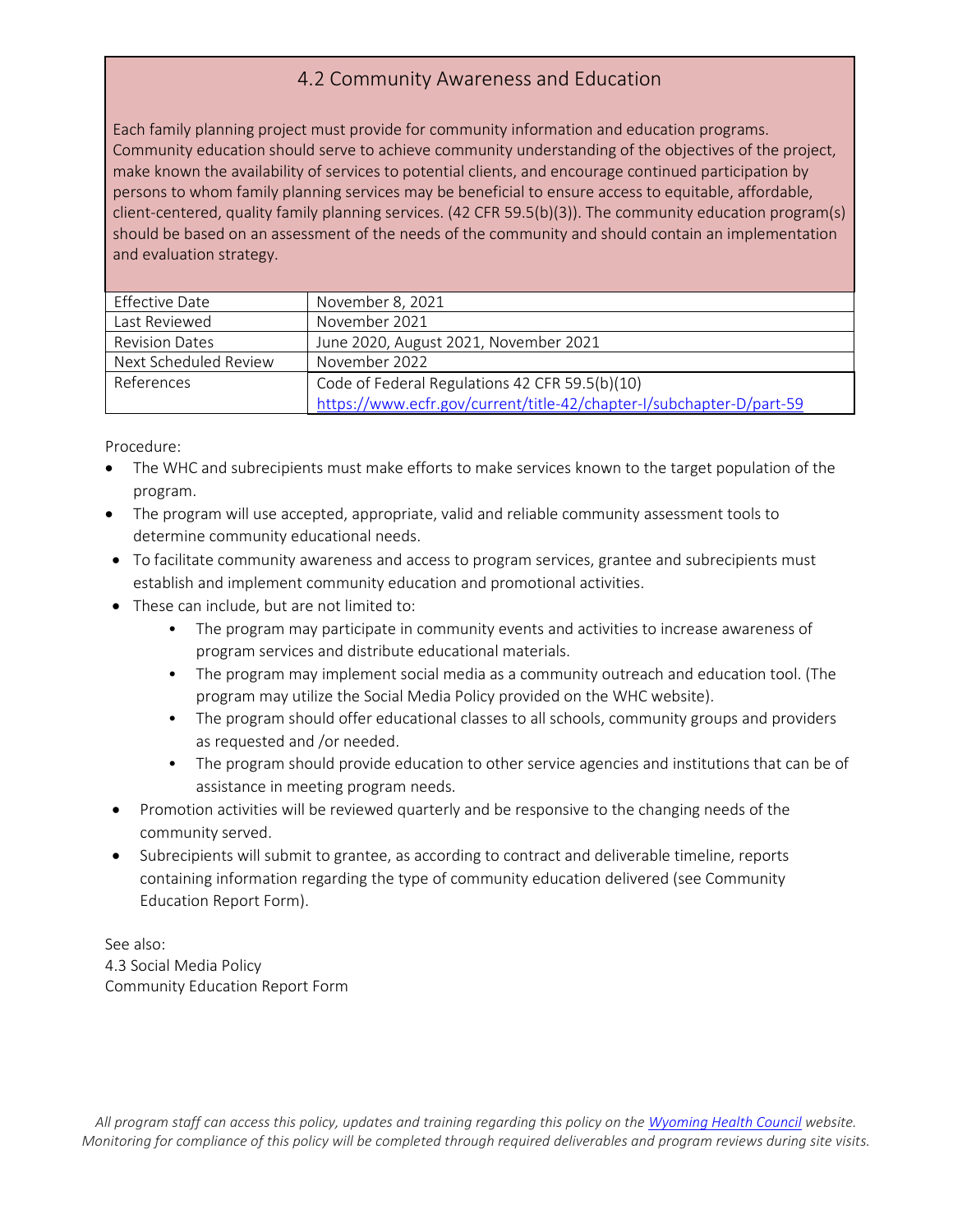# 4.3 Social Media Policy

The Wyoming Health Council and subrecipient acknowledge the use of social media as a strategic communications tool. The Wyoming Health Council has found using social media tools to be an effective way to expand reach, foster engagement, promote education and increase access to credible, sciencebased health messages.

Social media can include, but is not limited to: web and mobile phone applications, curated blog posts, news and story sharing sites, photo and video sharing sites, micro-blogging, etcetera, that can be used to enhance the community awareness and education efforts of the project. (42 CFR 59.5(b)(3)) The Wyoming Health Council adopts the following social media policy for grantee and use.

| Effective Date        | November 8, 2021                                                     |
|-----------------------|----------------------------------------------------------------------|
| Last Reviewed         | November 2021                                                        |
| <b>Revision Dates</b> | June 2020, August 2021, November 2021                                |
| Next Scheduled Review | November 2022                                                        |
| References            | Code of Federal Regulations 42 CFR 59.5(b)(10)                       |
|                       | https://www.ecfr.gov/current/title-42/chapter-I/subchapter-D/part-59 |

The benefits of social media include:

- Increasing the dissemination and potential impact of reproductive health information and services throughout the state of Wyoming.
- Improving reach to diverse audiences.
- Enhancing community understanding of the objectives of the project.
- Making known the availability of services to potential clients.
- Promoting the use of family planning among those with unmet needs.

- Social media posts must protect confidential and proprietary information.
- Social media posts must respect copyright and licensing requirements.
- Photography, video, audio and quotes of individuals will not be posted without prior consent. (The Photo/ Video/ Audio Release Form can be found on the WHC website).
- Social media posts will not lobby or actively endorse abortion (42 CFR 59.16 (a)).
- Social media posts will not endorse (or oppose) specific political candidates, parties or special interests. Social media posts can provide informational outreach explaining how proposed or enacted legislation, including funding measures, impacts the clients we serve.
- Wyoming Health Council is not responsible for content or comments made by third-parties on its social media sites.
- Social media posts will strive for accuracy, factual information, reputable and recognizable sites, spelling and grammar.
- Educational information should be suitable for the population being served.
- Sexual and reproductive health information will be medically accurate, and any individual questions about health concerns will be responded to with the recommendation to access a healthcare provider.
- Social media posts (i.e., Facebook, Twitter, Instagram) fall under outreach and program promotion (4.2) and, as such, do not need to be reviewed by an Advisory/ I&E Committee.
- Project staff will provide and update periodically a list of reputable and accurate websites for the Statewide Advisory/ I&E Committee to approve, that may be used at any given time on the Wyoming Health Councils website and social media platforms.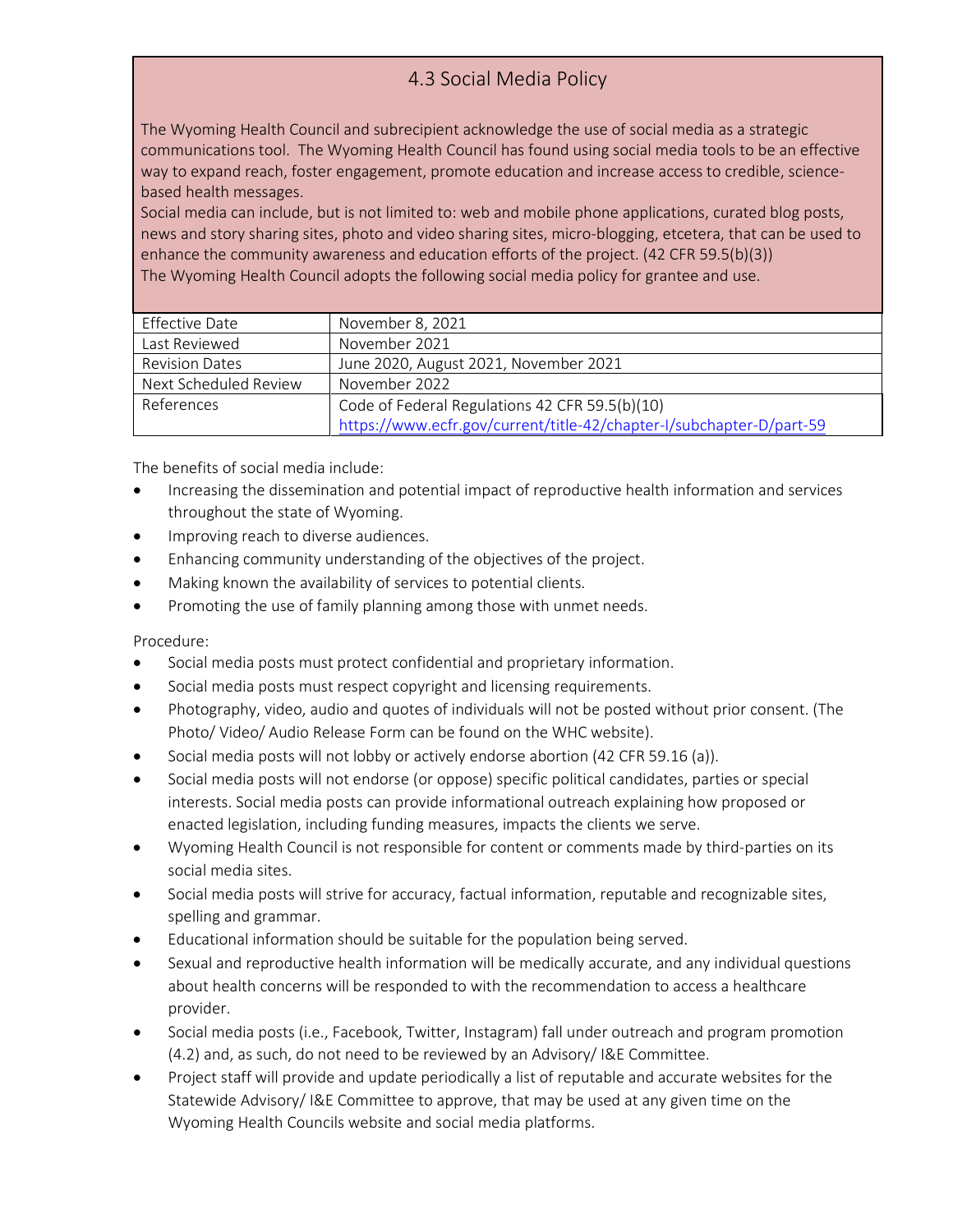- The Wyoming Health Council will track the progress of content on social media sites and provide reports on a quarterly basis, or as requested.
- If a subrecipient chooses to utilize social media, they must create a local social media policy.
- Subrecipients must submit to grantee reports containing information regarding the type of social media delivered as according to the contract and deliverable timeline (see Community Education Report Form).

See also: 4.2 Community Awareness and Education Community Education Report Form Photo/ Video/ Audio Release Form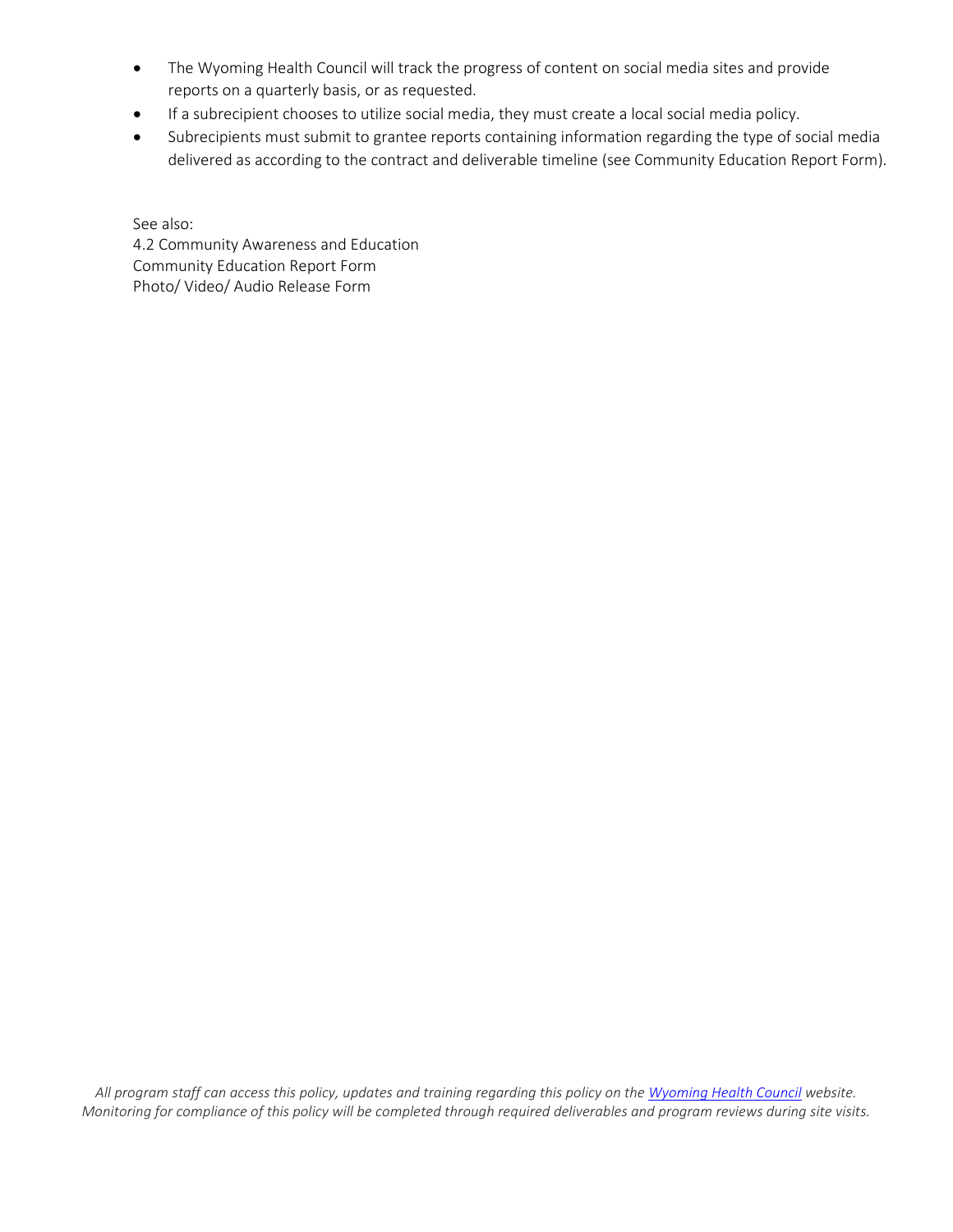#### 5.1 Materials Review and Approval Process

Title X grantees and agencies are required to have a review and approval process, by an Advisory Committee, of all informational and educational (I&E) materials (print and electronic) developed or made available under the project prior to their distribution, to assure that that the materials are suitable for the population or community to which they are made available. The project shall not disseminate any such materials which are not approved by the Advisory Committee. (Section 1006(d)(2), PHS Act; 42 CFR 59.6(a)).

| Effective Date        | November 8, 2021                                                     |
|-----------------------|----------------------------------------------------------------------|
| Last Reviewed         | November 2021                                                        |
| <b>Revision Dates</b> | June 2020, November 2021                                             |
| Next Scheduled Review | November 2022                                                        |
| References            | Code of Federal Regulations 42 CFR 59.5(b)(10)                       |
|                       | https://www.ecfr.gov/current/title-42/chapter-I/subchapter-D/part-59 |

- The WHC and subrecipients must develop their own Advisory/ Information and Education (I&E) Committees.
- The Advisory Committee shall consist of no fewer than five members and up to as many members the recipient determines;
	- Except that the size provision may be waived by the Secretary for good cause shown (42 CRF 59.6  $(b)(1)$ ).
	- The Information and Education (I&E) Committee may also serve as the Advisory Committee function if it meets these requirements (I.e., Advisory/I&E Committee).
	- The Advisory Committee and the I&E Committee can either be two separate groups or one group serving both functions.
- The WHC will provide a Statewide Advisory/ I&E Committee for subrecipient use.
- Subrecipients have the option to utilize the WHC Statewide Advisory/I&E Committee or use a local Advisory/I&E Committee.
	- If the subrecipient utilizes the WHC Statewide Advisory/I&E Committee, it must be stated in their Policy and Procedures.
	- If the subrecipient utilizes a local Advisory/I&E Committee, it must be stated in their Policy and Procedures must abide by the Title X regulations (see 4.1-5.6).
- Grantee will ensure compliance with the use of the Statewide or local Advisory/I&E Committee, as educational materials from service sites will be reviewed annually by the Statewide Advisory/I&E Committee or during the grant period site review for local Advisory/I&E Committee, or as requested by grantee or subrecipient (see 5.4, 5.5, I&E Materials Expedited Review Form).
- Informational and Education materials can be mailed, or sent electronically by subrecipient to the grantee Education and Outreach Coordinator who will provide them to State Advisory/ I&E Committee for review and approval.
- Materials that subrecipients require urgent approval for, may be sent to the grantee Education and Outreach Coordinator to be reviewed/approved by an expedited process (see I&E Materials Expedited Review Form).
- The Advisory/I&E Committee, either state or local, will meet at least annually, or as needed, to review and discuss all materials submitted for review (see I&E Material Review Form (s), I&E Materials Inventory Log).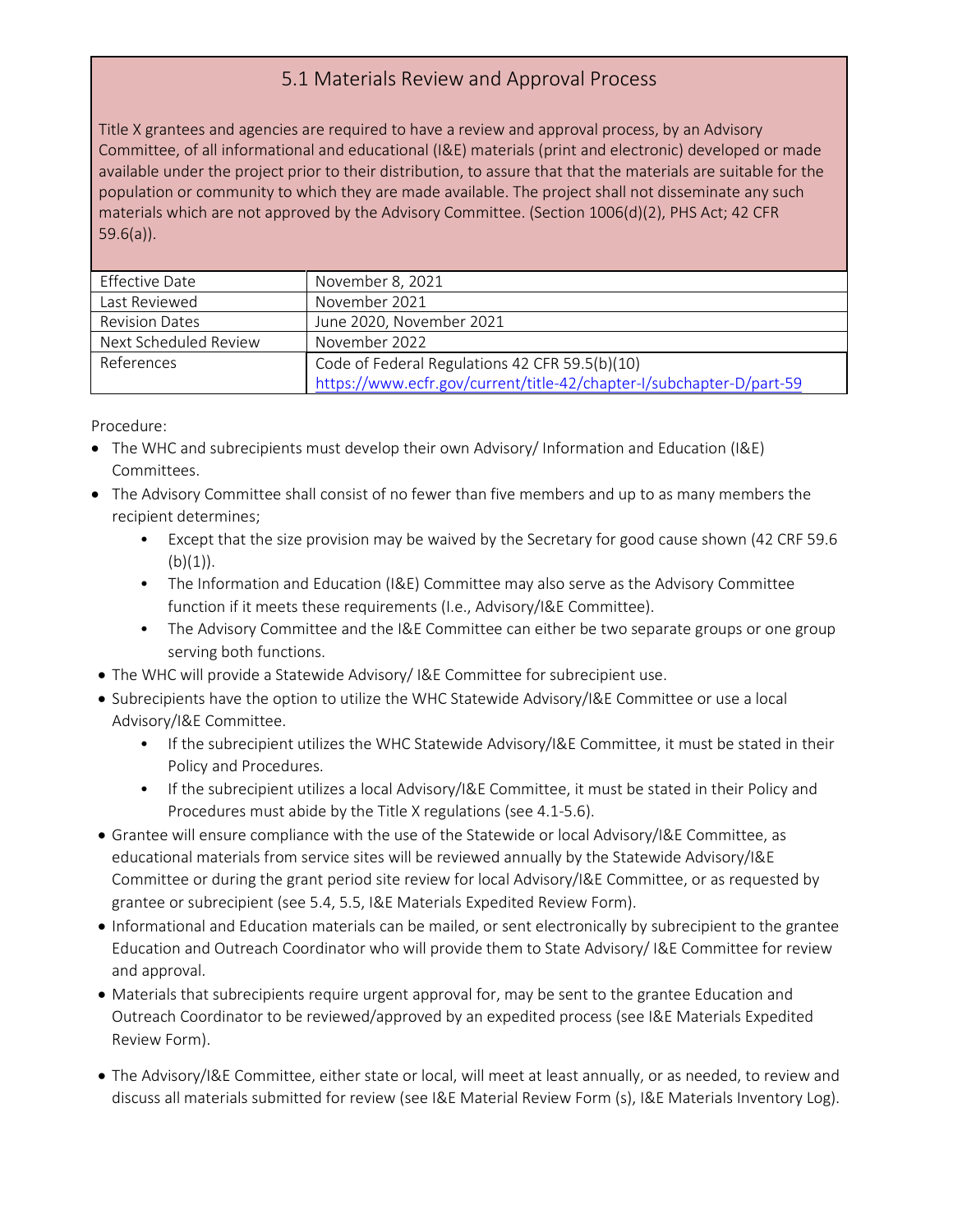- The Statewide or local Advisory/I&E Committee may delegate responsibility for the review of the factual, technical, and clinical accuracy to appropriate project staff (i.e., Clinical Director, General Staff); however, the final approval of the material will rest with the Advisory/I&E Committee (see I&E Materials Medical Review Form, I&E General Staff Material Review Form).
- The Statewide Advisory/ I&E Committee will review and approve information and educational materials and add them to a Statewide Materials Inventory Log for subrecipient use. This list will be updated and sent to subrecipients at least annually.

#### When reviewing informational and education materials the Advisory/ I&E Committee(s) must:

- Consider the educational, cultural, and diverse backgrounds of the individuals to whom the materials are addressed;
- Consider the standards of the population or community to be served with respect to such materials;
- Review the content of the materials to assure that the information is factually correct, medically accurate, culturally and linguistically appropriate, inclusive, and trauma informed.
- Determine whether the material is suitable for the populations or community to which it is to be made available;
- (see 5.3-5.6)
- The Statewide or local Advisory/ I&E Committee will review materials in accordance with LEP (Limited English Proficiency) Guidelines (see 1.6.2 Cultural Competency, I&E Advisory Committee Review Form).
- Federal grant support must be acknowledged in any publication funded for development by the program(s). This involves placing a brief statement on any brochure, educational materials or flyers produced by the grantee or subrecipient that acknowledges federal support. The word "publication" is defined to include computer software and applications (48 CFR-252.235-7010).
- The Statewide or local Advisory/ I&E Committee will establish a written record of determinations.
- If subrecipients choose to utilize a local Advisory/ I&E Committee they must submit to the grantee reports gathered by the local Advisory/I&E Advisory Committee according to the contract and deliverable timeline (see 5.1-5.4).

See also:

- 1.6.2 Cultural Competency
- 5.3 Advisory Committee Membership
- 5.4 Grantee Oversight for Materials Review
- 5.5 Advisory Committee Responsibility for Materials Review
- 5.6 Advisory Committee Requirements
- 6.1 Facilities and Accessibility to Services
- I&E Materials Medical Review Form
- I&E Materials General Staff Review Form
- I&E Advisory Committee Review Form
- Expedited I&E Material Review Form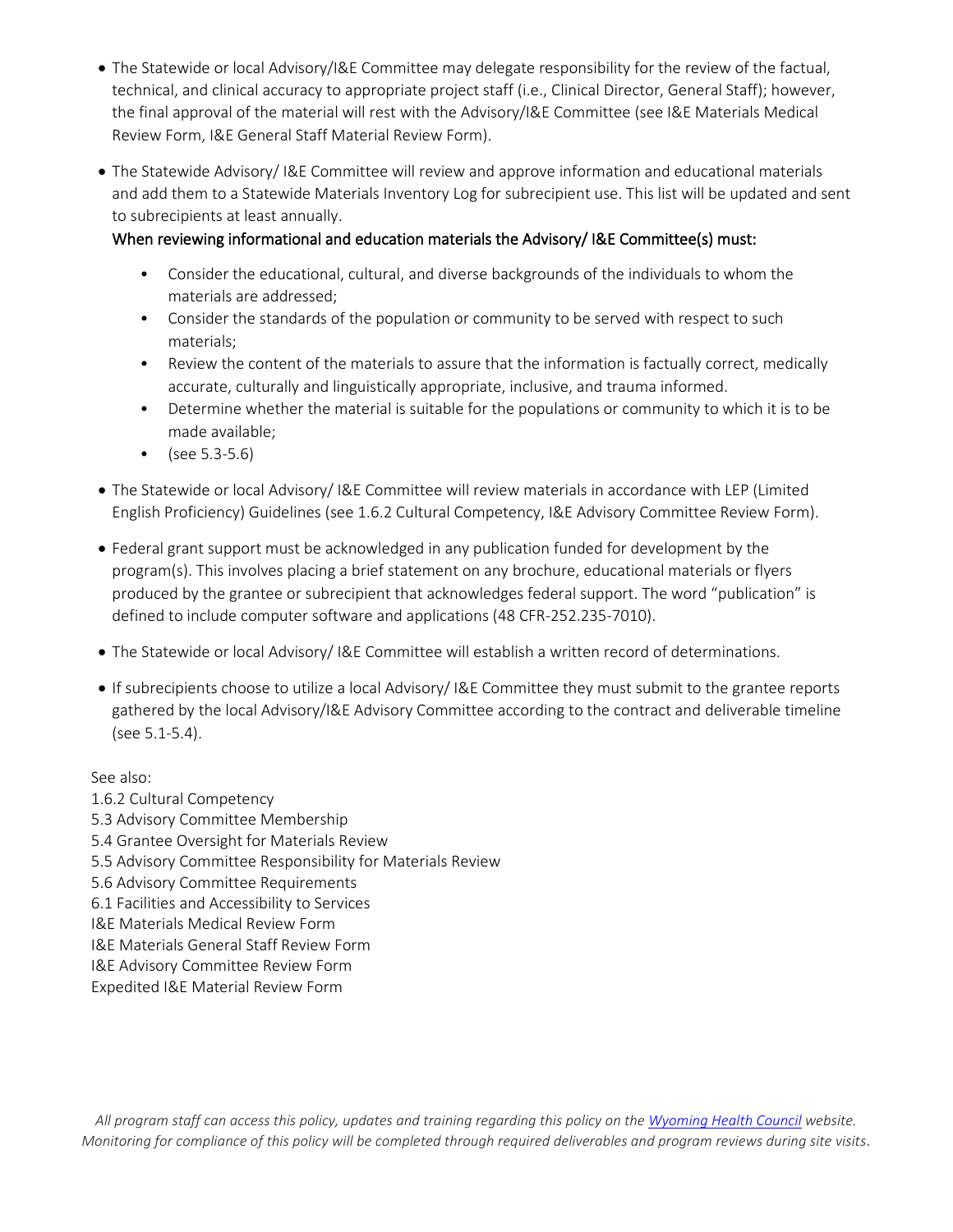#### 5.3 Advisory Committee Membership

Each Title X grantee must have an Advisory Committee of no fewer than five members and up to as many members as the recipient determines; except that the size provision may be waived by the Secretary for good cause shown (42 CFR 59.6(b)(1)). The Advisory Committee must review and approve all informational and educational (I&E) materials (print and electronic) developed or made available under the project prior to their distribution to ensure that the materials are suitable for the population and community for which they are intended and to ensure their consistency with the purposes of Title X (Section 1006(d)(1), PHS Act; 42 CFR 59.6(a)).

| Effective Date        | November 8, 2021                                                     |
|-----------------------|----------------------------------------------------------------------|
| Last Reviewed         | November 2021                                                        |
| <b>Revision Dates</b> | June 2020, August 2021, November 2021                                |
| Next Scheduled Review | November 2022                                                        |
| References            | Code of Federal Regulations 42 CFR 59.5(b)(10)                       |
|                       | https://www.ecfr.gov/current/title-42/chapter-I/subchapter-D/part-59 |

- The Title X grantee and subrecipients will develop their own Advisory Committees.
	- The committee shall include individuals broadly representative of the population or community for which the materials are intended (in terms of demographic factors such as race, ethnicity, color, national origin, disability, sex, sexual orientation, gender identity, sex characteristics, age, marital status, income, geography, and including but not limited to individuals who belong to underserved communities, such as Black, Latino, and Indigenous and Native American persons, Asian Americans and Pacific Islanders and other persons of color, members of religious minorities, lesbian, gay, bisexual, transgender, and queer (LGBTQIA+ persons); persons with disabilities; persons who live in rural areas; and persons otherwise adversely affected by persistent poverty or inequity).
- The Advisory Committee shall be comprised of no fewer than five members and up to as many members as the recipient determines;
	- Except that the size provision may be waived by the Secretary for good cause shown (42 CRF 59.6  $(b)(1)$ ).
		- The Information and Education (I&E) committee may also serve as the Advisory Committee function if it meets these requirements (I.e., Advisory/I&E Committee).
		- The Advisory Committee and the Information and Education (I&E) Committee can either be two separate groups or one group serving both functions
- The WHC will provide a Statewide Advisory/ Information and Education (I&E) Committee for subrecipient use.
	- Subrecipients have the option to utilize the WHC Statewide Advisory/ I&E Committee or use a local Advisory/I&E Committee.
	- If the subrecipient utilizes the WHC Statewide Advisory/I&E Committee, it must be stated in their Policy and Procedures.
	- If the subrecipient utilizes a local Advisory/I&E Committee, it must be stated in their Policy and Procedures and abide by the Title X regulations (see 4.1-5.6).
- Grantee will ensure compliance with the use of the Statewide or local Advisory/I&E Committee, as educational materials from service sites will be reviewed annually by the Statewide Advisory/I&E Committee or during the grant period site review for local Advisory/I&E Committee, or as requested by grantee or subrecipient (see 5.4, 5.5, I&E Materials Expedited Review Form).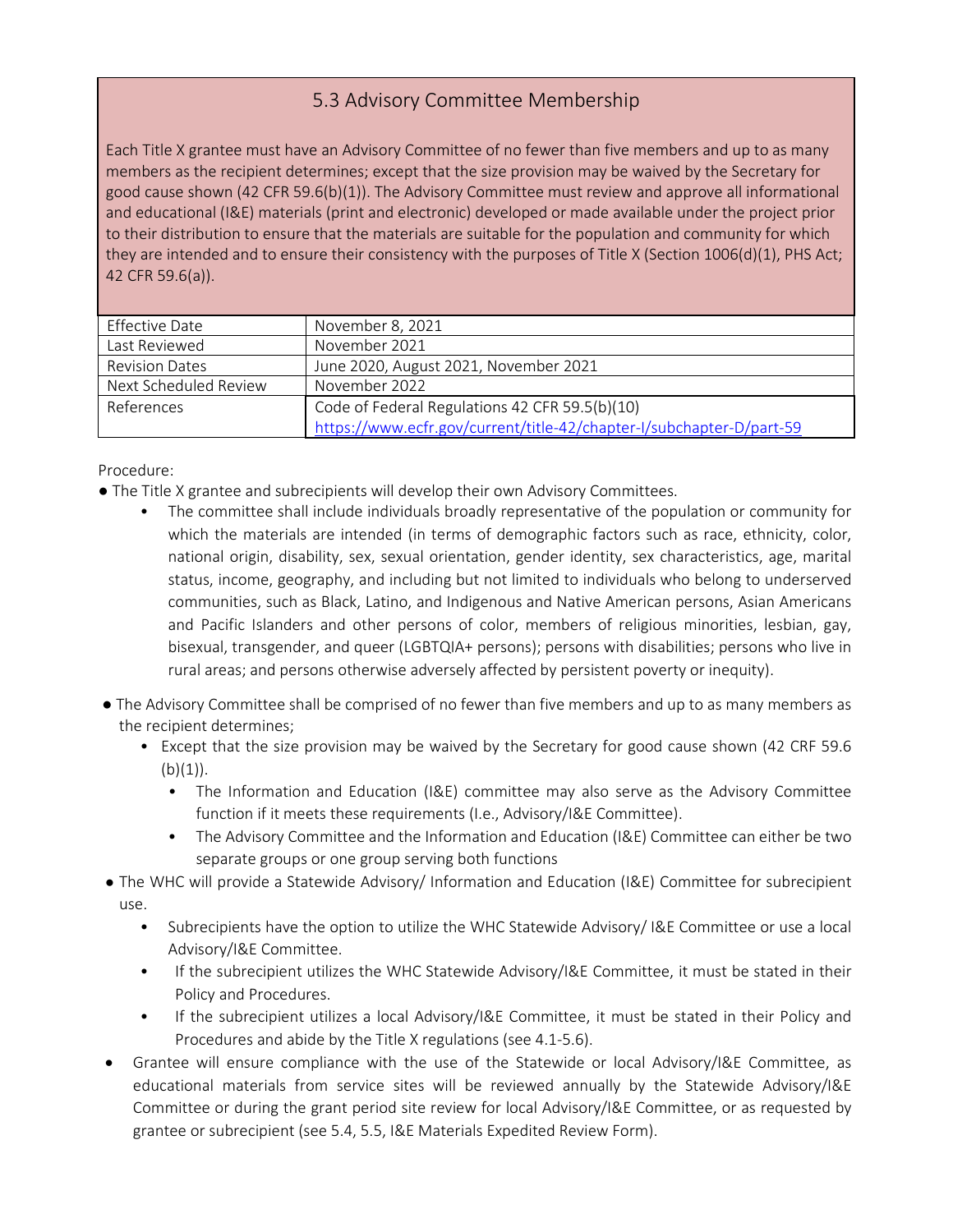- The grantee will send a Statewide Advisory/ I&E Committee application to potential members (see Statewide Advisory/Information and Education Committee Application).
- Grantee will keep a roster of members and a copy of the application and acceptance letter sent to each member (see Statewide Advisory/ I&E Committee Application, Acceptance Letter).
- The Statewide Advisory/I&E Committee will hold a meeting at least one time per year, or as needed, in which all members reviews and comments are compiled and discussed, and a group decision is made to approve, not approve, or change materials.
	- If committee members have difficulty coordinating a common date and time, the approval process may be handled by email, video/voice conference call, or mail.
	- The committee members will receive an email or letter prior to the meeting, with an agenda, a packet of materials to be reviewed, and I&E Advisory Committee Review Form (see I&E Advisory Committee Review Form).
	- Committee members will review materials, complete the Material Review Forms, and then mail or email the forms to the Education and Outreach Coordinator by a deadline date (see 5.1 Materials Review and Approval Process, I&E Advisory Committee Review Form).
	- The Statewide Advisory/I&E Committee will meet in person or via video/voice conference call to review and approve materials.
	- The Statewide Advisory/ I&E Committee will review and approve information and educational materials and add them to a Statewide Materials Inventory Log for use. This list will be updated and sent to subrecipients at least annually.
	- The Statewide Advisory/I&E Committee will establish a written record of determinations, written minutes and summary of materials reviewed.
- The Statewide Advisory/ I&E Committee may delegate responsibility for the review of the factual, technical, and clinical accuracy to appropriate project staff (i.e., Clinical Director, I&E Medical Material Review Form, I&E Materials General Staff Review Form); however, the final approval of the material will rest with the Statewide Advisory/ I&E Committee.
- The WHC may delegate the Advisory/ I&E functions for the review and approval of materials to subrecipient agencies who choose to utilize a local Advisory/I&E Committee; however, compliance with Title X regulations rests with the WHC.
	- Local Advisory/ I&E Committees at service sites will be reviewed during grant period site reviews and as requested by grantee.

See also:

- 4.1 Collaborative Planning and Community Engagement
- 5.1 Materials Review and Approval Process
- 5.4 Grantee Oversight for Material Review
- 5.5 Advisory Committee Responsibility for Materials Review
- 5.6 Advisory Committee Requirements
- Statewide Advisory/Information and Education Application
- Sample Acceptance Letter
- I&E Materials Medical Review Form
- I&E Materials General Staff Review Form
- I&E Advisory Committee Review Form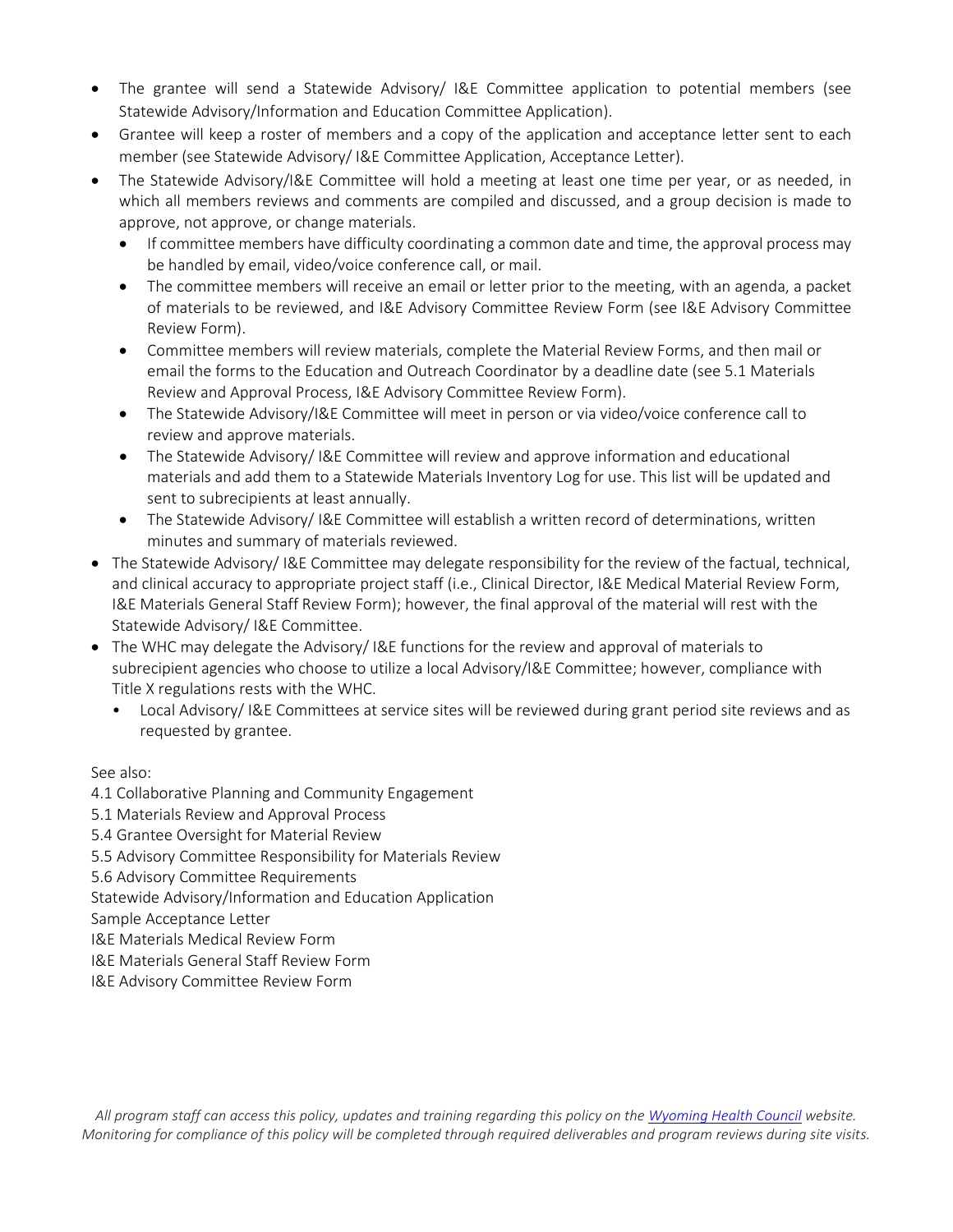#### 5.4 Grantee Oversight for Materials Review

The grantee may delegate information and education (I&E) functions for the review and approval of materials to subrecipient agencies; however, the oversight of the I&E review process rests with the grantee.

| Effective Date        | November 8, 2021                                                     |
|-----------------------|----------------------------------------------------------------------|
| Last Reviewed         | November 2021                                                        |
| <b>Revision Dates</b> | June 2020, August 2021, November 2021                                |
| Next Scheduled Review | November 2022                                                        |
| References            | Code of Federal Regulations 42 CFR 59.5(b)(10)                       |
|                       | https://www.ecfr.gov/current/title-42/chapter-I/subchapter-D/part-59 |

Procedure:

- The WHC may delegate the review and approval of information and educational (I&E) materials to subrecipients local Advisory/ Information and Education (I&E) Committees; however, compliance with the Title X regulations rests with the WHC.
- If the subrecipient utilizes a local Advisory/I&E Committee, their Policy and Procedures must abide by the Title X regulations (see 4.1-5.6).
	- Local Advisory/ I&E Committees at service sites will be reviewed during grant period site reviews and as requested by grantee.
	- The grantee will establish a written record of its determinations and tack approved materials by subrecipients (see Community Education Report, I&E Material Inventory Log).
- Subrecipients have the option to utilize the WHC Statewide Advisory/ I&E Committee.
	- If the subrecipient utilizes the WHC Statewide Advisory/I&E Committee, it must be stated in their Policy and Procedures.
	- Subrecipients will submit information and educational (I&E) materials to the Statewide Advisory/I&E for review and approval (see 4.2,4.3,5.1,5.5).
- Materials that subrecipients require urgent approval for, may be sent to the grantee Education and Outreach Coordinator to be reviewed/approved by an expedited process (Expedited Review Form).
- Grantee will ensure compliance with the use of the Statewide or local Advisory/I&E Committee, as educational materials from service sites will be reviewed annually by the Statewide Advisory/I&E Committee or during grant period site reviews for local Advisory/I&E Committee, or as requested by grantee or subrecipient (see 5.4, 5.5, I&E Materials Expedited Review Form).

See also:

I&E Materials Medical Review Form

I&E Materials General Staff Review Form

I&E Advisory Committee Review Form

Expedited I&E Materials Review Form

I&E Materials Inventory Log

- Community Education Report
- 4.1 Collaborative Planning and Community Engagement
- 4.2 Community Awareness and Education
- 4.3 Social Media Policy
- 5.1 Materials Review and Approval Process
- 5.3 Advisory Committee Membership
- 5.4 Grantee Oversight for Materials Review
- 5.5 Advisory Committee Responsibility for Materials Review
- 5.6 Advisory Committee Requirements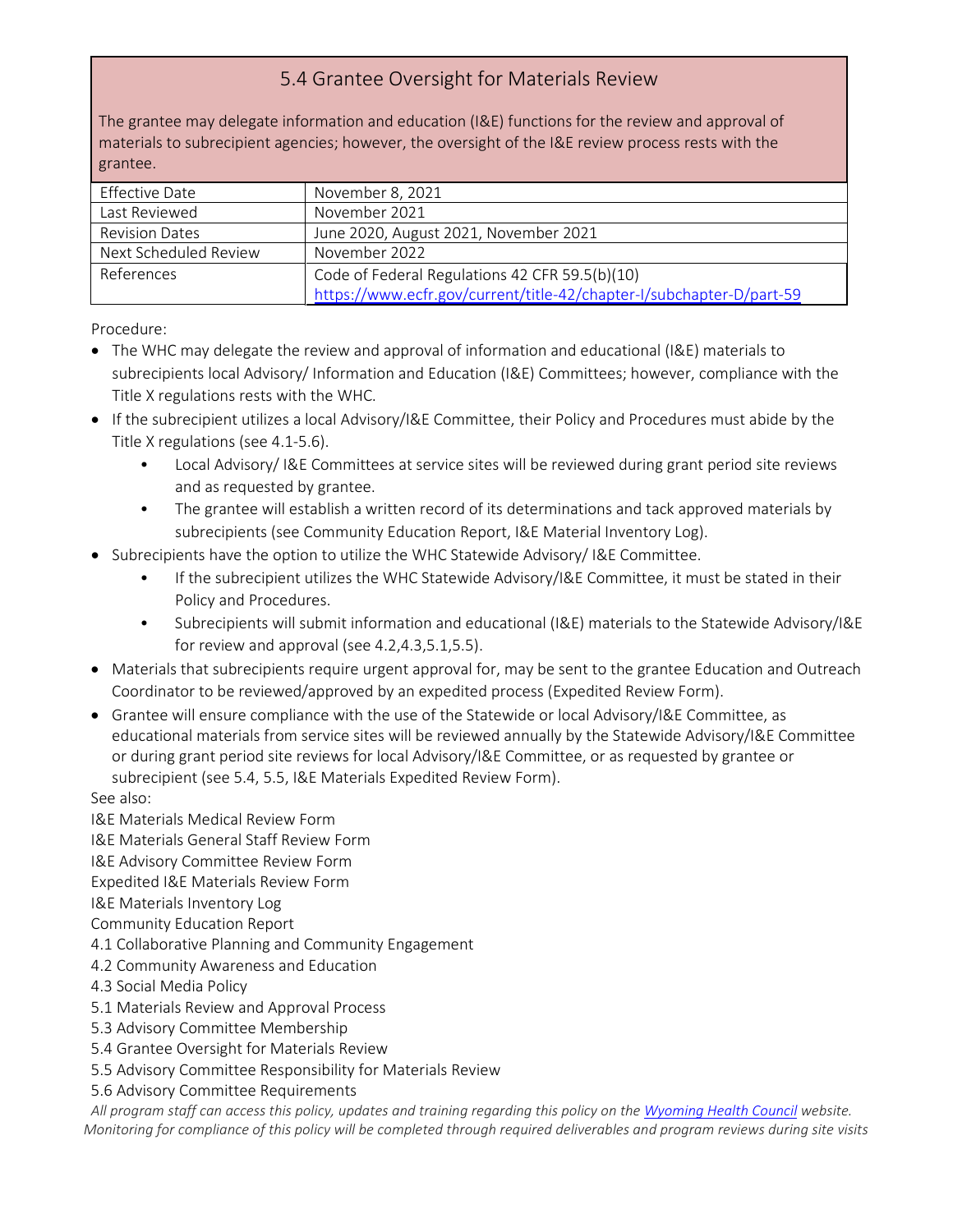# 5.5 Advisory Committee Responsibility for Materials Review

The Advisory Committee(s) may delegate responsibility for the review of the factual, technical, and clinical accuracy to appropriate project staff; however, final responsibility for approval of the information and education (I&E) materials rests with the Advisory Committee.

| Effective Date        | November 8, 2021                                                     |
|-----------------------|----------------------------------------------------------------------|
| Last Reviewed         | November 2021                                                        |
| <b>Revision Dates</b> | June 2020, August 2021, November 2021                                |
| Next Scheduled Review | November 2022                                                        |
| References            | Code of Federal Regulations 42 CFR 59.5(b)(10)                       |
|                       | https://www.ecfr.gov/current/title-42/chapter-I/subchapter-D/part-59 |

Procedure:

- The Advisory/ Information and Education (I&E) Committee may delegate responsibility for the review of the factual, technical, and clinical accuracy to appropriate project staff (i.e., Clinical Director, General Staff); however, the final approval of the material will rest with the Advisory/ I&E Committee.
	- The WHC will provide a Statewide Advisory/ Information and Education (I&E) Committee for use.
	- Subrecipients have the option to utilize the WHC Statewide Advisory/I&E Committee or use a local Advisory/I&E Committee.
		- **If the subrecipient utilizes the WHC Statewide Advisory/I&E Committee, it must be stated** in their Policy and Procedures.
		- If the subrecipient utilizes a local Advisory/ I&E committee, it must be stated in their Policy and Procedures and follow Title X regulations.
- The delegated project staff must establish a written record of determinations made and provide it to the Statewide or local Advisory/ I&E Committee (see I&E Materials Review Form (s)).
- Subrecipients local Advisory/ I&E Committees must establish a written record of determinations made by their delegated project staff that will be reviewed during grant period site reviews and as requested by grantee (see I&E Materials Review Form (s), I&E Materials Inventory Log).

See also:

- 5.3 Advisory Committee Membership
- 5.4 Grantee Oversight for Materials Review
- 5.5 Advisory Committee Responsibility for Materials Review
- 5.6 Advisory Committee Requirements
- I&E Materials Medical Review Form
- I&E Materials General Staff Review Form
- I&E Advisory Committee Review Form
- Expedited I&E Materials Review Form
- I&E Materials Inventory Log

Community Education Form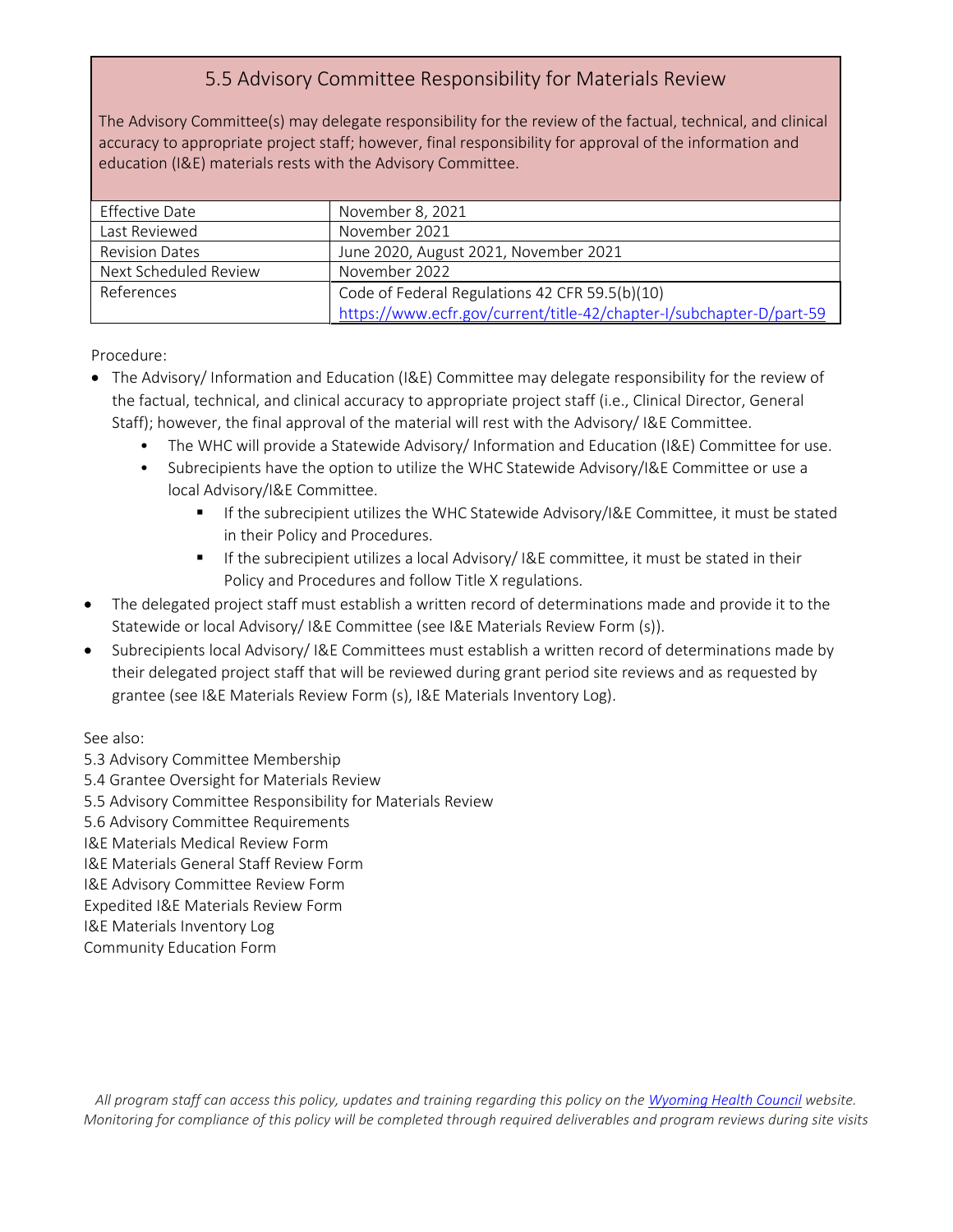#### 5.6 Advisory Committee Requirements

In reviewing materials, the Advisory Committee(s) must:

● Consider the educational, cultural and diverse backgrounds of the individuals to whom the materials are addressed;

● Consider the standards of the population or community to be served with respect to such materials;

● Review the content of the material to ensure that the information is factually correct, medically accurate, culturally and linguistically appropriate, inclusive and trauma informed;

● Determine whether the material is suitable for the population or community to which it is to be made available; and

● Establish a written record of its determinations (Section 1006(d), PHS Act; 42 CFR 59.6(b)).

| <b>Effective Date</b> | November 8, 2021                                                     |
|-----------------------|----------------------------------------------------------------------|
| Last Reviewed         | November 2021                                                        |
| <b>Revision Dates</b> | June 2020, November 2021                                             |
| Next Scheduled Review | November 2022                                                        |
| References            | CDC Health Literacy Resources                                        |
|                       | https://www.cdc.gov/healthliteracy/index.html                        |
|                       | Code of Federal Regulations 42 CFR 59.5(b)(10)                       |
|                       | https://www.ecfr.gov/current/title-42/chapter-I/subchapter-D/part-59 |

Procedure:

The Statewide or local Advisory/ Information and Education (I&E) Committee will hold a meeting at least one time per year, in which all members' reviews and comments are compiled and discussed, and a group decision is made to approve, not approve, or change materials (5.1-5.5, I&E Material Review Form  $(s)$ ).

The I&E Committee(s) must:

- Consider the educational, cultural and diverse backgrounds of the individuals to whom the materials are addressed;
- Consider the standards of the population or community to be served with respect to such materials;
- Review the content of the materials to assure that the information is factually correct, medically accurate, culturally and linguistically appropriate, inclusive and trauma informed;
- Determine whether the material is suitable for the populations or community to which it is to be made available;
- Establish a written record of its determinations.
- The Statewide or local Advisory/ I&E Committee may delegate responsibility for the review of the factual, technical, and clinical accuracy to appropriate project staff (i.e., Clinical Director, General Staff); however, the final approval of the material will rest with the Statewide or local Advisory/ I&E Committee (see I&E Materials Review Form (s)).
- The grantee may delegate the review and approval of information and educational (I&E) materials to subrecipient local Advisory/ I&E Committees; however, compliance with the Title X regulations rests with the WHC (see 5.1-5.5).
	- Documentation of review and approval process of education and Information (I&E) materials from local Advisory/ I&E Committee will be reviewed during grant period site reviews or as requested by grantee (see I&E Material Review Form (s), I&E Materials Inventory Log).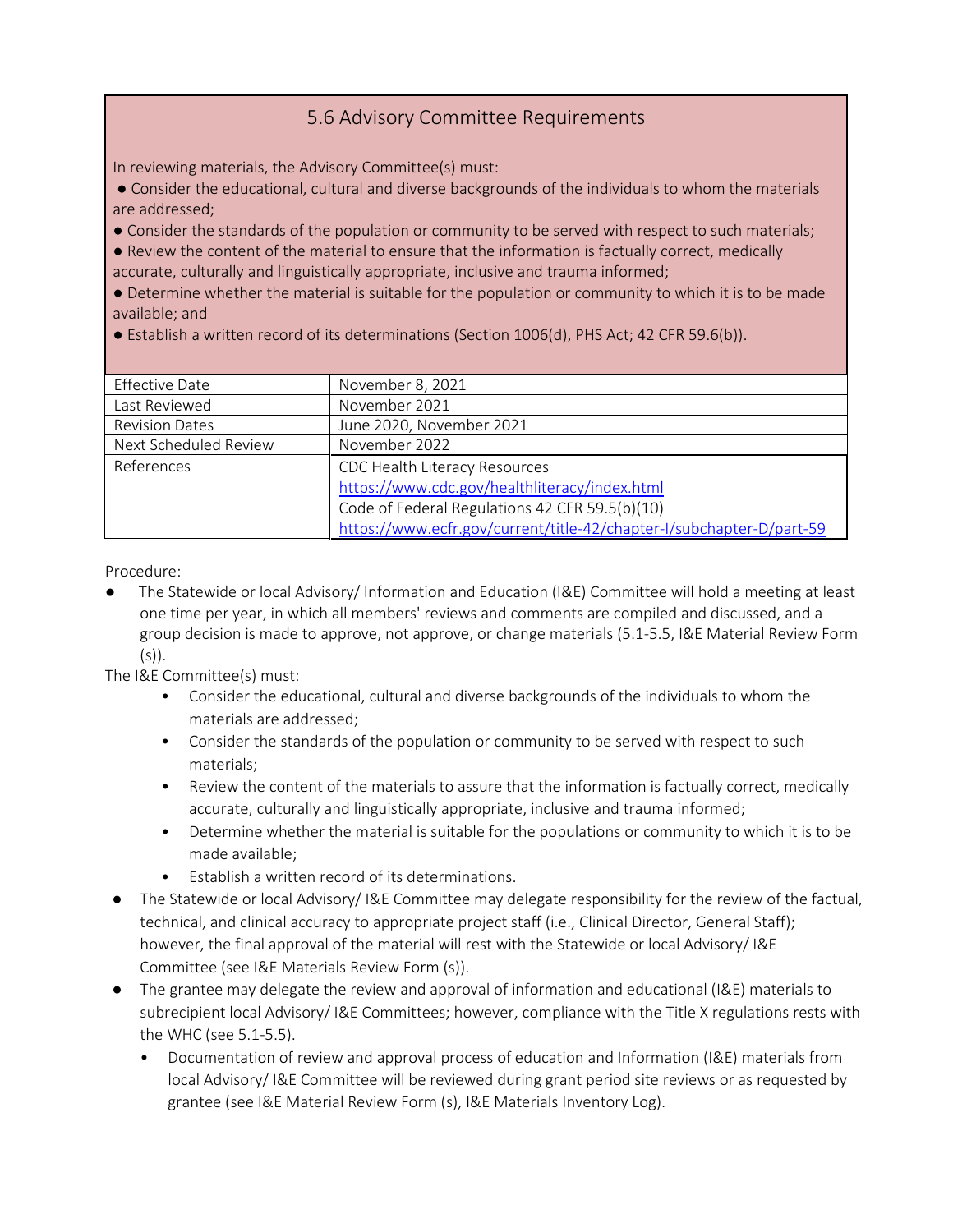- Materials that subrecipients require urgent approval for, may be sent to the grantee Education and Outreach Coordinator to be reviewed/approved by an expedited process (I&E Expedited Materials Review Form).
- The Advisory/ I&E Committee will have a process in place to provide and review materials in accordance with LEP (Limited English Proficiency) Guidelines (see 1.6.2, I&E Material Review Form (s)).
- Federal grant support must be acknowledged in any publication funded for development by the program(s). This involves placing a brief statement on any brochure, educational materials or flyers produced by the grantee or subrecipient that acknowledges federal support. The word "publication" is defined to include computer software and applications (48 CFR-252.235-7010).

See also:

- 1.6.2 Cultural Competency
- 5.1 Materials Review and Approval Process
- 5.3 Advisory Committee Membership
- 5.4 Grantee Oversight for Materials Review
- 5.5 Advisory Committee Responsibility for Materials Review
- I&E Material General Staff Review Form
- I&E Materials Medical Review Form
- Expedited I&E Materials Review Form
- I&E Materials Inventory Log
- Community Education Form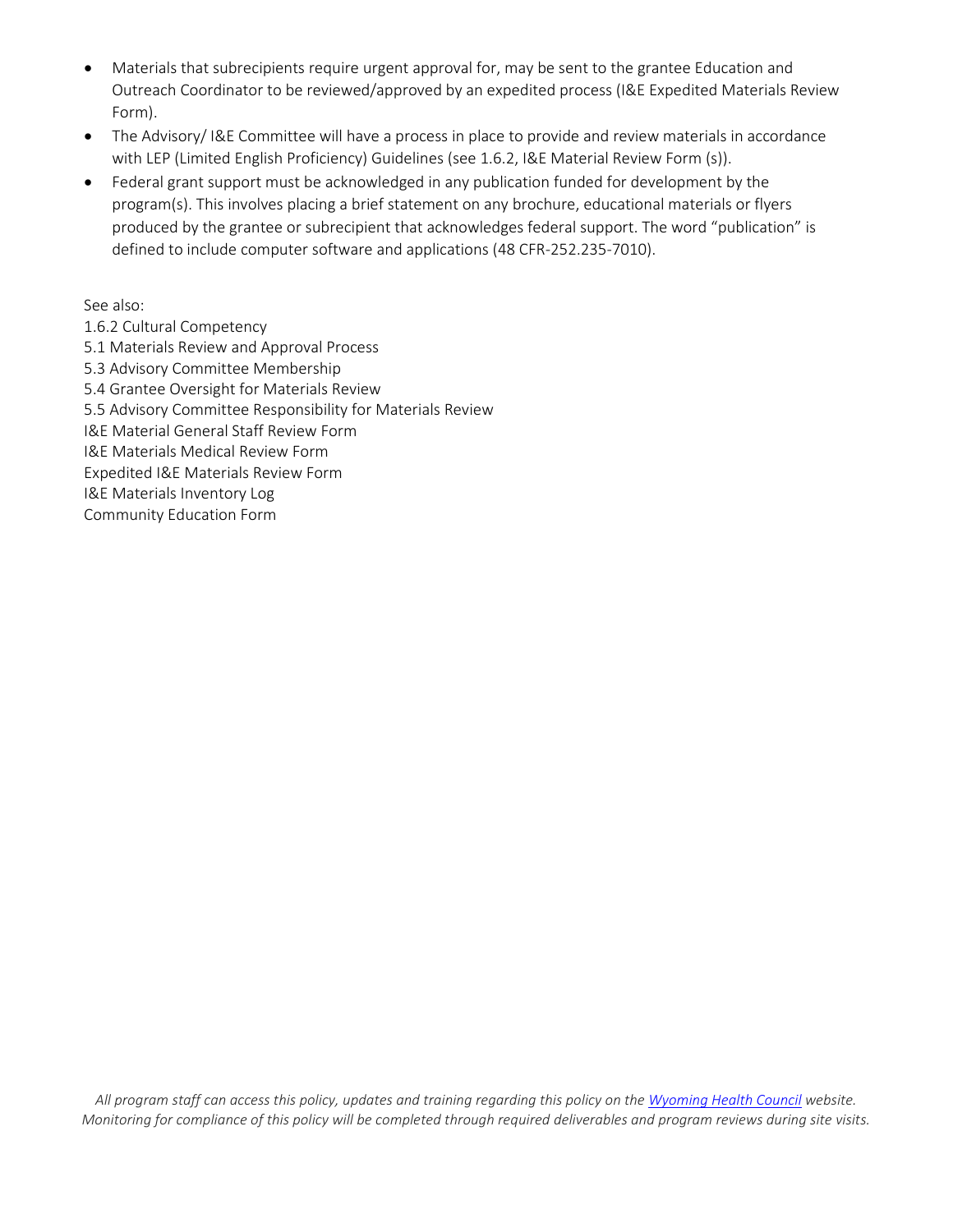# 6.1 Facilities and Accessibility of Services

Title X clinics must have written policies that are consistent with the HHS Office for Civil Rights policy document, Guidance to Federal Financial Assistance Recipients Regarding Title VI Prohibition Against National Origin Discrimination Affecting Limited English Proficient Persons (August 4, 2003) (HHS Grants Policy Statement 2007, II–23).

Projects may not discriminate on the basis of disability and, when viewed in their entirety, facilities must be readily accessible to people with disabilities (45 CFR 84).

| <b>Effective Date</b> | June 2020                                                                                                                                                                                                                                                                     |
|-----------------------|-------------------------------------------------------------------------------------------------------------------------------------------------------------------------------------------------------------------------------------------------------------------------------|
| Last Reviewed         | June 2020, November 2021                                                                                                                                                                                                                                                      |
| <b>Revision Dates</b> | June 2020, November 2021                                                                                                                                                                                                                                                      |
| Next Scheduled Review | November 2022                                                                                                                                                                                                                                                                 |
| References            | HHS Office for Civil Rights                                                                                                                                                                                                                                                   |
|                       | https://www.hhs.gov/ocr/index.html                                                                                                                                                                                                                                            |
|                       | Providing Quality Family Planning Services: Recommendations from the Centers for<br>Disease Control and Prevention and the U.S. Office of Population Affairs (QFP) (page 24)<br>https://www.hhs.gov/opa/guidelines/clinical-guidelines/quality-family-<br>planning/index.html |
|                       | Guidance to Federal Financial Assistance Recipients Regarding Title VI Prohibition Against<br>National Origin Discrimination Affecting Limited English Proficient Persons                                                                                                     |
|                       | https://www.hhs.gov/civil-rights/for-individuals/special-topics/limited-english-<br>proficiency/guidance-federal-financial-assistance-recipients-title-vi/index.html                                                                                                          |
|                       | CDC Health Literacy Resources<br>https://www.cdc.gov/healthliteracy/developmaterials/testing-messages-materials.html                                                                                                                                                          |
|                       | Limited English Proficiency<br>https://www.lep.gov/                                                                                                                                                                                                                           |

- Delegate agency policies assure language translation services are readily provided when needed and staff is aware of how to access language translation services when needed.
- All service site signage, educational materials and other posters will be written in both English and a second language that is predominant to the population served by that site, as determined by the US Census Bureau. This signage will identify: days of clinic operation, clinic hours, telephone numbers and the availability of interpreter services.
- A language identification card should be utilized to assure that the client speaks and can read and understand the second language.
- Brochures written in the identified second language that contain information about the clinic services including but not limited to free interpreter services as related to their family planning visit should be available.
- All forms and literature utilized by the clinic will also be available in the identified second language, and clients will complete and sign the forms in that language. It will be the clinic personnel's responsibility to have the written responses translated to English.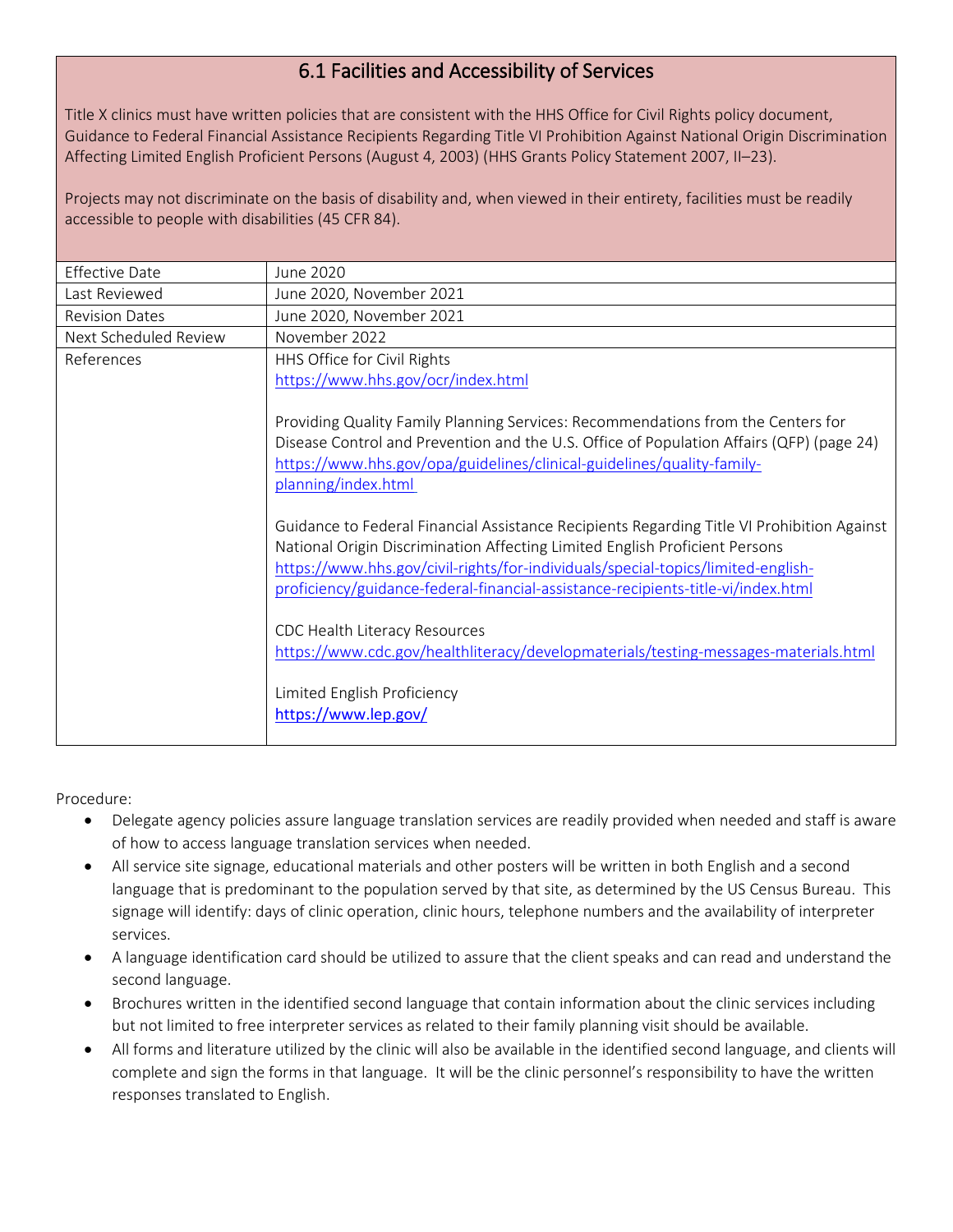- Clinics will identify and engage the services of a competent interpreter organization or individual interpreter(s) for visit needs. The interpreter must be identified as fluent and competent in interpreting medical terms to LEP clients. The use of certified interpreters, when available, is encouraged.
- LEP clients may choose to bring in their own interpreter or English-speaking family members. In these circumstances, clinic personnel are encouraged to use the services clinic provided interpreter(s), with an explanation that due to the personal nature of some visits, they may not want a family member involved. If clients choose to use their interpreter, the agency may have a release signed.
- All interpreters will sign the same documents as other clinic personnel pertaining to clinic confidentiality and knowledge of HIPAA rules and regulations. These signed documents will be incorporated in the individual client medical records, as well as in the clinic administrative files.
- As per Title X FPAR requirements, service sites will use the CVR to report the use of interpreter services.
- Service sites must provide appropriate translation and interpretation services at no cost to the client.
- Delegate agencies must ensure access to services for individuals with disabilities at their sites.
- Service sites are free from obvious structural or other barriers that would prevent disabled individuals from accessing services.
- Observation during site reviews should demonstrate that information is presented in a way that emphasizes essential points information on risks and benefits is communicated in a way that is easily understood.
- Information provided during counseling is culturally appropriate and reflects client's beliefs, ethnic background, and cultural practices.